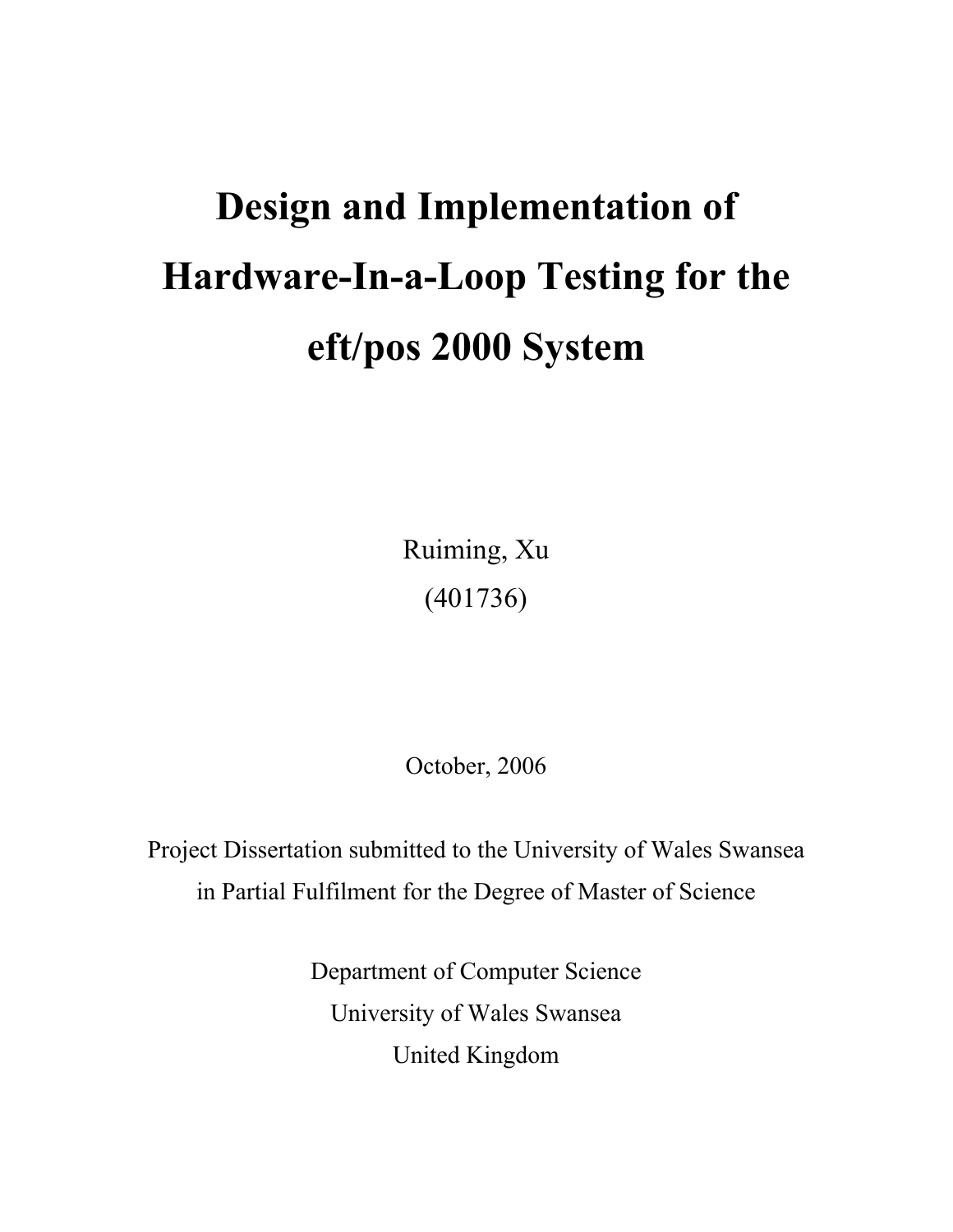# Abstract

In this dissertation, we present our design and implementation of a Hardware-In-a-Loop (HIL) testing environment for the EP2 system. EP2 stands for the eft/pos 2000. It is a joint project developed by several wellknown financial companies (e.g. Diners Club Switzerland Ltd., Credit Suisse) to promote the chip-based EMV (Europay/MasterCard/Visa integrated circuit standard) payment method. Hardware-In-a-Loop (HIL) testing is a well-established testing technology to verify critical systems which particularly demand correct integration of hardware and software. This technology provides a fast and systematic method of testing which can improve the quality and efficiency of our implementation.

We first introduce the EP2 system and some necessary background knowledge about our project such as XML technology, Java programming language, testing technology, some available tools and reusable work. Then we describe our implementation in detail and demonstrate how the EP2 development tool, CEPTEST, can help to validate our implementation.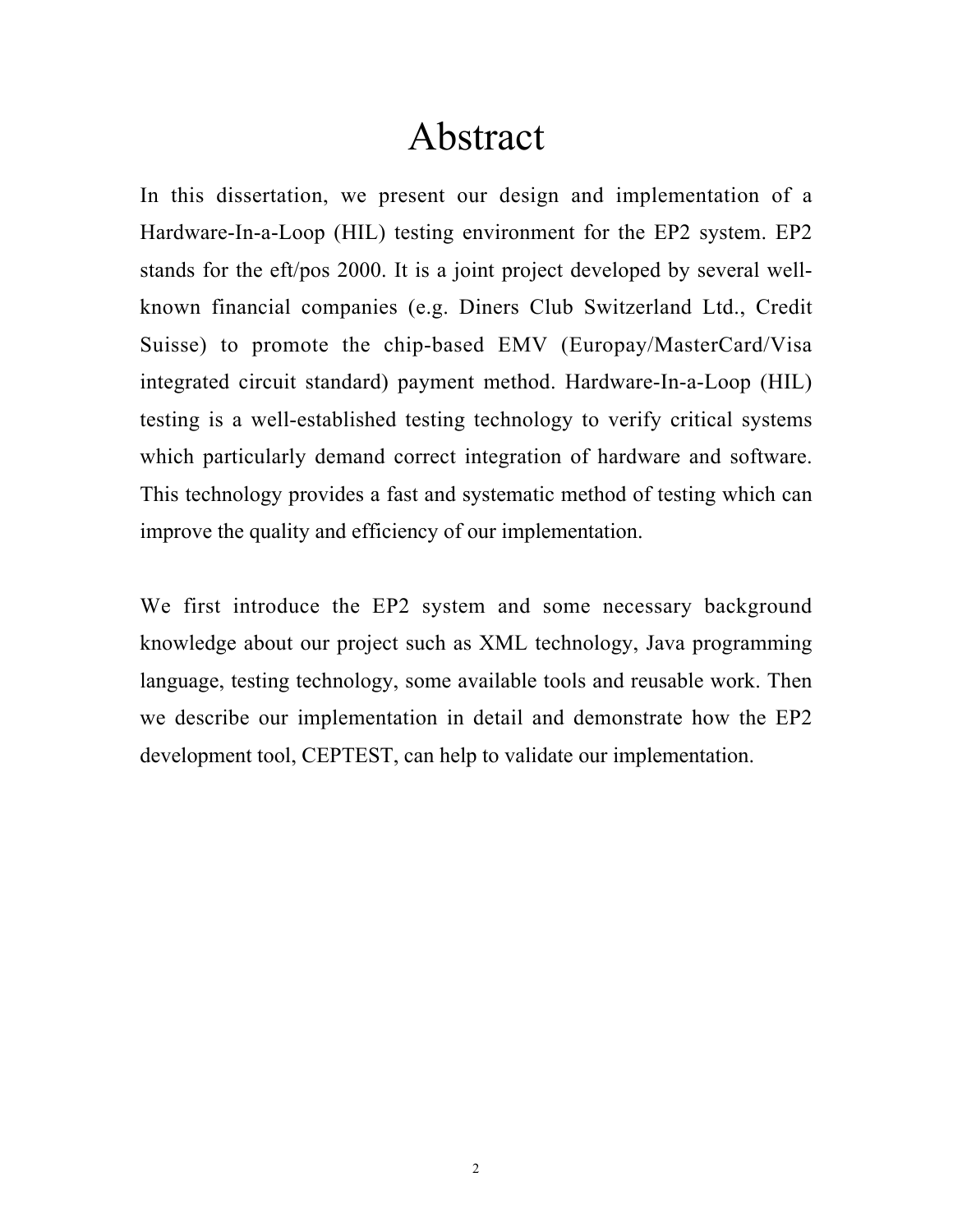# **Contents**

| 4.        |  |
|-----------|--|
| <u>5.</u> |  |
| 6.        |  |
| <u>7.</u> |  |
|           |  |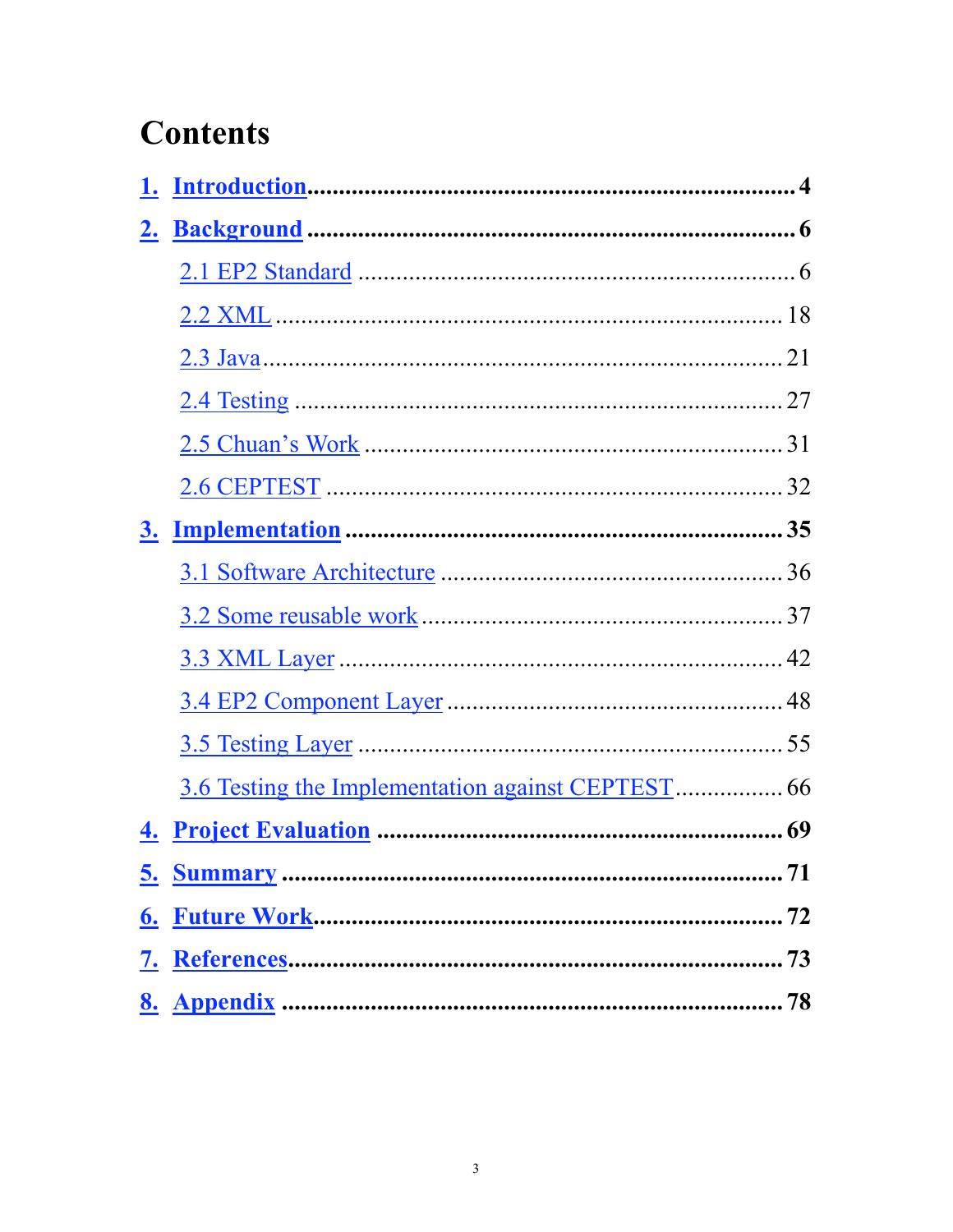### **1. Introduction**

In modern times, people depend heavily on various IT products which have been a necessity in our daily life over the past few years. One favorable example is electronic payment systems such as the EP2 system. EP2 stands for eft/pos 2000 which is a joint project introduced by various well-known financial institutes and companies such as Credit Suisse, and Diners Club Schweiz AG [EP06]. As a safety critical system, EP2 plays an important role, especially in the area of electronic payment management. The complexity of the EP2 system as well as the increasing software quality requirement demand a reliable, efficient, and automated testing technology which is able to assure the high quality of the product and to deal with some complicated problems such as complete and correct integration of software and hardware. In this project, we develop a prototype for testing the EP2 standard by adopting an effective and low cost testing technique, the Hardware-In-a-Loop (HIL) testing.

Used as early as the 1950s [NBAR04], HIL testing has been a useful choice in many different areas. HIL is an effective and low cost testing technology, because it provides a simulated and controlled environment for the system under test (SUT), such that the SUT only needs to communicate with the emulated components [WBM97]. Besides, test scenarios can be easily recreated.

In a typical EP2 system, there are seven major components: EP2 Terminal, Cardholder (i.e., customers), Point of Service (i.e., cash register), Attendant, POS Management System, Acquirer, Service Center and Card (See Figure 1

4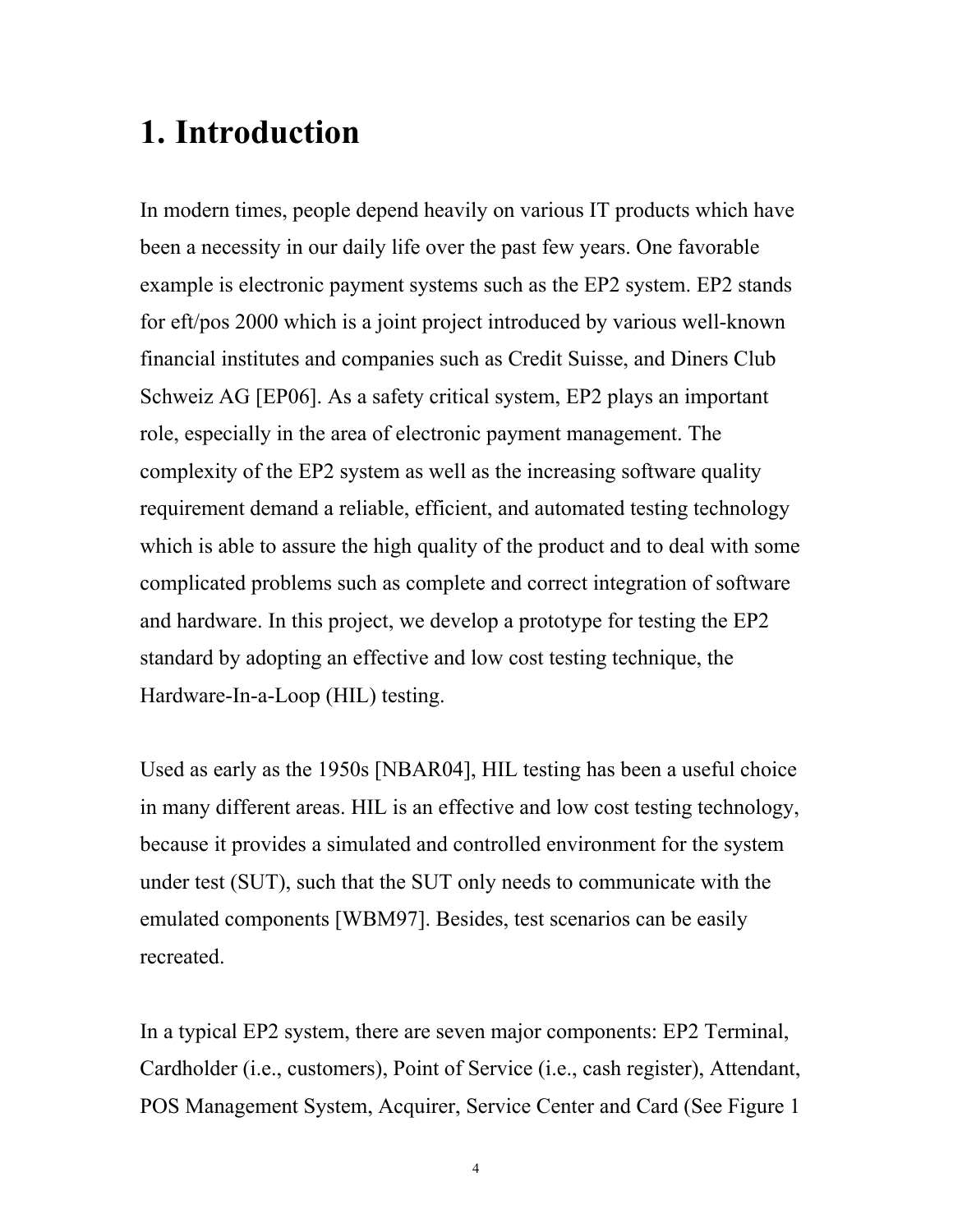for more details). These components communicate with each other via specific interfaces defined by the EP2 standard. In our project, we mainly focus on the testing of the Service Center, Point of Service, and POS Management System which are significant components in the EP2 system and some related interfaces such as BE, EI, MI, and SI. We created a robust, extensible and reusable testing framework [BCL05]. It consists of the Test Case Generator, the Test Manager and the Test Reporter. The Test Case Generator is used to generate test scripts which include a list of test cases. The Test Manager executes these test cases. Finally, the Test Reporter creates a well-formatted test report according to the test result obtained from the Test Manager [BCL05]. Besides, we also make use of CEPTEST which is a remarkable EP2 development tool developed by CELSIAG, one of the companies involved in the EP2 specification.

In this dissertation, we first introduce some necessary background information related to our project. We review the EP2 standard, XML technology, Java programming language, testing technique, some available tools and reusable work. Please refer to Chapter 2 for more details. In Chapter 3, we present our implementation. In particular we focus on the XML Layer, the EP2 Component Layer, and the Testing Layer. We discuss our implementation, with some typical examples to make the content more understandable. Finally, we evaluate our implementation, summarize our project, and indicate future work in the last three chapters.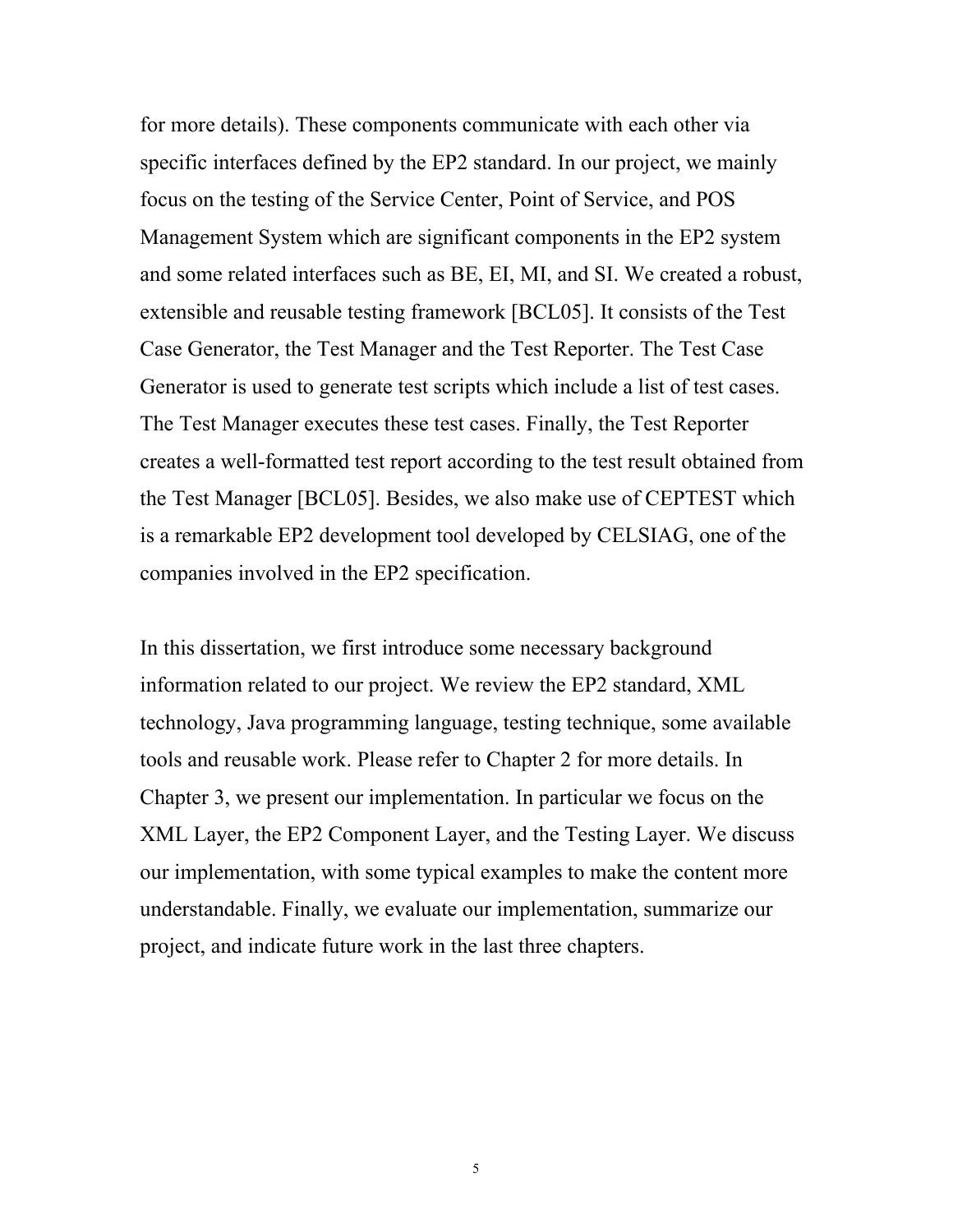### **2. Background**

In this chapter, we review the EP2 standard. We especially pay attention to the Service Center, Point Of Service (POS), POS Management System (PMS) and their related interfaces such as BE, EI, MI, SI. Then we will introduce XML which is the data format standard for the EP2 messages and our test scripts. We will also explain some important features of Java which make Java especially suitable for our implementation. Since testing is a crucial part of our project, we will focus on some important testing technology particularly the hardware-in-a-loop testing technique. Finally, we will present some tools and reusable work that enable us to implement our project more easily.

#### *2.1 EP2 Standard*

In an effort to promote the chip-based EMV (Europay/MasterCard/Visa integrated circuit standard) payment method particularly in the Swiss market, a joint project, eft/pos 2000 (EP2), is developed by several notable institutes and companies including Aduno SA, Diners Club International, JCB International Co. Ltd., Post Finance C Swiss Post, Swisscard C AECS AG, Telekurs Multipay, and Verband Elektronischer Zahlungsverkehr VEZ [EP06]. The EP2 standard is an open system which is based on a number of international standards and recommendations (e.g. EMV standard). So it is able to interoperate among different eft/pos infrastructures all around the world. We will give a brief introduction to the EP2 standard and then focus on the Point Of Service (POS), Service Center, POS Management System (PMS) and their related interfaces in the following subsections.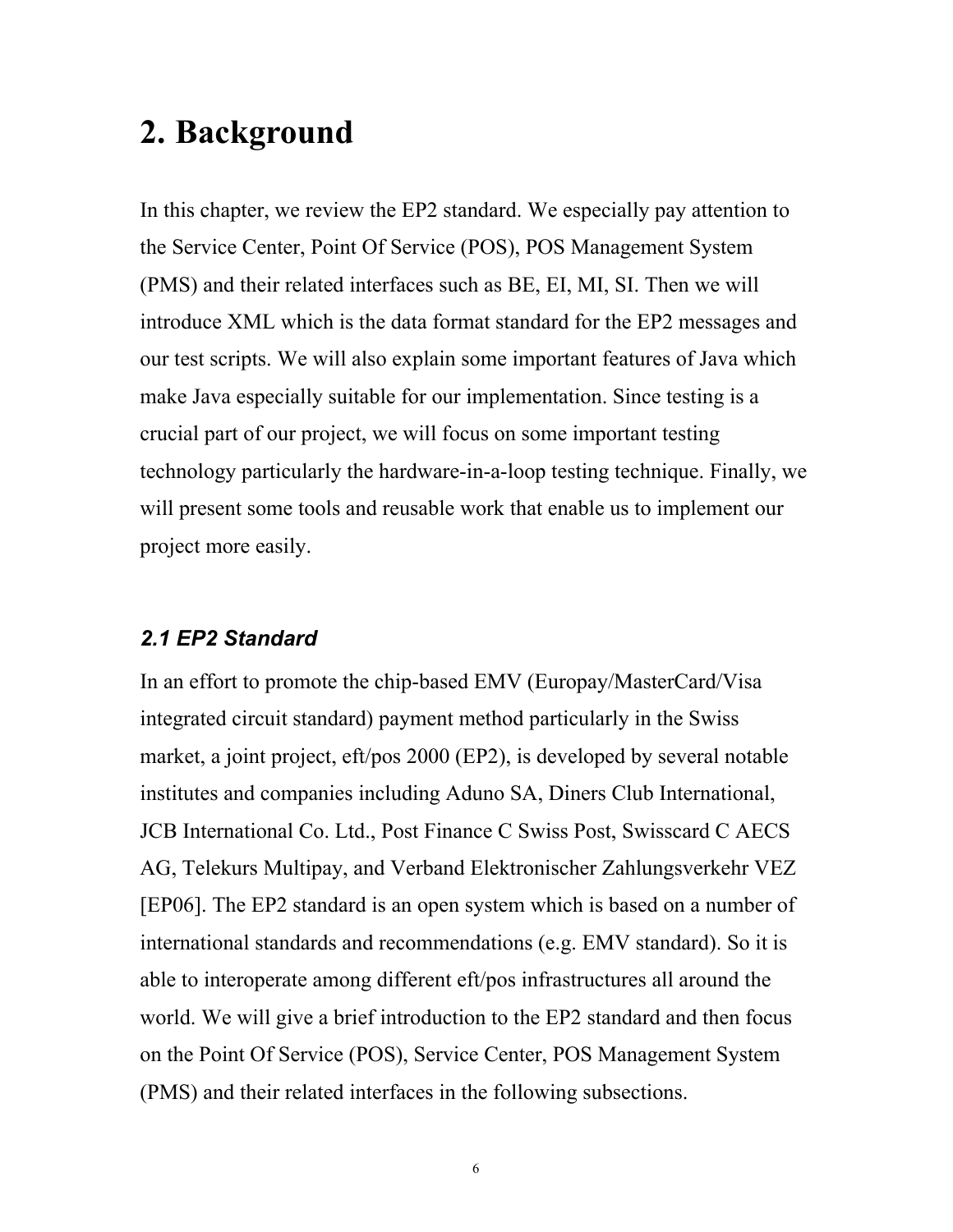#### **2.1.1 Electronic Payment System**

Figure 1 illustrates all the roles, components and interfaces which are within the EP2 system.



Figure 1. EP2 Payment System Model [BCL05]

There are six major components which participate in the EP2 environment [ECSC02a]: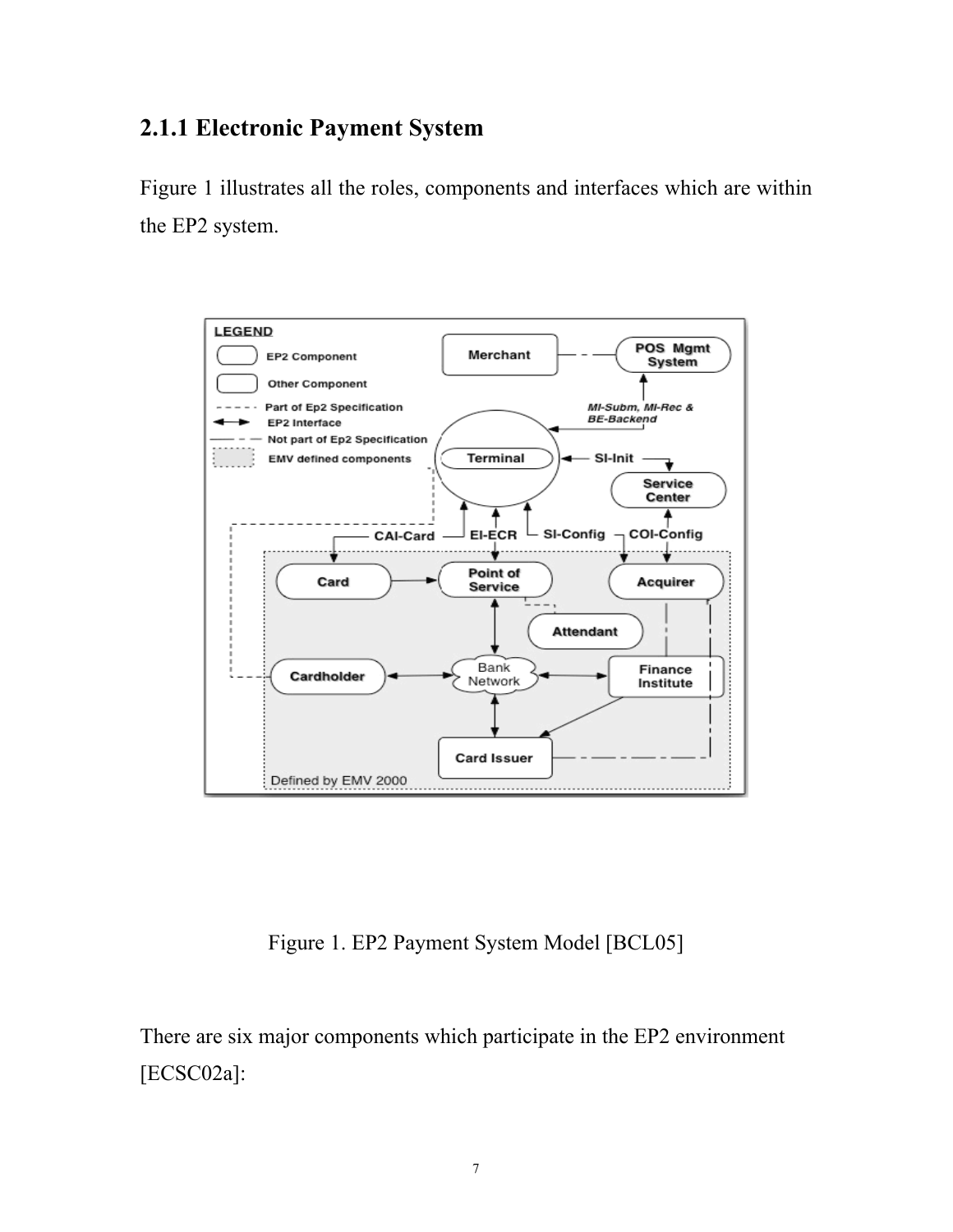#### 1. Terminal:

This processes transactions.

2. Point Of Service:

This is a system used by customers to purchase goods or services. There are three system types: electronic cash register, attendant amount entry module and vending machine.

#### 3. Acquirer:

This processes electronic payment transactions.

#### 4. Card:

This is used by a specific cardholder to make financial transactions.

#### 5. POS Management System:

This is used by the merchant to manage his or her terminal population and retrieve the EFT-payment information.

#### 6. Service Center:

This offers configuration and maintenance services to the terminals.

As the communication center of the EP2 system, Terminal interacts with other components via specific interfaces defined by the EP2 standard. For instance, the Terminal can send and receive particular messages to and from the Service Center via the SIConfig interface. Other components are able to communicate with some certain components through corresponding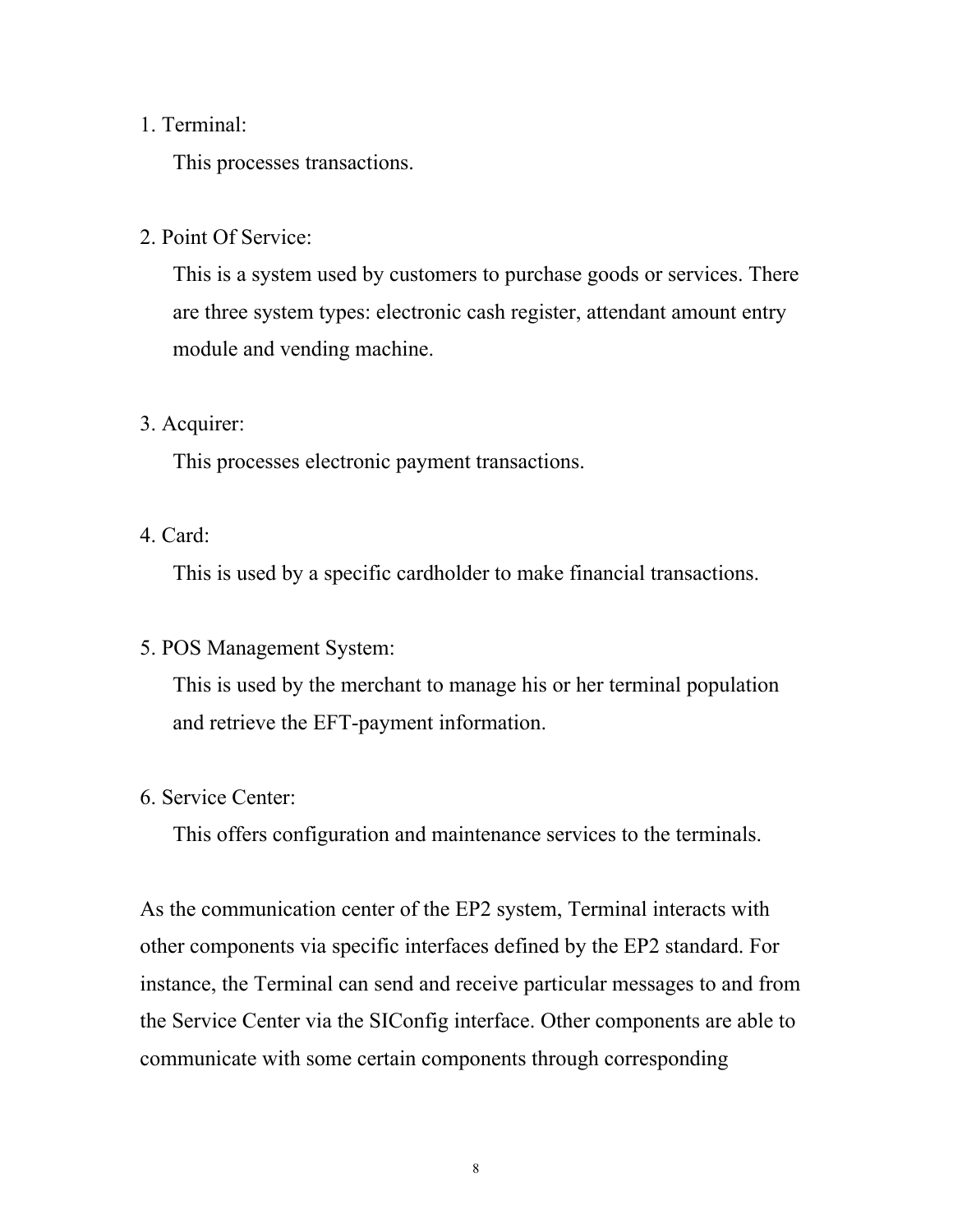interfaces. The interfaces BE, EI, MI, and SI (Config) involved in our project are described as follows [ECSC02b]:

#### 1. BE:

The transaction log data which will be saved in the PMS log on the POS Management System are transmitted through the BE interface between the terminal and the POS Management System.

#### 2. EI:

The POS uses the EI interface to send information to the terminal for further processing. The information can be that of transactions, users, terminal activations and deactivations.

#### 3. MI:

The MI interface is used by the Terminal or PMS to submit transaction data to the acquirer and the acquirer will process these transaction data files and generate a reconciliation advice file (RAF) for the merchant per reconciliation period.

#### 4. SI (Config):

The Terminal acts as communication master to start a communication session with the responsible service center after the terminal preconfiguration for the terminal configuration via the SI (Config) interface. As communication slave, the Service Center can request the terminal configuration and initialisation data.

9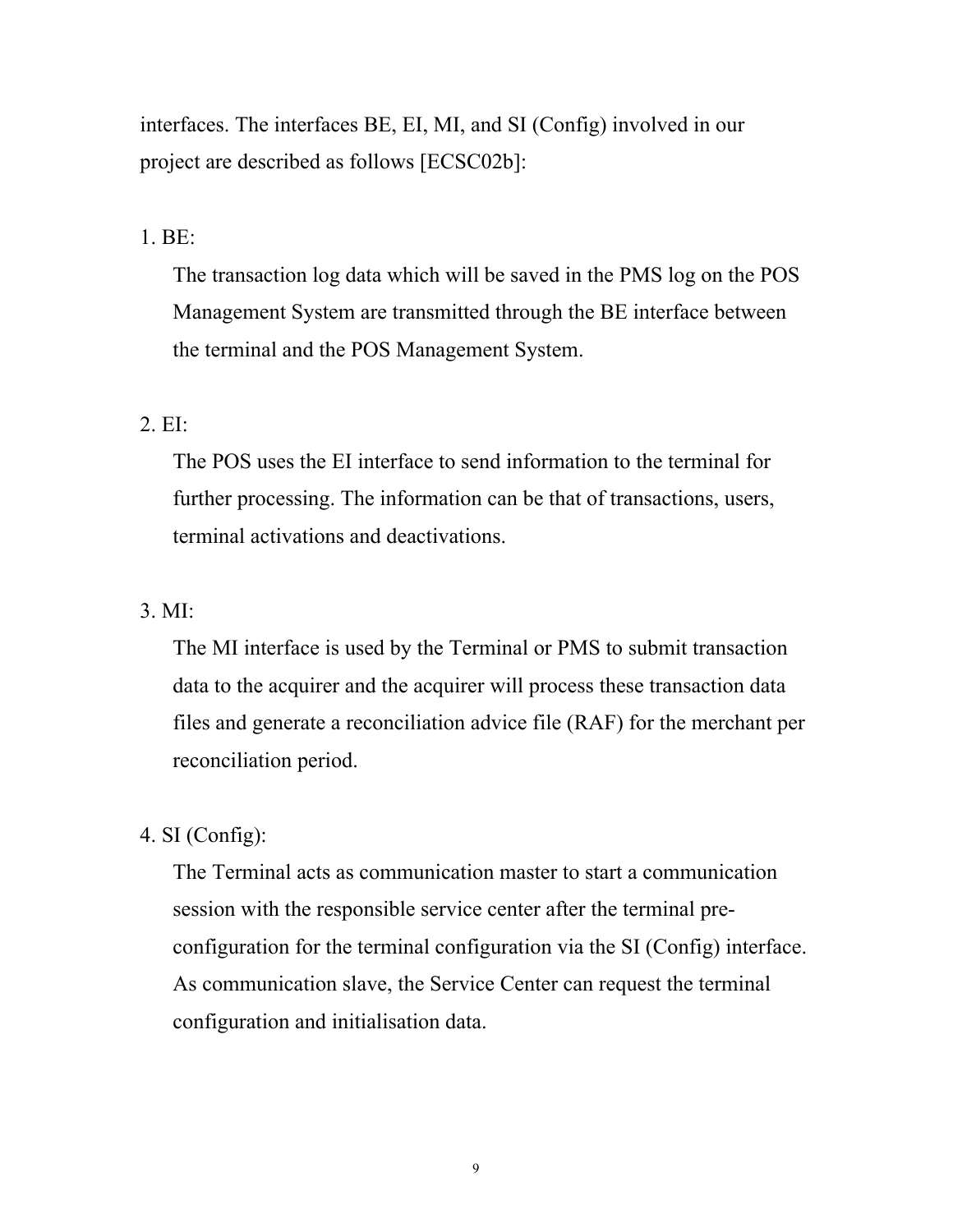#### **2.1.2 EMV and EP2**

As the electronic payment application became more and more popular all around the world, Europay International, MasterCard International, and Visa International formed an organization called EMVCo, LLC in February 1999. The main role of ECVCo is "to manage, maintain and enhance the EMV Integrated Circuit Card Specifications to ensure interoperability and acceptance of payment system integrated circuit cards on a worldwide basis" [EMVCo].

In fact, the EP2 standard is an extension to the EMV standard. Based on EMV, the EP2 introduced more interfaces from various components to the terminal. Besides, the EMV standard has been an important reference for the EP2 standard. One good example is that EP2 adopts the same cryptographic approaches specified by the EMV specifications [BCL05]. In many cases, EP2 developers need to review both of these specifications to implement their applications.

#### **2.1.3 Terminal**

As the communication center of the EP2 system, the terminal specifies an interface for the cardholder or the merchant to perform financial, chip or magnetic card based transactions [ECSC02c].

An EP2 terminal is a piece of hardware which consists of a basic module (e.g. CPU, clock, memory, and communication facility), display, key pad, PIN pad, card reader, buzzer and printer. In order to ensure the terminal's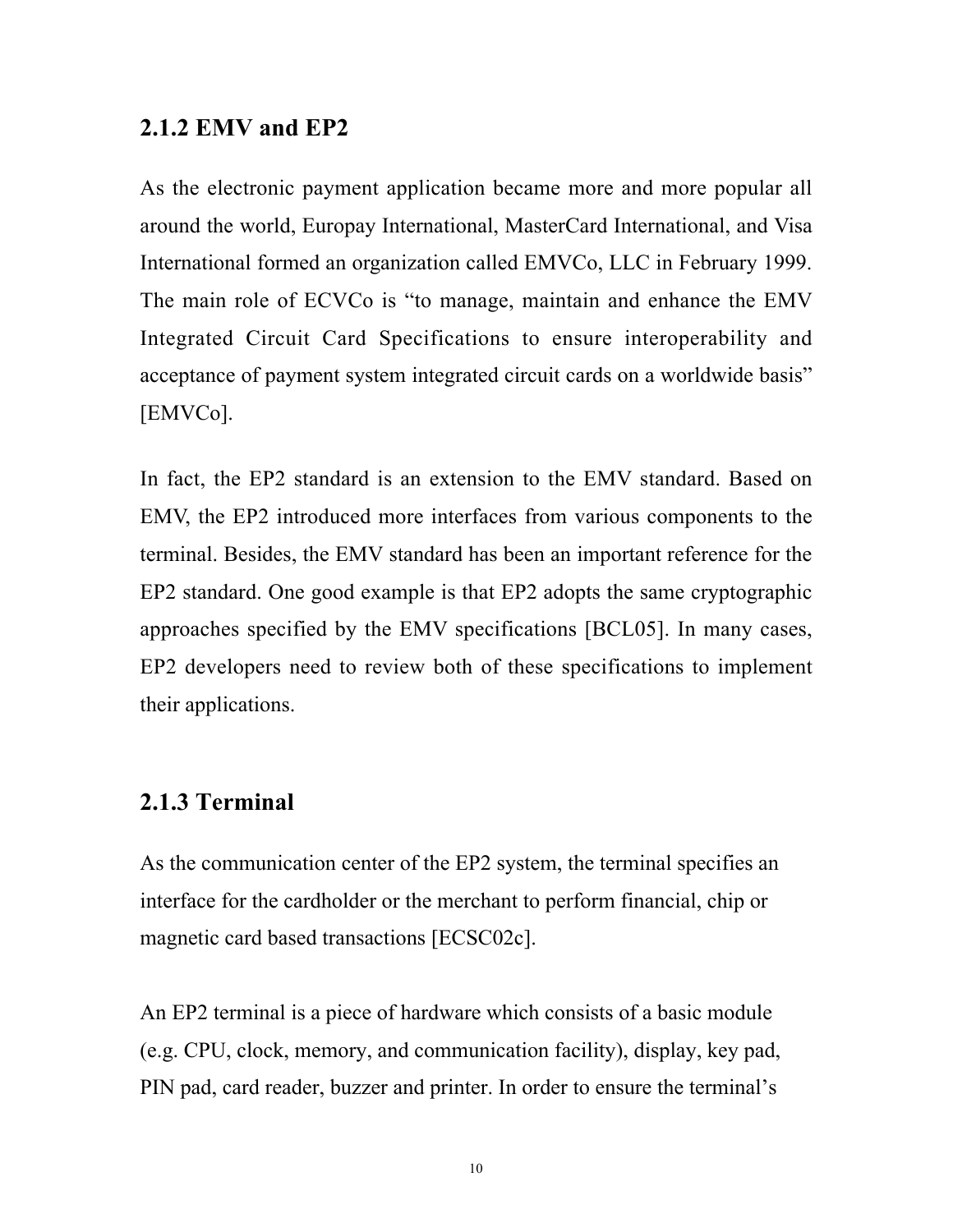capabilities of multi-application, software versioning, remote software download, and embedding non-EP2 applications, appropriate software architecture and an operating system would be selected for the terminal.

Some variants of the Terminal exist to process different tasks. Variant 1 is a stand-alone terminal to submit data submission files to the acquirer via the MI interface. Variant 2 is the terminal connected to an external PMS. There are two types of Variant 2: Variant 2a which is in charge of data submission processed by the terminal, and Variant 2b which is in charge of data submission processed by the PMS. For more information about the terminal please review the "Terminal Specification: General Requirements", the "Terminal Specification: Functional Requirements", the "Terminal Specification: Supplementary Requirements", and "Interface Specification" which are part of the EP2 specifications.

#### **2.1.4 POS and EI Interface**

POS stands for Point Of Service. It provides an interface for the cardholder or the merchant to execute financial, chip or magnetic card based transactions [ECSC02d].

The POS hardware contains a key pad (including a touch screen and different types of keys), a display, and a printer. The POS should conform to all related Swiss and international standards (electromagnetic compatibility, telecom compatibility, etc.) and satisfy all hardware-related requirements defined in EMV. And the POS software architecture must fulfil all the requirements of EMV 2000 and EP2.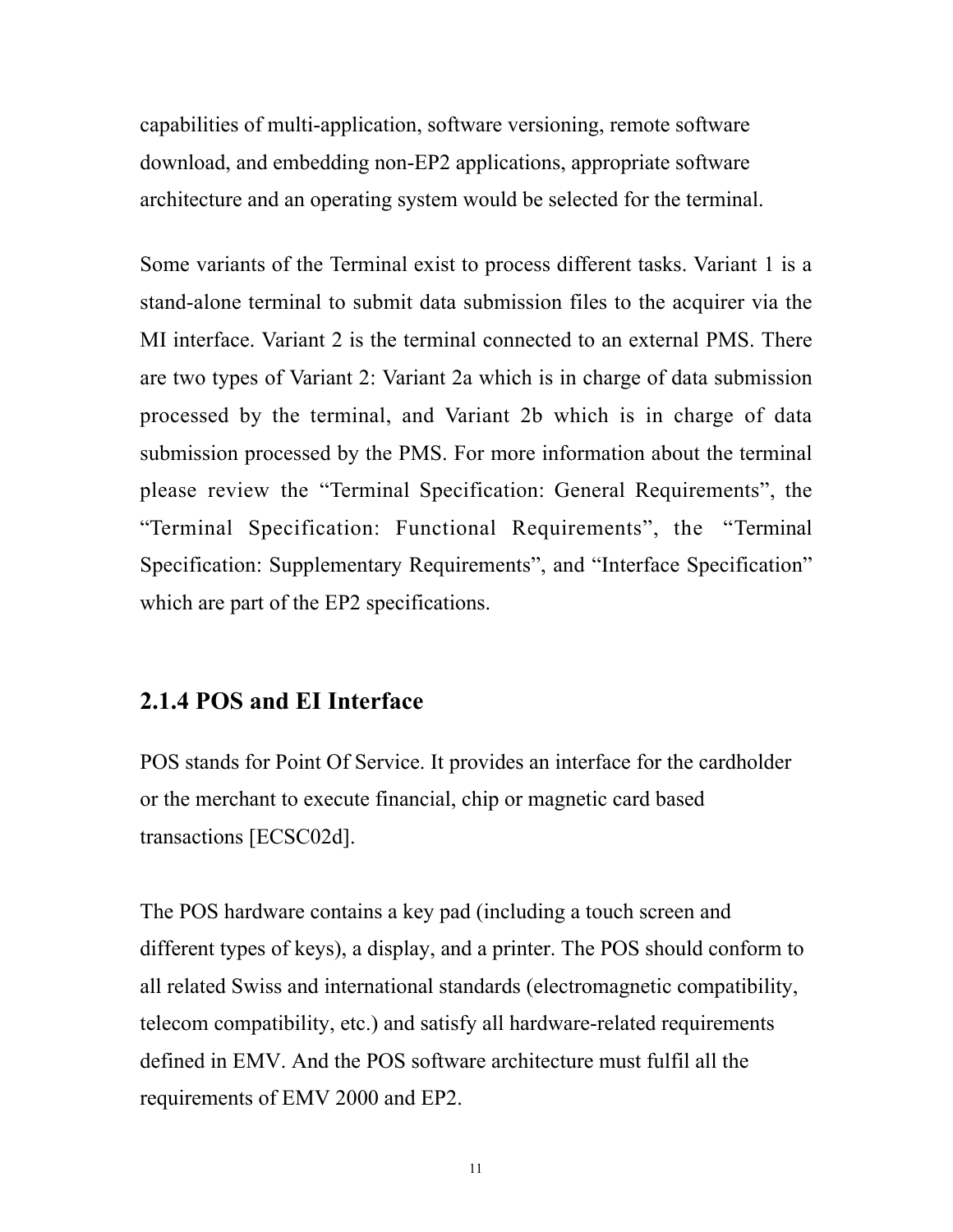There are three POS variants: Attendant Entry Module (AEM) which is used by the attendant to activate functions on the terminal, Electronic Cash Register (ECR) which is a system used to track the amount of money received, and the vending machine which is used to sell goods and services automatically.

The POS is connected to the terminal via a bidirectional electronic communication interface, EIECR. For different purposes, the POS is allowed to send different sorts of messages to the terminal. And the terminal will send corresponding messages back to the POS. Table 1 shows different messages allowed in EIECR and their related functions.

| Function                   | $POS \rightarrow Terminal$                                                                        | Terminal $\rightarrow$ POS                  |
|----------------------------|---------------------------------------------------------------------------------------------------|---------------------------------------------|
| <b>Activate Terminal</b>   | < <terminal activation<="" td=""><td><math>&lt;&lt;</math>Terminal</td></terminal>                | $<<$ Terminal                               |
|                            | Notification>>                                                                                    | Activation                                  |
|                            |                                                                                                   | $Acknowledge \ge$                           |
| Deactivate Terminal        | < <terminal deactivation<="" td=""><td><math>&lt;&lt;</math>Terminal</td></terminal>              | $<<$ Terminal                               |
|                            | Notification>>                                                                                    | Deactivation                                |
|                            |                                                                                                   | $Acknowledge \ge$                           |
| <b>Get Receipt</b>         | $<<$ Receipt Request $>>$                                                                         | $<<$ Receipt                                |
|                            | < <commit notification="">&gt;</commit>                                                           | Response>>                                  |
|                            |                                                                                                   | < <commit< td=""></commit<>                 |
|                            |                                                                                                   | $Acknowledge \ge$                           |
| <b>Get Terminal Status</b> | $<<$ Status Request $>>$                                                                          | < <status response="">&gt;</status>         |
| Initiate Terminal          | < <init setup<="" td="" terminal=""><td>&lt;<init setup<="" td="" terminal=""></init></td></init> | < <init setup<="" td="" terminal=""></init> |
| Setup                      | $Request \geq$                                                                                    | Response                                    |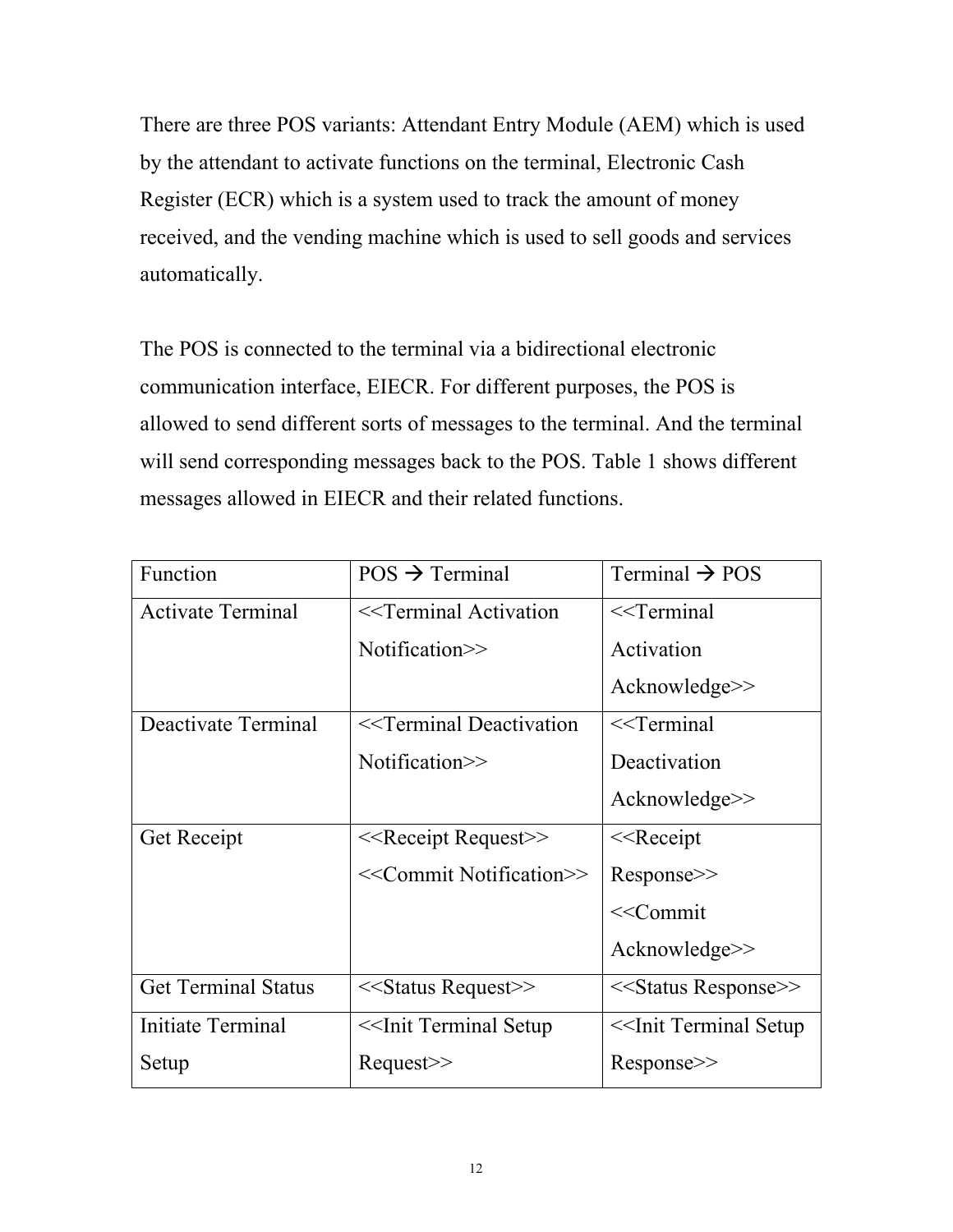| Trigger Transmission /     | $<<$ Submission Request $>>$            | $<<$ Submission                       |
|----------------------------|-----------------------------------------|---------------------------------------|
| Submission                 |                                         | Response                              |
| <b>Process Transaction</b> | $\le$ Init Transaction                  | < <init td="" transaction<=""></init> |
|                            | $Request \geq$                          | Response>>                            |
|                            | $<<$ Transaction Request $>>$           | $<<$ Transaction                      |
|                            | < <commit notification="">&gt;</commit> | Response                              |
|                            |                                         | $<<$ Commit                           |
|                            |                                         | Acknowledge                           |

Table 1. Messages allowed in EIECR and their functions [ECSC02b]

The EP2 Interface Specification provides detailed information for all these messages including message properties, data element of each message and sample messages. Take << Commit Notification >> message as an example. Table 2 and Table 3 indicate its properties and data element respectively. A sample message from the EP2 Interface Specification is shown in Figure 2. We will explain it in the XML section (See Section 2.2).

| $XML - Tag$ | ep2:poscomntf         |
|-------------|-----------------------|
| Direction   | $POS \rightarrow TRM$ |

Table 2. Properties of the << Commit Notification >> Message [ECSC02b]

| Name                                                                       | $XML - Tag$   | Condition |
|----------------------------------------------------------------------------|---------------|-----------|
| $\langle$ POS Identifier>                                                  | ep2:POSID     |           |
| $\leq$ POS Transaction Result>                                             | ep2:POSTrxRes |           |
| $\leq$ POS Transaction Sequence   ep2:POSTrxSeqCnt   Present if the commit |               |           |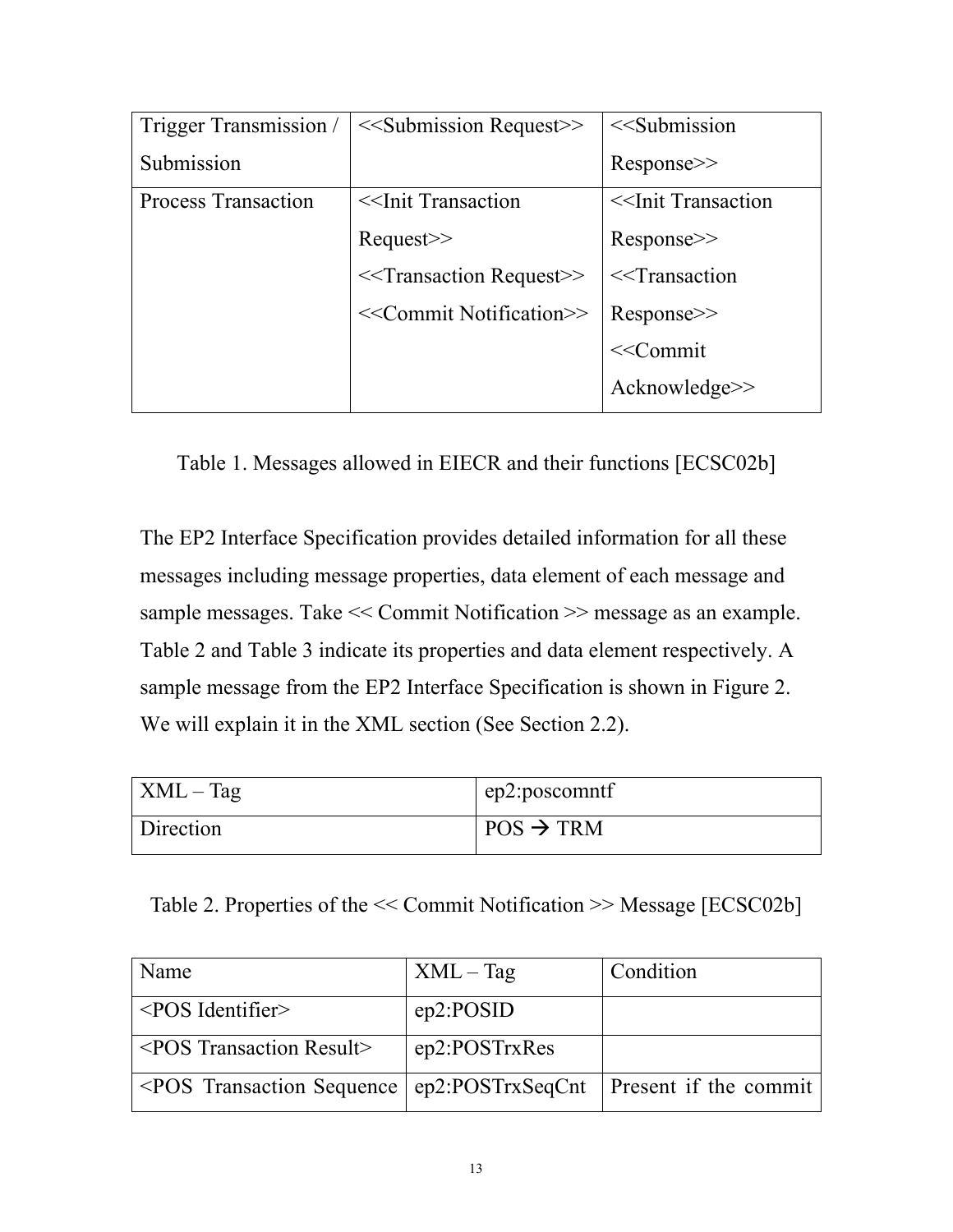| Counter                             |           | is send for processing |
|-------------------------------------|-----------|------------------------|
|                                     |           | a transaction          |
| $\le$ Terminal Identification $\ge$ | ep2:TrmID |                        |

Table 3. Data Elements of the << Commit Notification >> Message [ECSC02b]



Figure 2. Sample Message of << Commit Notification >> [ECSC02b]

More information about the POS and the EIECR interface can be found in the "POS Specification" and the "Interface Specification".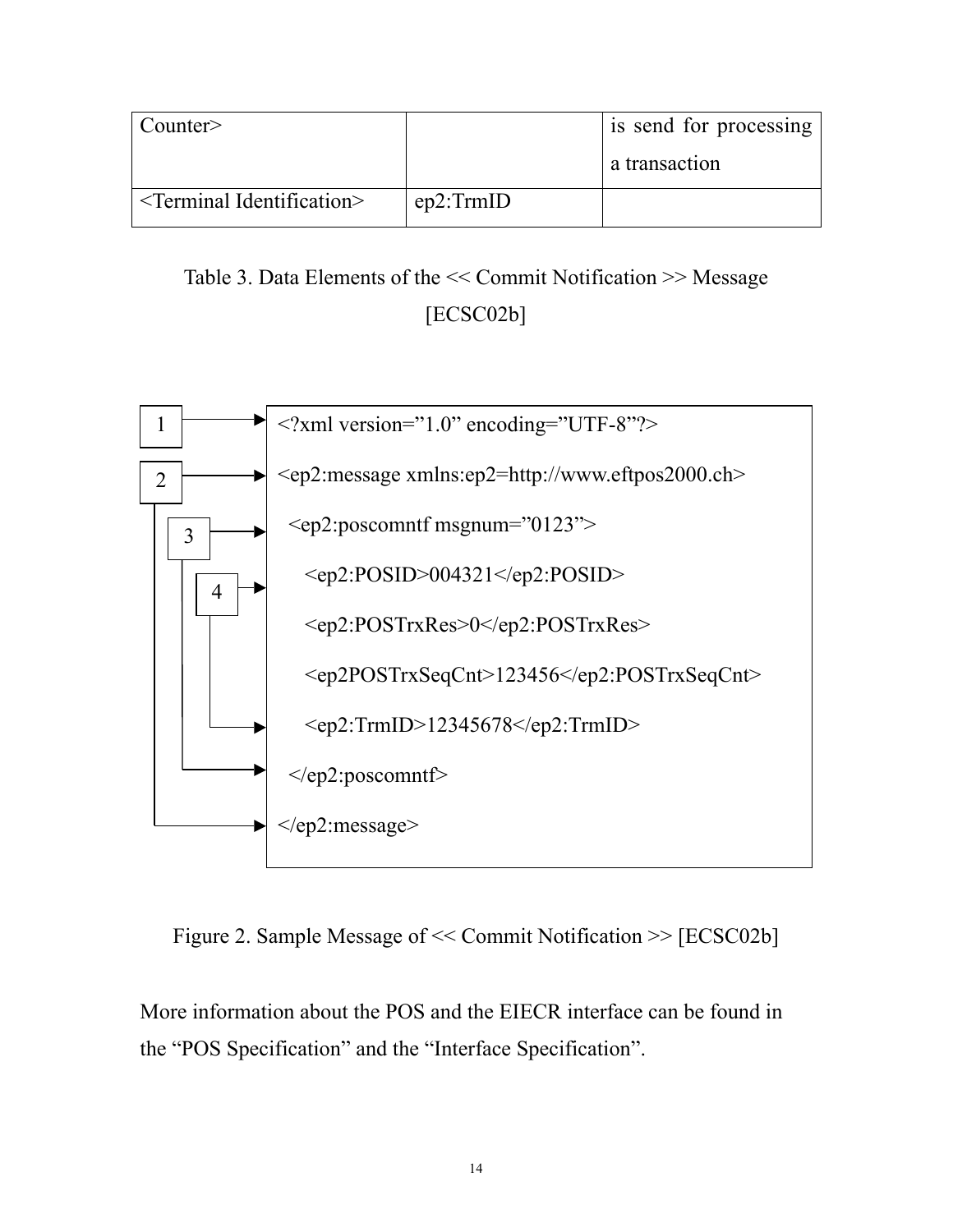#### **2.1.5 Service Center and SI (Config) Interface**

The Service Center's main job is to configure and maintain the terminal, exchange terminal configuration data with the acquirer [ECSC02e].

The Service Center consists of two logical servers which are the configuration server and the COI server [ECSC02e]. The configuration server is used to request or download data from the terminal via the SIConfig interface. Being accessible periodically, it maintains data consistency together with the COI server. And the COI server is used to exchange data with the acquirer via the COI interface. Only the SIConfig is related to our project, so we will only discuss this interface in this subsection.

The SIConfig serves as a bidirectional interface between the service center and the terminal. Acting as communication master, the terminal is allowed to trigger a communication session with the server center. And as a communication slave, the service is able to request terminal configuration and initialisation data. Various messages are permitted by the SIConfig interface. Table 4 indicates these messages and their functions.

| Functions     | Terminal $\rightarrow$ Service Center                                         | Service Center $\rightarrow$ Terminal            |
|---------------|-------------------------------------------------------------------------------|--------------------------------------------------|
| Configuration | $<<$ Session Start>>                                                          | $<<$ Config Data                                 |
| Data Download | $<<$ Config Data                                                              | Notification>>                                   |
|               | Acknowledge>>                                                                 | < <activate config="" data<="" td=""></activate> |
|               | < <activate config="" data<="" td=""><td>Notification&gt;&gt;</td></activate> | Notification>>                                   |
|               | Notification>>                                                                | $<<$ Session End $>>$                            |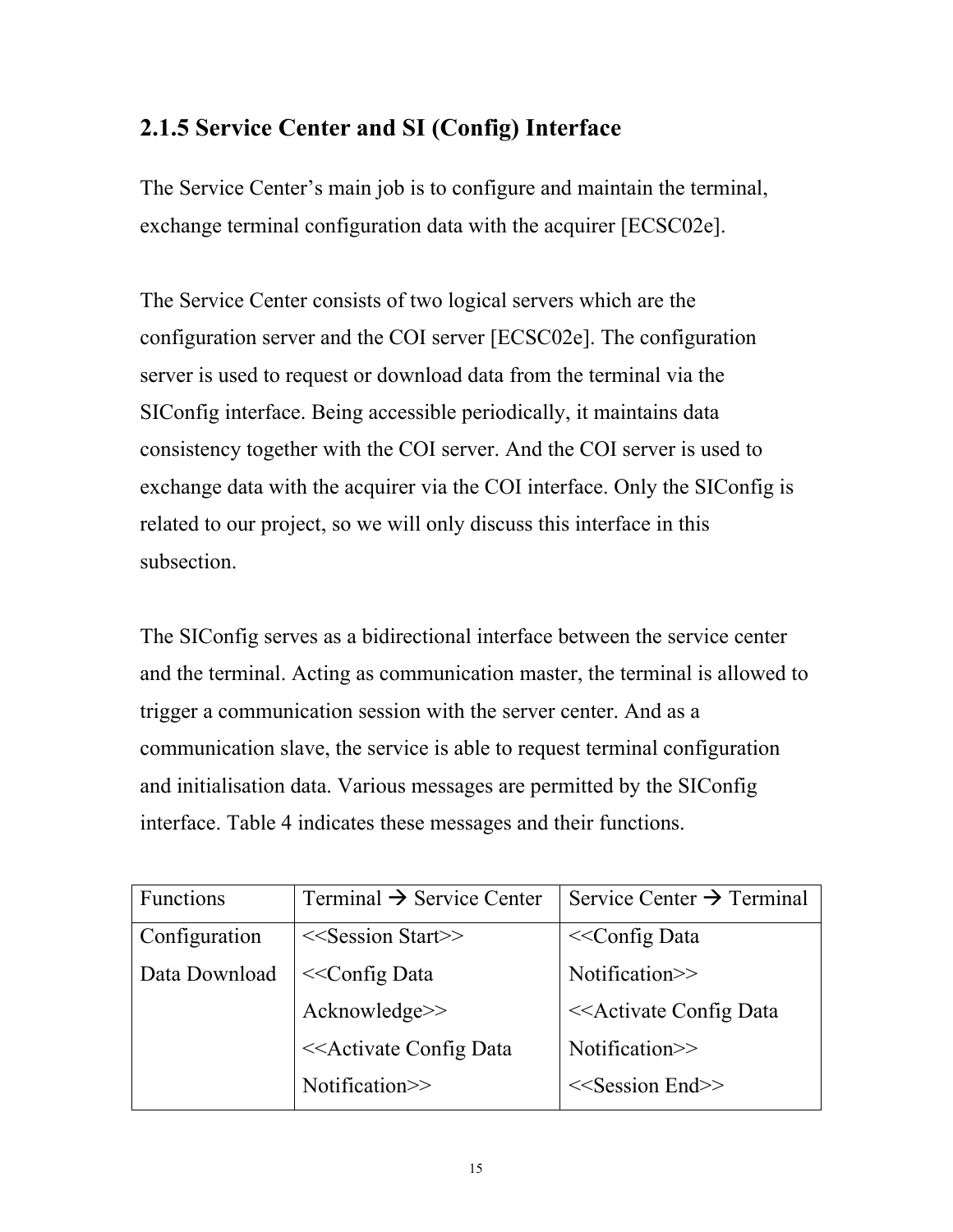| <b>Reset Terminal</b> | $<<$ Session Start>>                                                      | $<<$ Reset Terminal                          |
|-----------------------|---------------------------------------------------------------------------|----------------------------------------------|
|                       | $<<$ Reset Terminal                                                       | Notification>>                               |
|                       | $Acknowledge \ge$                                                         | $<<$ Session End $>>$                        |
| Removing              | $<<$ Session Start>>                                                      | < <remove config="" data<="" td=""></remove> |
| Configuration         | < <remove config="" data<="" td=""><td>Notification&gt;&gt;</td></remove> | Notification>>                               |
| Data                  | $Acknowledge \ge$                                                         | $<<$ Session End $>>$                        |
| Request               | < <session start="">&gt;</session>                                        | $<<$ Config Data Request $>>$                |
| Configuration         | < <config data="" response="">&gt;</config>                               | $<<$ Session End $>>$                        |
| Data                  |                                                                           |                                              |

Table 4. Messages allowed in SIConfig and their functions [ECSC02b]

Please reference the "Service Center Specification" and the "Interface Specification" for more information.

#### **2.1.6 PMS and the BE Interface**

PMS is the abbreviation for POS Management System. Merchants are able to administrate their terminal population and obtain information about the status of the eft-payments [ECSC02f].

The PMS contains three servers: a transmission server, a submission server, and a reconciliation server [ECSC02f]. The transmission server is used to retrieve and store all transaction data sent by the terminal over the BE interface. The submission server generates data submission files according to data stored on the transmission server and then sends these files to the acquirers for reconciliation via the MISubm interface. And the reconciliation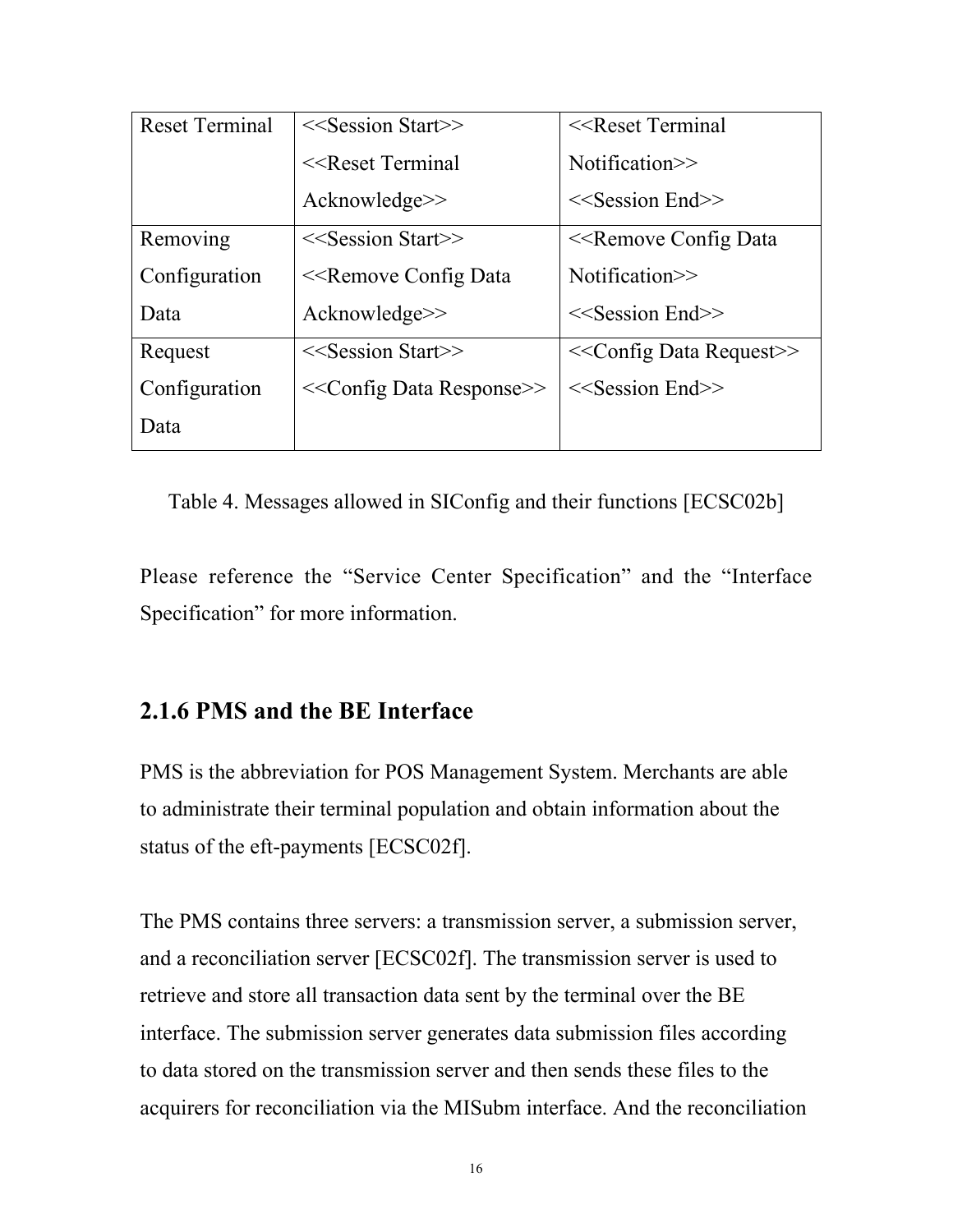server is responsible for retrieving the reconciliation advice files created by the acquirer via the MIRec interface and recreating data submission files when exceptions happen. It also provides statistical data for controlling purposes to the bookkeeping system [ECSC02f]. We will discuss these three interfaces in this subsection.

As a bidirectional interface, the BE is chiefly used for transferring the transaction log data which will then be saved in the PMS log on the PMS. Messages allowed in the BE interface and their functions are shown in Table 5.

The MI interface is an electronic link between Terminal/PMS and Acquirer. The message <<Data Submission File Notification>> can be submitted from the Terminal or PMS to the Acquirer through the MISubm interface. There is another interface called MIRec available to the PMS. The PMS can send the message <<Reconciliation Advice File Request>> via this interface. On the other side, the Acquirer will respond with the message  $\leq$ Reconciliation Advice File Response>> and <<Data Submission File Acknowledge>> respectively.

| Function   | Terminal $\rightarrow$ PMS                                                                              | $PMS \rightarrow Terminal$                     |
|------------|---------------------------------------------------------------------------------------------------------|------------------------------------------------|
| Activate   | <<br><b>POS Activation</b>                                                                              | <<br>POS Activation                            |
| Terminal   | Notification >>                                                                                         | Acknowledge>>                                  |
| Deactivate | <<br>POS Deactivation                                                                                   | <<br>POS Deactivation                          |
| Terminal   | Notification >>                                                                                         | Acknowledge>>                                  |
| Data       | < <data file<="" td="" transmission=""><td>&lt;<data file<="" td="" transmission=""></data></td></data> | < <data file<="" td="" transmission=""></data> |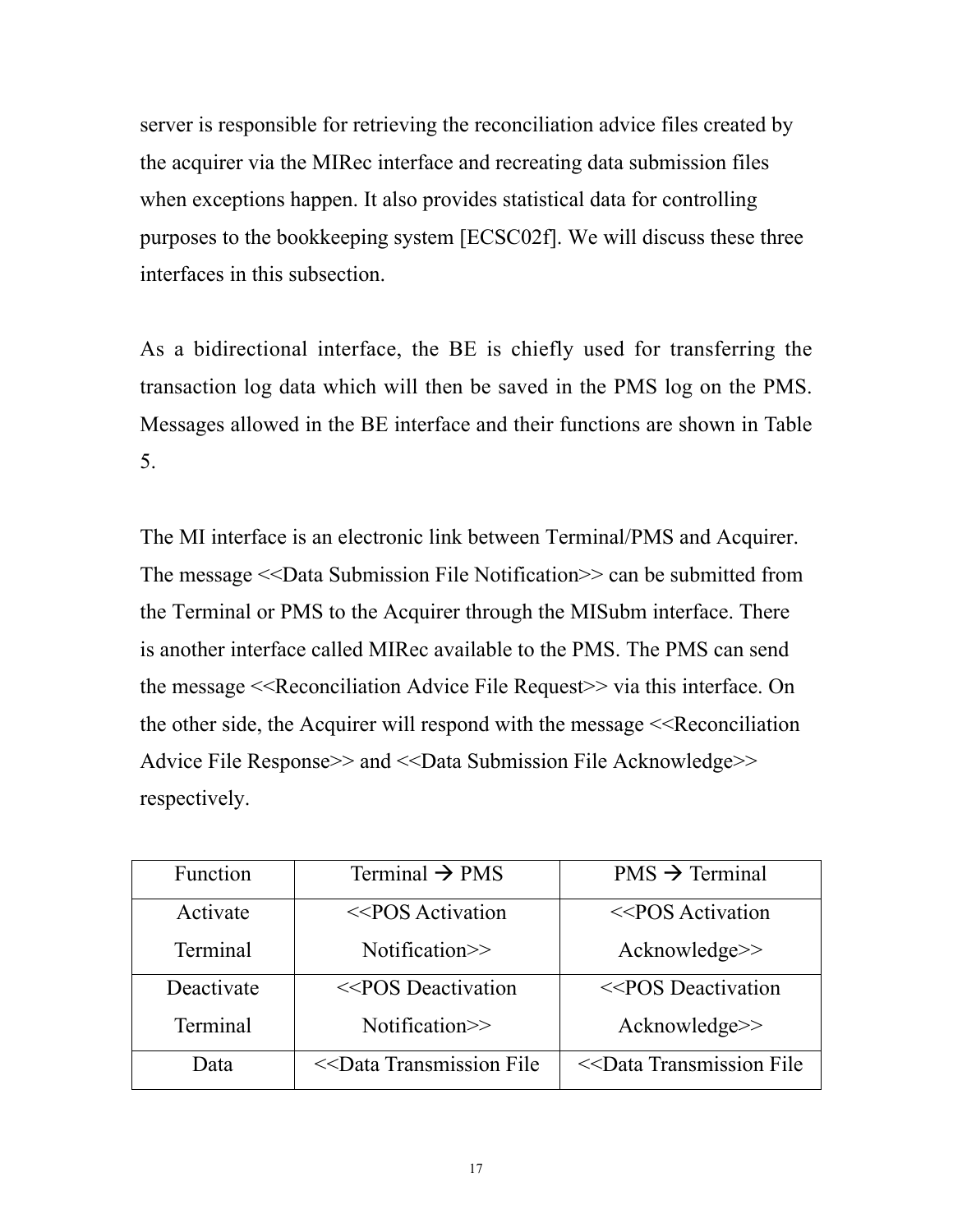| Transmission           | Notification >>      | $Acknowledge \ge$    |
|------------------------|----------------------|----------------------|
| Transmit               | $<<$ Terminal Status | $<<$ Terminal Status |
| <b>Terminal Status</b> | Notification $\gg$   | $Acknowledge \ge$    |

Table 5. Messages allowed in BE and their functions [ECSC02b]

The "PMS Specification" and the "Interface Specification" are necessary reference for implementation of PMS and its related interface introduced in this subsection.

#### *2.2 XML*

Extensible Markup Language (XML) is a simple but flexible markup language which can contain and manage any kind of structured information in a required form in many areas, especially Web applications. "All ep2 defined interfaces use XML (eXtended Markup Language) as data format standard." [ECSC02b] Hence it is necessary to grasp basic knowledge of XML. In this section, we will give a general introduction to XML and discuss XML structure and terminology by explaining a real EP2 message defined in the EP2 specifications.

#### **2.2.1 Overview**

XML is an information processing protocol and data storage toolkit introduced by the World Wide Web Consortium (W3C) to face the challenges of large-scale electronic publishing. As a platform independent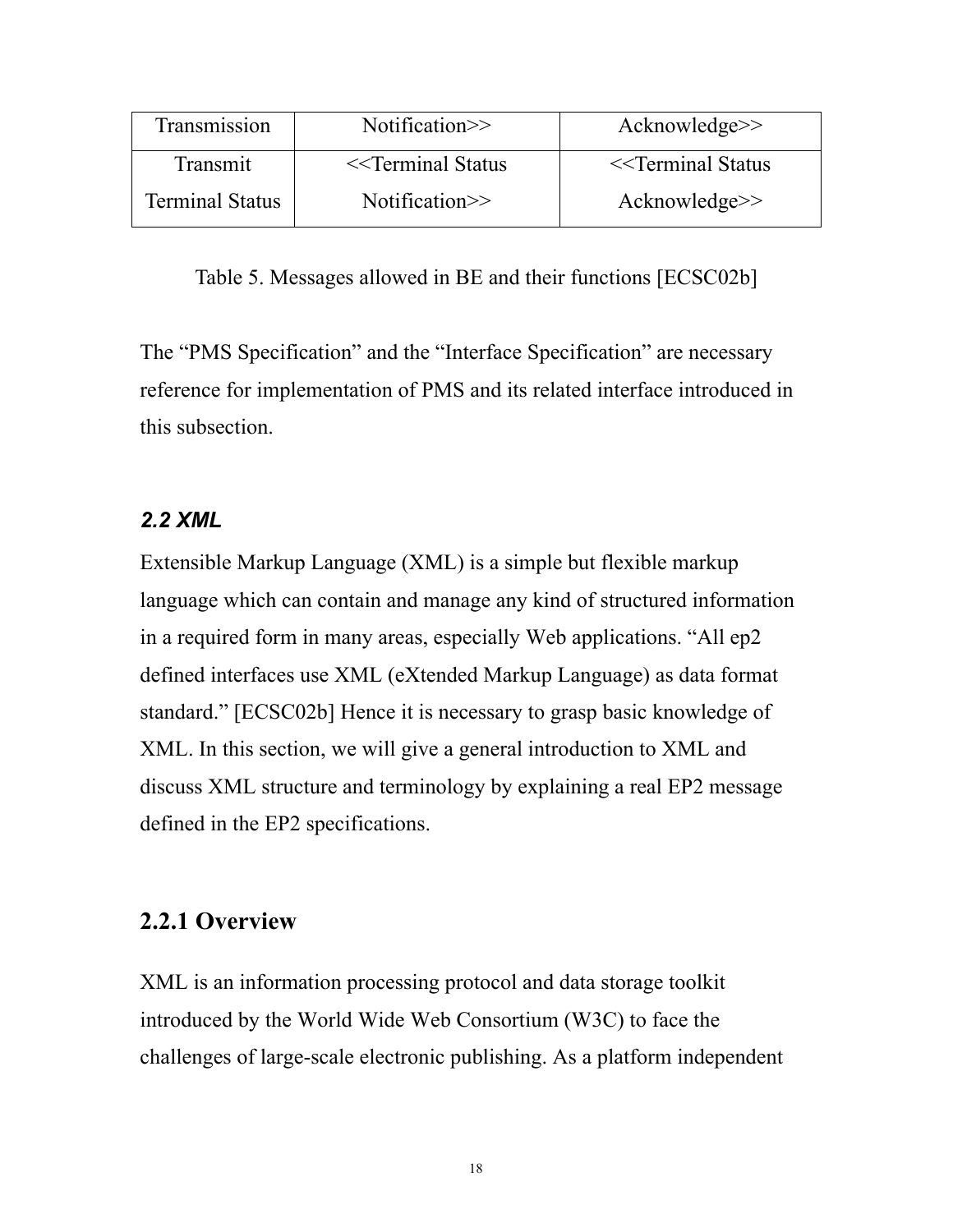standard, XML is widely used to make the data exchange across the network more easily and efficiently.

Being a meta-language [Eck01] and open standard [Ray01], XML is able to reserve and manage any kind of information in a format that meets your requirements. XML ensures the high quality of a document by introducing syntax, internal link checking, comparison to document models and data typing [Ray01]. Also, it supports a wide range of writing systems and symbols.

An XML document is easily understood and analyzed by humans and software because of its simple syntax and unambiguous structure. XML allows users to define their own Document Type Definition (DTD) or an XML Schema which is used for describing sets of tags and attributes to store and organize data in a desired format. Users are able to create their own tags and define the meaning for each tag (e.g.  $\langle ep2 \rangle$ ).

#### **2.2.2 XML Basics**

In XML, a tree-like structure and a self-describing syntax are used to manage information. A typical XML message is shown in Figure 2. There are four major constituents in a typical XML message. We will explain them in details (Please notice that our explanation corresponds the numbering in Figure 2).

**The Document Prolog/Header** This declares the XML version being used and the character encoding used in the document. Thus we can learn from

19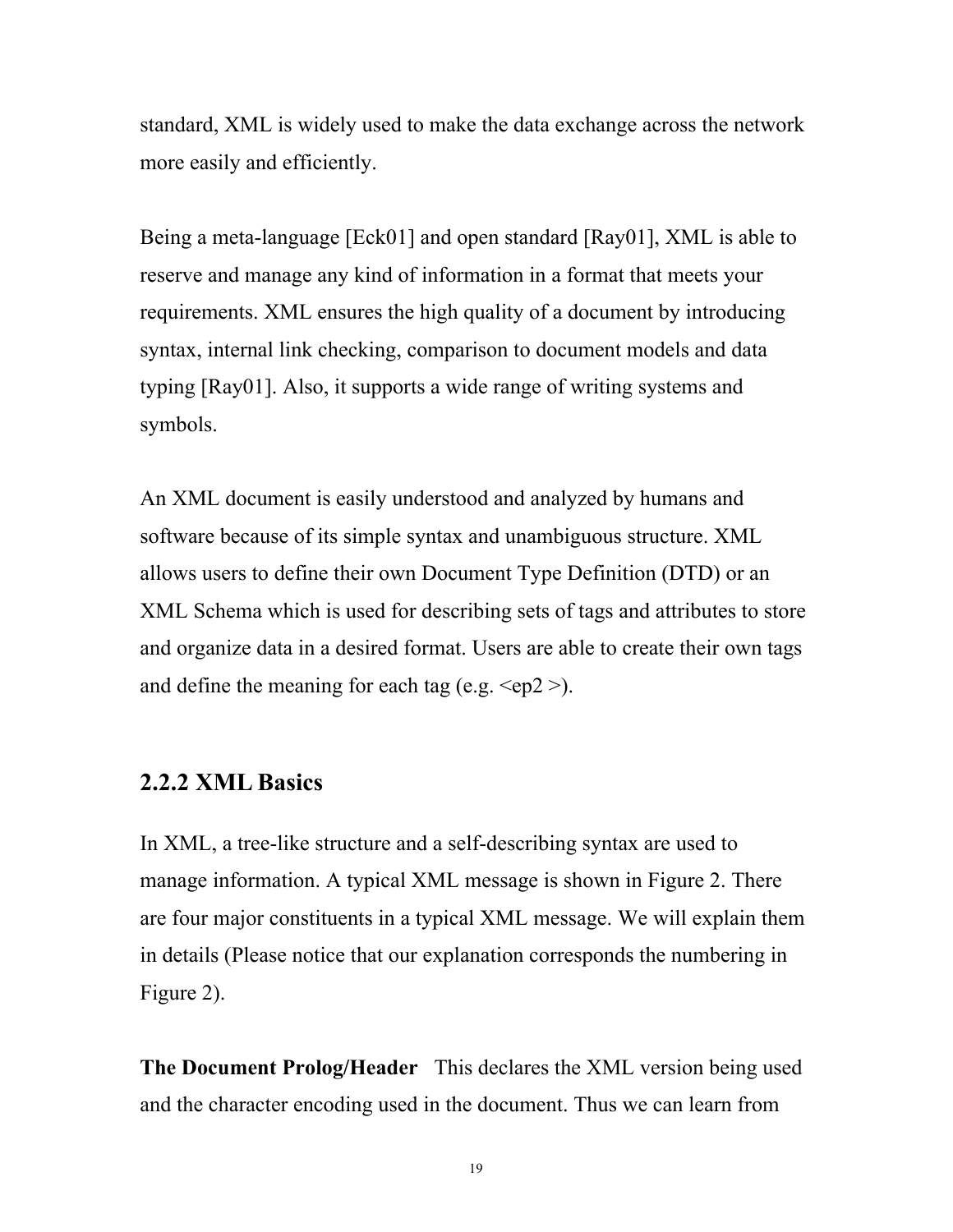the prolog of our example that the message uses XML version 1.0 and UTF-8 as character encoding.

**Root Element** The first element immediately after the header is called the root element or document root (in our example: ep2:message). Being the first opening tag and the last closing tag within the document, the root element is the root of all other elements in the document. The XML parser can reference the root element to distinguish the beginning and the ending of a document.

The XML uses namespace to avoid element name conflict. "A namespace is a group of element and attribute names." [Ray01] In our example, we assigned a namespace within the tag of the root element (xmlns:ep2="http://www.eftpos2000.ch").

**First Child** Elements placed in the root element are called children [Ray01]. Serving as a reference point when parsing XML, the first child element just like other element children, can have any number of children. And it can have zero or multiple attributes as well (e.g. msgnum="0123").

**Elements** XML elements are the building blocks of XML documents. The extendibility of XML elements enables XML documents to carry more information. An element can enclose its values within itself, e.g.: <ep2:POSID >004321</ep2: POSID >.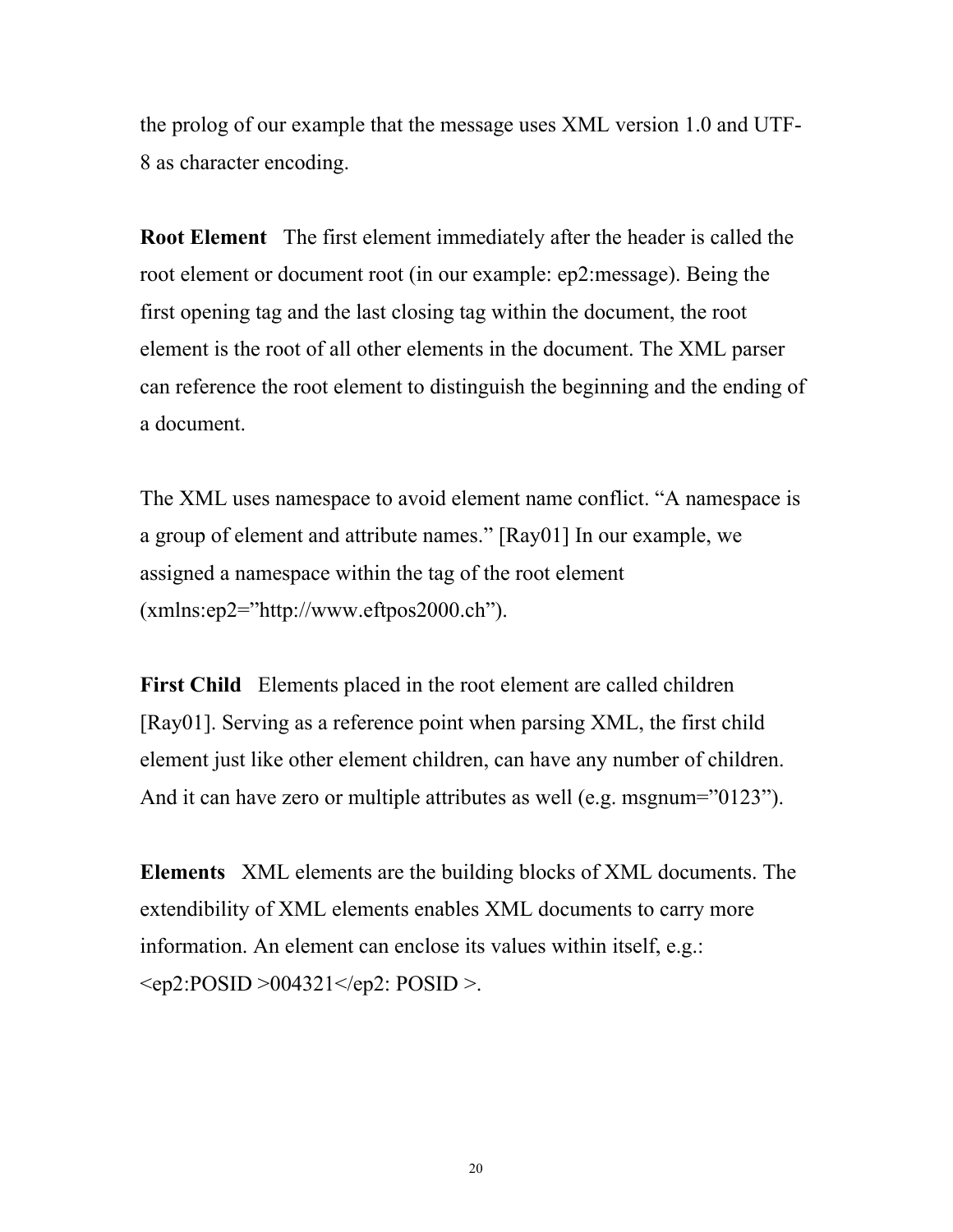XML elements must follow this naming rule: "An element name must start with a letter or an underscore, and can contain any number of letters, numbers, hyphens, periods, and underscores" [Ray01].

#### *2.3 Java*

The programming language we used to implement this project is Java which was officially announced by Sun Microsystems in 1995. Java has become one of the most popular and powerful programming languages in the computing world because it has many important features such as platform independence, enforced exception handling, object oriented, a wide range of APIs and Libraries, generics, and so on. We chose Java as our tool for this project for the following reasons.

#### **2.3.1 Object-Oriented**

Java is a high level object-oriented programming language [ABO98]. In the object-oriented paradigm, we can analyze and solve problems by representing real-world objects with software objects and with communication among these software objects [CWH00]. The EP2 standard which we have discussed before, defines several components and communication interfaces among them. So Java is especially suitable for our project. Object-oriented programming has many advantages such as polymorphism, code reuse, and information hiding [Gui95]. For instance, we have designed an "Ep2Component" class to represent general EP2 components. This class provides general functions of all the EP2 components. A specific EP2 component can derive from this class. And we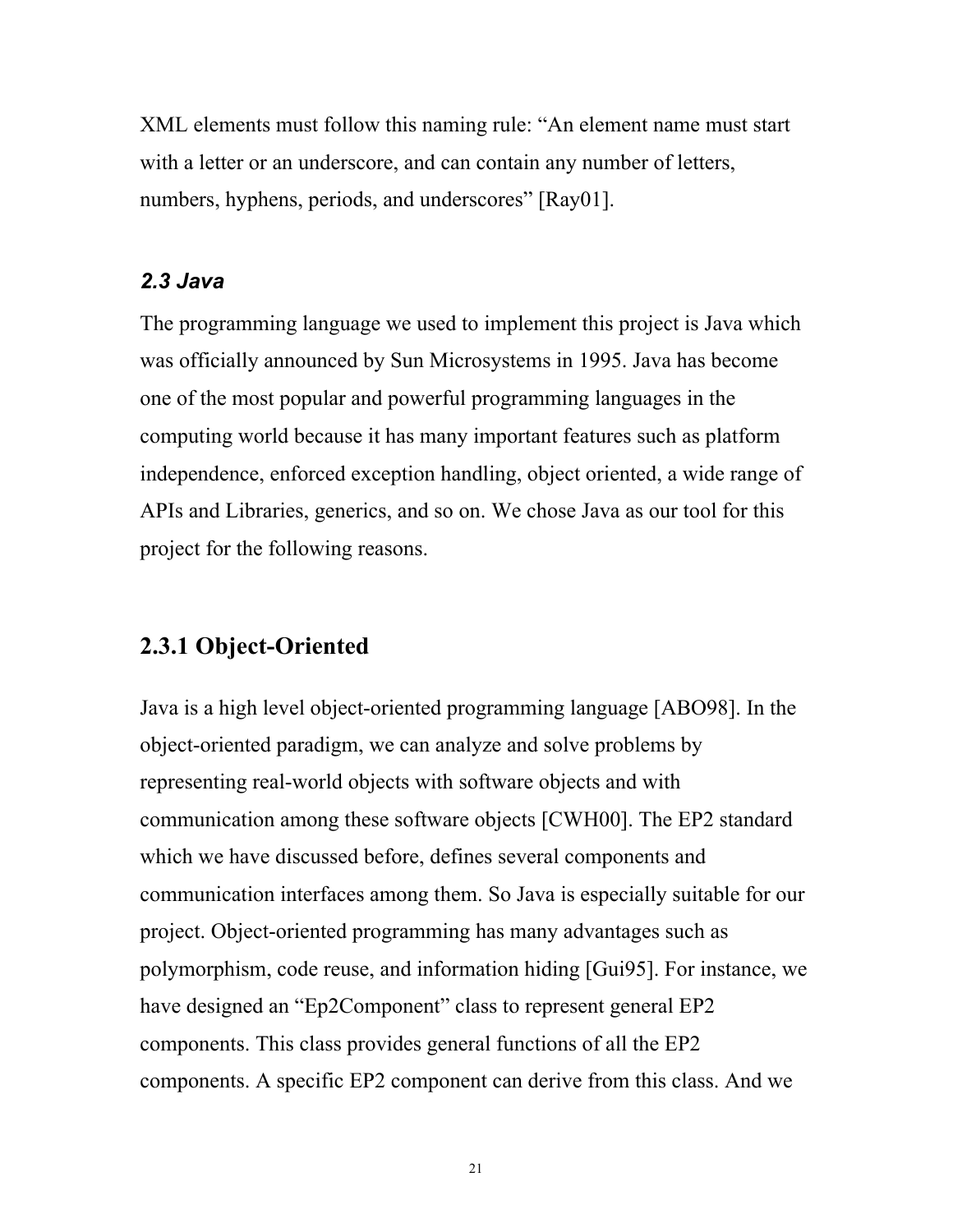also designed an "XmlMessage" class to represent general EP2 interfaces among EP2 components. This class mainly deals with the processing of EP2 messages. A certain interface can derive from this class. We will present more details of our implementation in Chapter 3.

#### **2.3.2 Design Patterns**

The design patterns are "description of communicating objects and classes that are customized to solve a general design problem in a particular context" [Gamma et al. 94]. In the design pattern space, there are three different kinds of patterns: creational patterns (e.g. Abstract Factory, Builder, Factory Method, Prototype, and Singleton), structural patterns (e.g. Adapter, Bridge, Composite, Decorator, Facade, Flyweight, and Proxy), and behavioural patterns (Chain of Responsibility, Command, Interpreter, Iterator, Mediator, Memento, Observer, State, Strategy, Template Method, and Visitor) [Gamma et al. 94]. Creational patterns are responsible for the creation of objects. Structural patterns concern the composition of classes or objects. Behavioural patterns deal with dynamic interactions among classes or objects.

A Java programmer may have known and used some design patterns such as Iterator, Proxy, and Observer. Java programmers use Iterator to access elements of collection objects safely and efficiently. And the java.lang.reflect.proxy class can be used for Proxy pattern. The standard Java and JavaBean event model is a good example of Observer pattern.

We introduce the Singleton pattern in this section (Readers interested in other patterns can refer to [Gamma et al. 94]). Some classes should have

22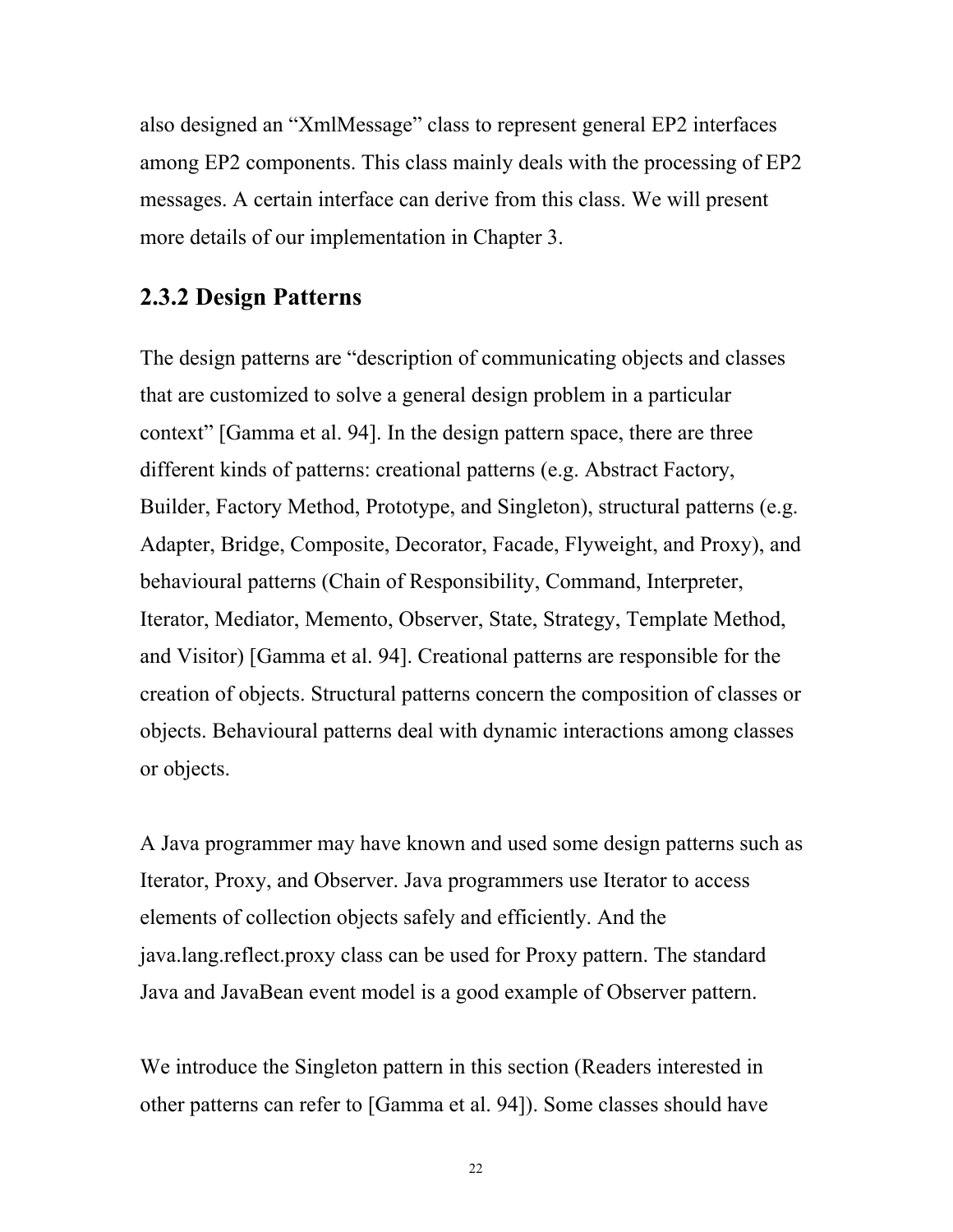exactly one instance. For instance, there can be many printers but only one print spooler in a system [Gamma et al. 94]. The Singleton pattern can "ensure a class only has one instance, and provide a global point of access to it" [Gamma et al. 94]. Figure 3 shows the structure of the Singleton pattern.



Figure 3. Structure of Singleton Pattern [Gamma et al. 94]

Gamma et al. implemented the Singleton methods in C++. We can implement them in Java:

Class Singleton { // make the constructor private private Singleton() { … } // define a final static Singleton variable private final static Singleton uniqueInstance = new Singleton(); // return the uniqueInstance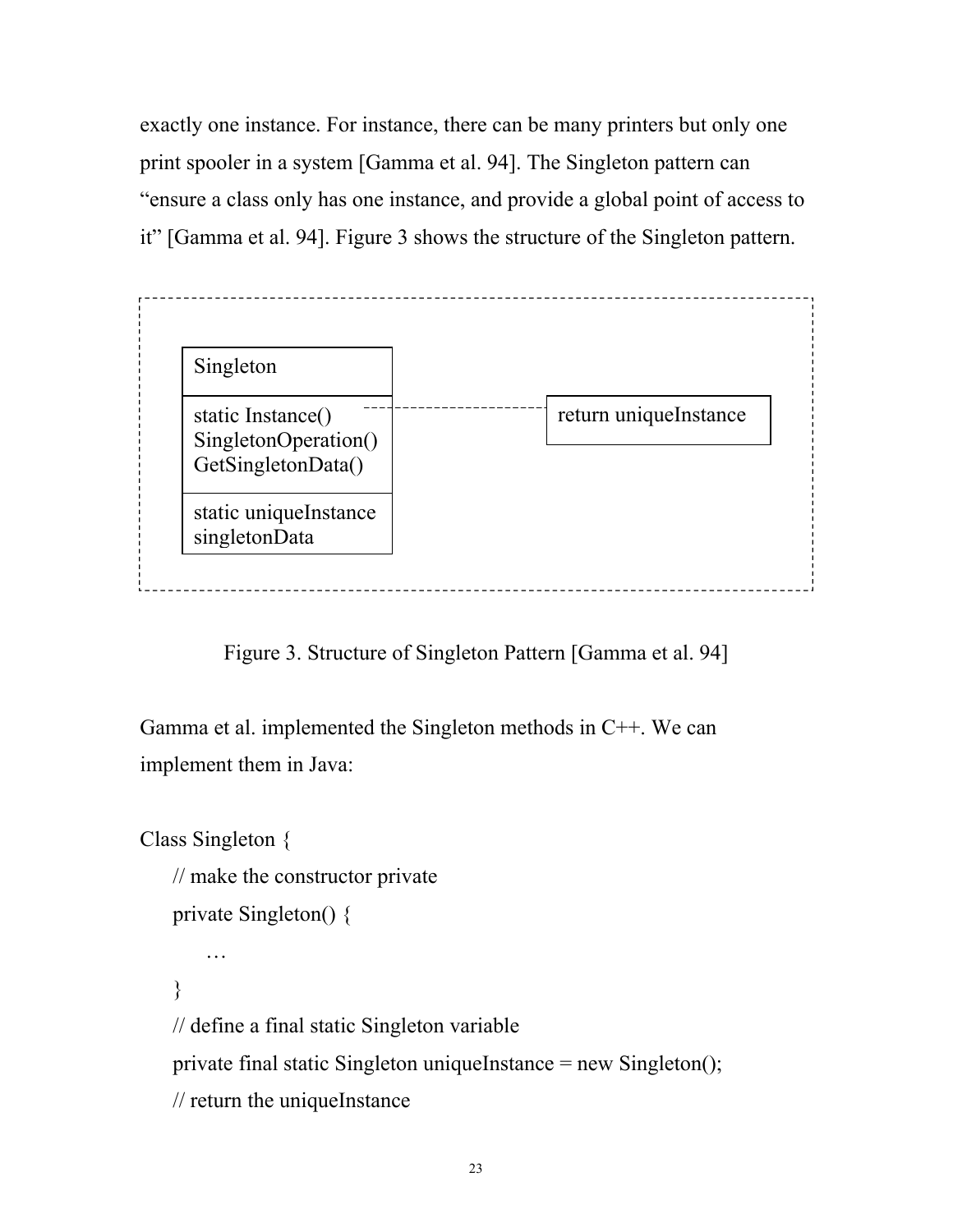```
static Singleton Instance() {
       return uniqueInstance;
    }
   // other methods
    …
}
```
Java semantics make the Singleton class meet the requirements. Since the Singleton constructor is private, we can not create Singleton objects explicitly. One and only one instance object will be created before its first use. And we can only access this instance by invoking the "Instance" method.

In the object-oriented paradigm, design patterns are an extremely flexible method for software developers to implement a common solution to a common problem [BBS05]. Because of the merits provided by design patterns, computer scientists can encapsulate their experience in their works and enhance the documentation of software designs [AC98]. Mr Beng Chuan Lim did a successful project last year by adopting Java which is a programming language supporting design patterns very well. Since the close relation to Chuan's project, we can gain valuable experience from his project and reuse some of his work because of the nature and power of design patterns.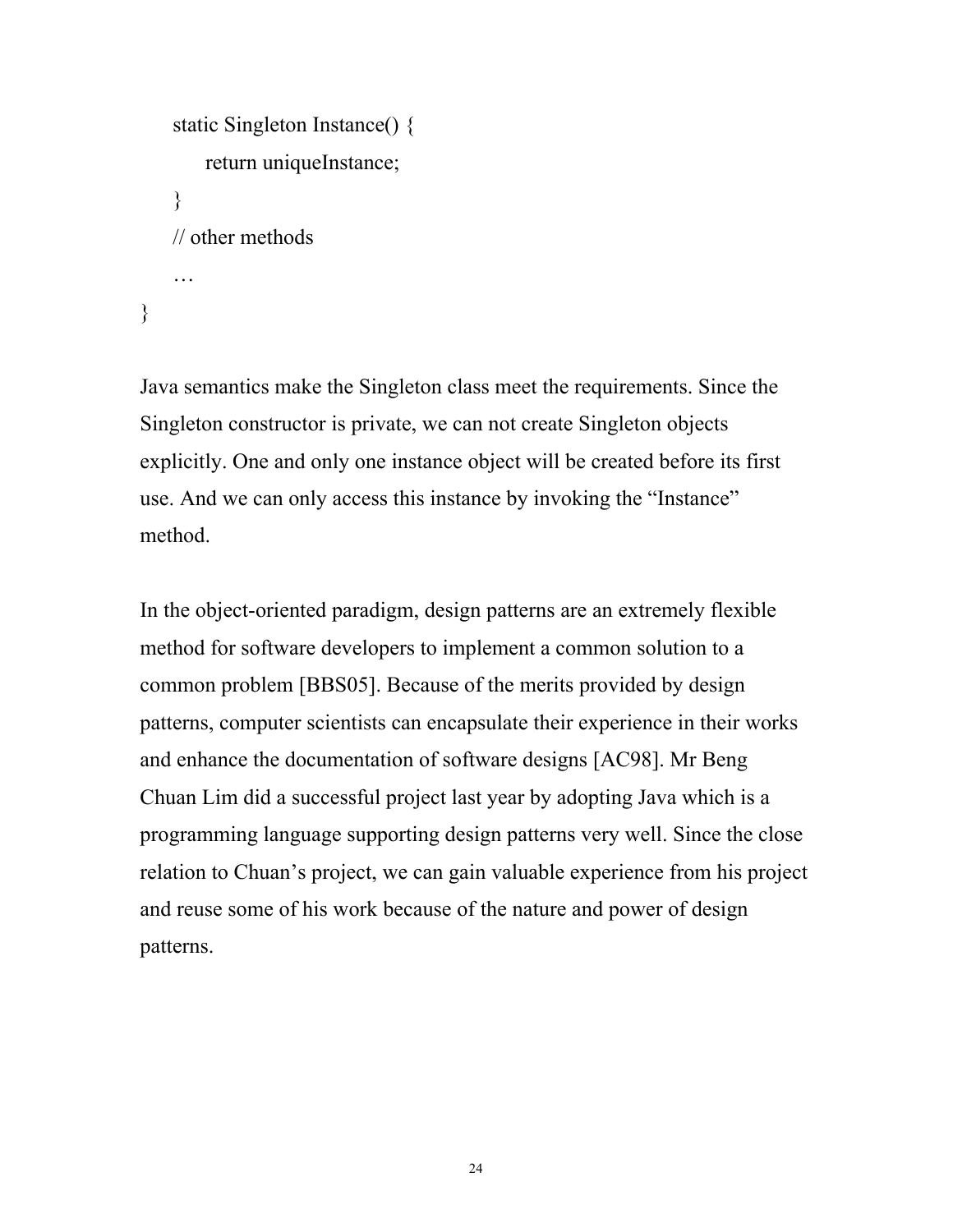#### **2.3.3 XML Support**

In Java, there are many splendid APIs for XML processing. Because EP2 uses XML as its data format standard, Java is a useful tool for our project. In this subsection, we will briefly introduce some popular APIs for processing XML.

**The Simple API for XML (SAX)** Originally created as a Java-only API, SAX was the first widely used API for XML in Java and now there are several versions for some of the other programming language environments other than Java [SAX06]. SAX is an event-driven, serial-access mechanism for accessing XML documents [Arm06]. This protocol has been widely adopted by most servlets and network-oriented programs thanks to the fact that it is the fastest and least memory-intensive mechanism that is currently available for dealing with XML documents [Arm06]. Drawbacks of SAX are: 1. it is read-only API so it can not create new documents; 2. it requires more programming than other API such as DOM; 3. it is more difficult to visualize. 4. it is impossible to access or rearrange an earlier version of the document.

**The Document Object Model (DOM)** Unlike SAX, the Document Object Model (DOM) can not only parse XML documents but also create new ones. DOM allows users to access their documents randomly because DOM is a tree structure whose nodes contain certain components of XML documents. But this model requires more memory than SAX does.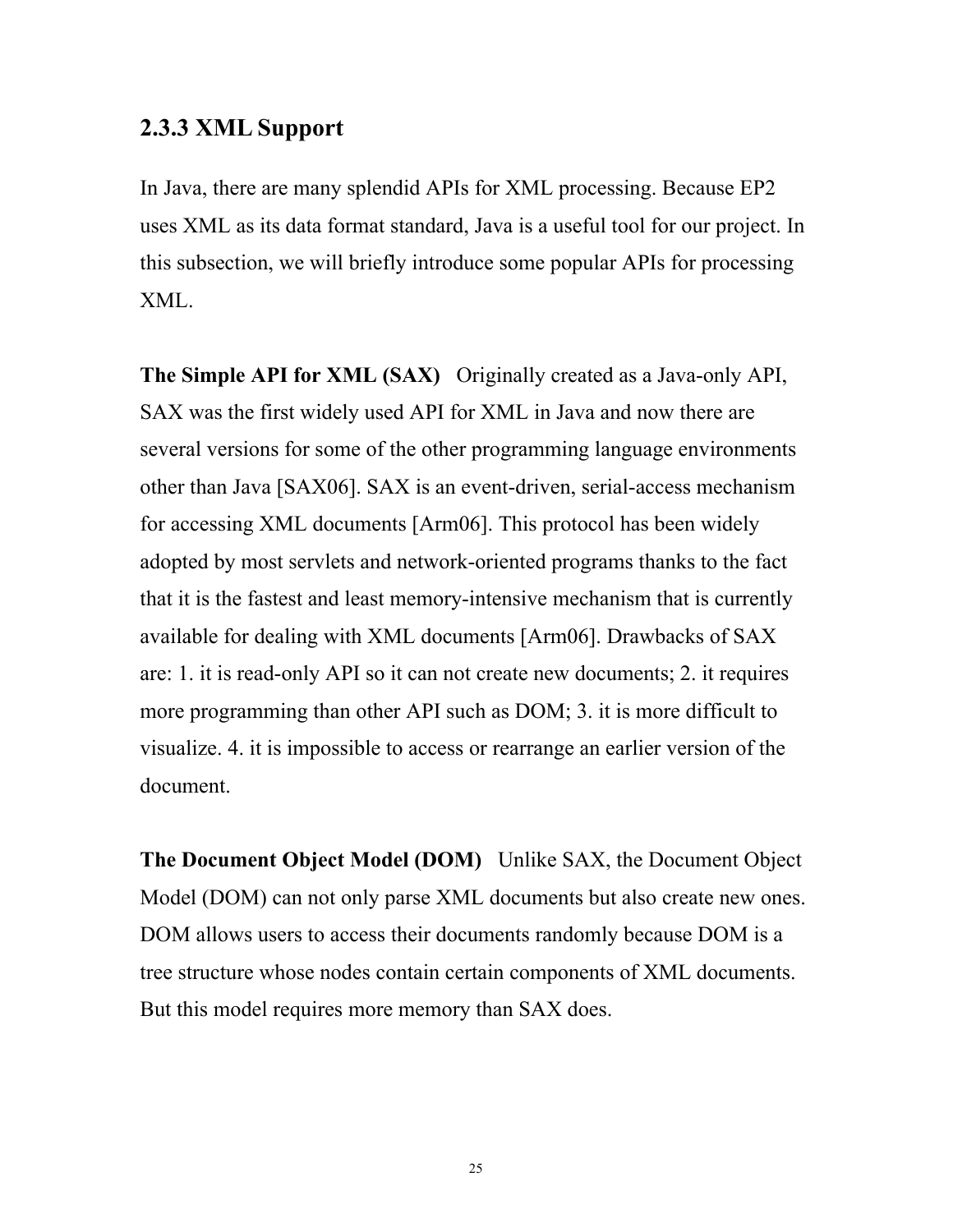**Java DOM (JDOM)** Java DOM (JDOM) is a more intuitive and powerful API for XML processing. Similar to DOM, JDOM offers the ability to read and create XML documents and uses a tree structure to model an XML document. But the usage of JDOM is much easier than that of DOM.

#### **2.3.4 Platform Independence**

Java programs are portable because all Java source code must be compiled into bytecodes which will be run on the Java Virtual Machine (JVM). Now JVM is available on almost all common operating systems such as Microsoft Windows, Mac OS, various versions of Unix and Linux systems. By using Java, we can make sure that our program and testing framework are portable and we can test our implementation on different operating systems.

#### **2.3.5 Safe Java**

EP2 is a safety critical system, so we need a safe language to implement our project. Java has been proven to be a safe language [Som04]. It enforces explicit exception handling, provides a boundary check for container objects, and adopts garbage collection technology to deal with memory allocation and reallocation. These highlights have made Java code safer and more trustworthy. Besides, Java is a high level object-oriented programming language whose source code is more readable and manageable for programmers. All of these convince us that we should use Java to implement our project.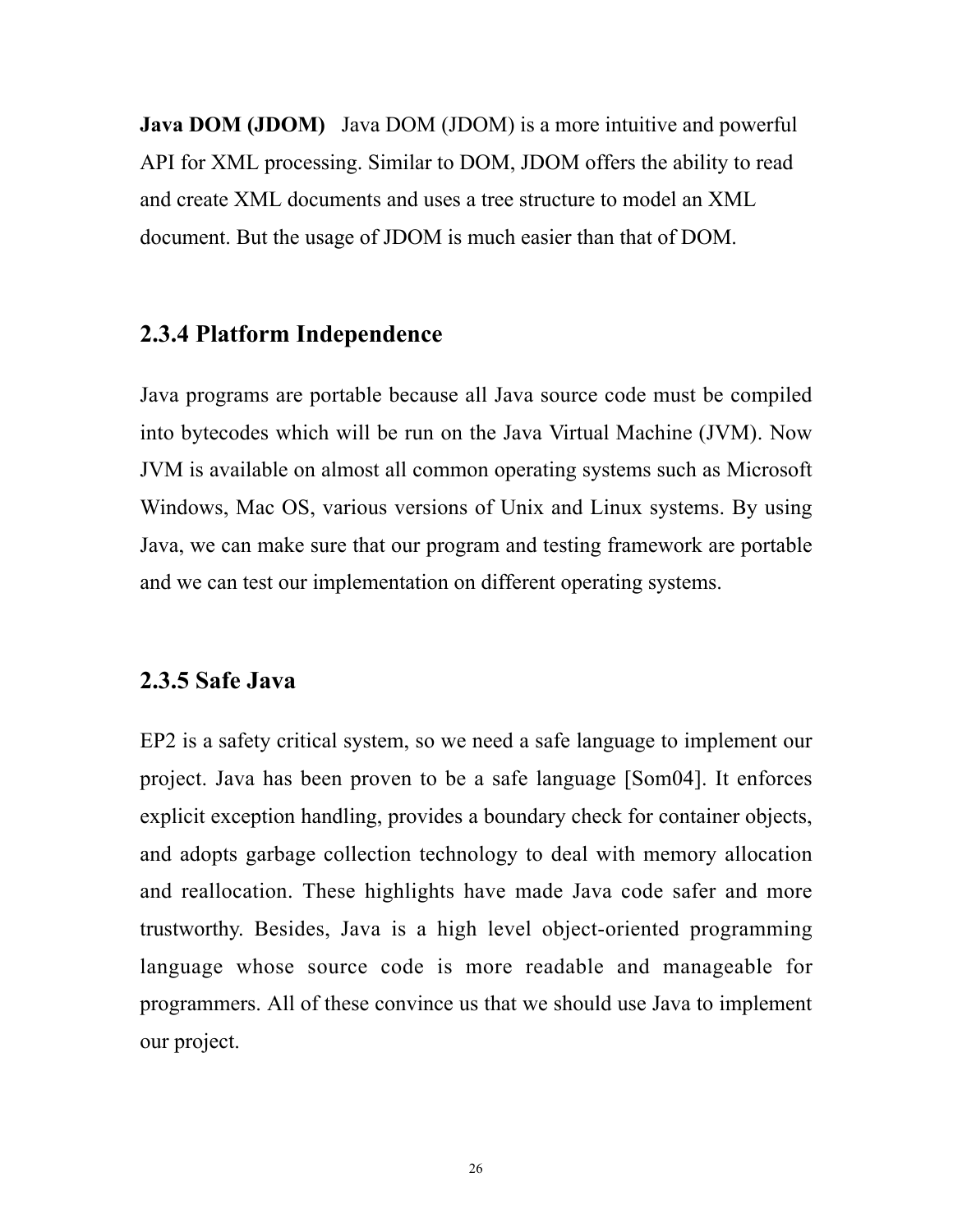#### *2.4 Testing*

In today's society, computers are crucial in our daily work and life. Higher and higher demand for more reliable and stable computer software has made testing a more significant stage in the software development process. We introduce some testing technology in this section.

#### **2.4.1 Testing Fundamental**

One may think that a successful testing is the one that finds no error in a software product. This view is not the truth. Testing should concentrate on finding as many as possible potential faults in a software product. According to Shari Lawrence Pfleeger who is the president of Systems/Software, Inc, there are various different classes of faults: algorithmic faults, computation and precision faults, documentation faults, stress or overload faults, capacity or boundary faults, timing or coordination faults, throughput or performance faults, recovery faults, hardware and system software faults, standards and procedure faults [Pfle01]. The objective of testing is to identify what kind of faults is causing the software failure and try to correct and remove them. It is also important to test whether the software meets its requirement specification. Most software vendors have their independent testing teams whose primary work is to test their own software products.

To be more effective in testing, we should follow certain testing principles. We can begin testing planning as soon as the requirement analysis is finished. More concrete test cases can be defined as soon as the design model is complete. In the testing process, individual units should be tested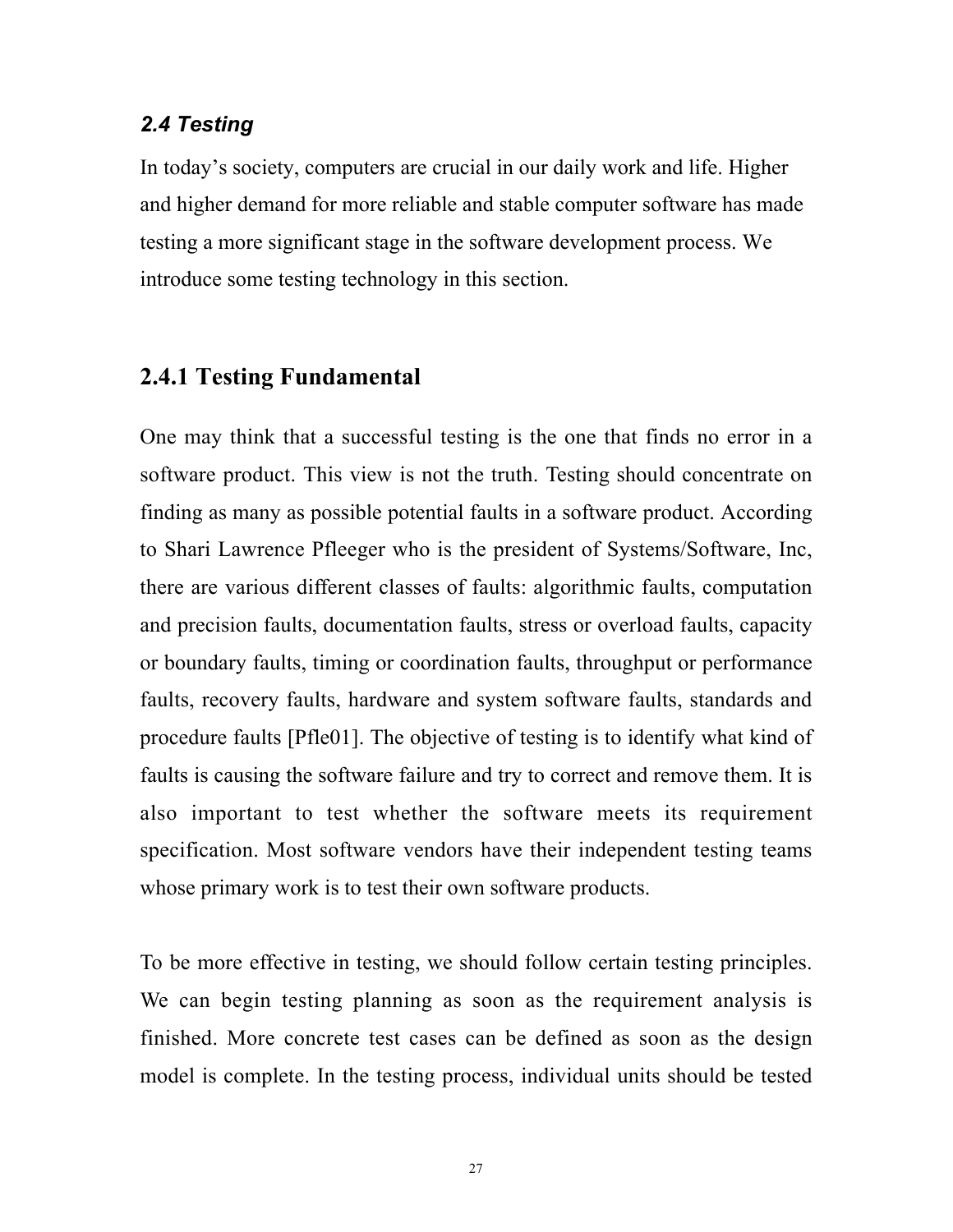first, and sub-systems and the entire system consisting of these units will be tested later. The Pareto principle states that 80 percent of all defects exposed in the phase of testing will probably be tracked back to 20 percent of all program units. So we should pay great attention to identifying this 20 percent of units and pay more attention to them. Because exhaustive testing is not a possibility, test cases should be designed precisely and carefully to enable them to discover as many potential errors as possible.

#### **2.4.2 Validation and Verification**

As a discipline, testing includes two processes: verification and validation [Kit95] which are defined as follows.

**Validation**: Confirmation by examination and provision of objective evidence that the particular requirements for a specific intended use are fulfilled [IEEE04].

**Verification**: Confirmation by examination and provision of objective evidence that specified requirements have been fulfilled [IEEE04].

V & V is a useful tool to examine that the software meets customers' requirements fully and correctly. Security, reliability, and maintainability of the software are also examined by  $V & V$ . Verification ensures a complete test coverage by demonstrating the correctness of a system for all its possible inputs, but it is believed to be an expensive approach because it demands a user with a good understanding of mathematical logic [KG99]. In our project, we adopt validation which is a feasible and cheaper alternative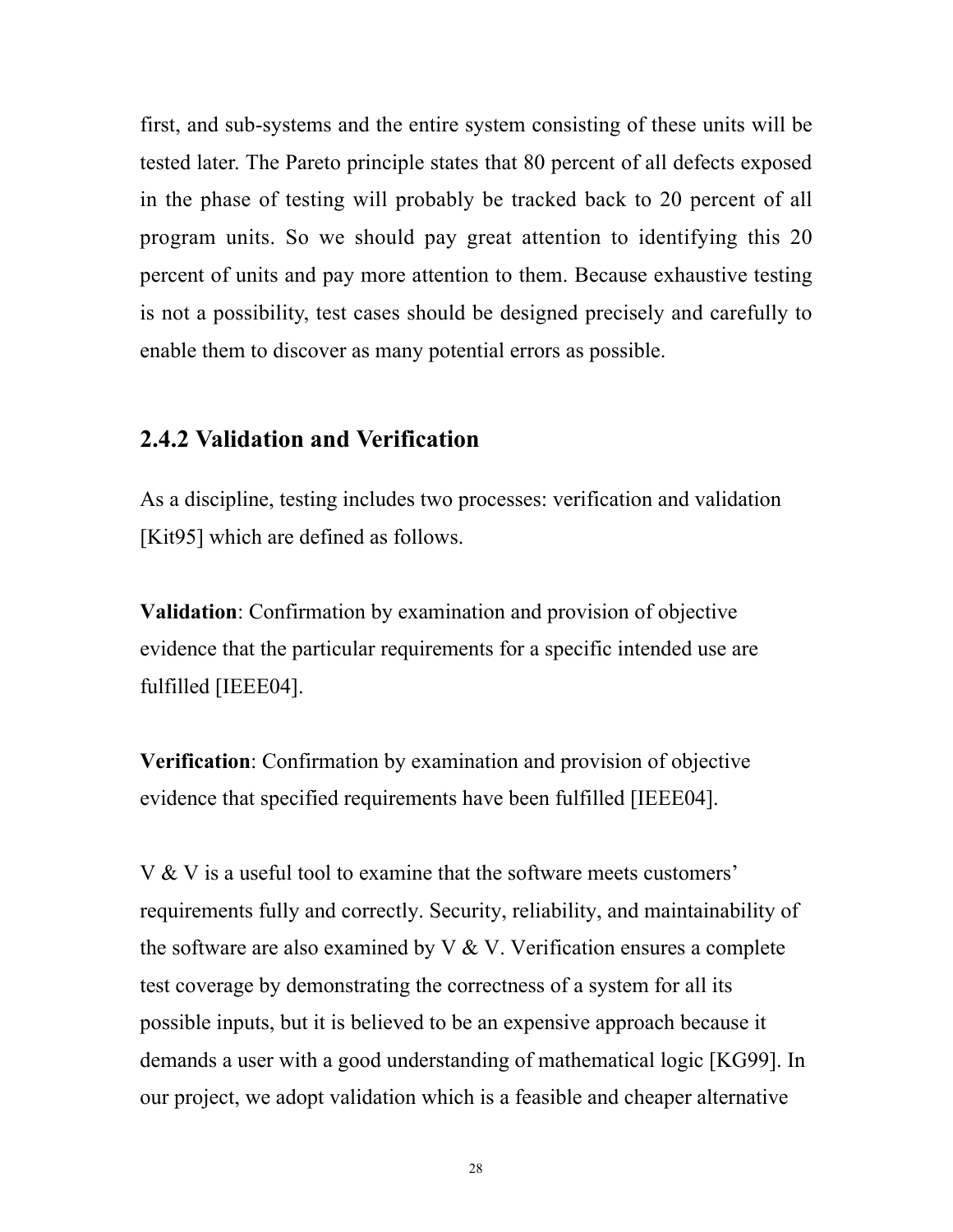to verification [BCL05]. Instead of testing all the allowable inputs, we test a finite number of inputs to establish the correctness of the system.

#### **2.4.3 Testing Tactics**

Software is tested from two different perspectives: white-box testing and black-box testing. White-box testing, which is also known as glass box, structural, clear box and open box testing, is a test case design method that uses the control structure of the procedural design to derive test cases [Pres05]. With little regard for the internal working of the test subject, blackbox testing is chiefly concerned with the functional requirements of the system.

Without the source code for the C.A.R.U.S EP2 terminal software solution (Ccredit) and the CEPTEST EP2 simulator, we chose black-box testing as our testing tactics [BCL05]. By applying black-box techniques, we derive a set of test cases that satisfy the following criteria [MYE79]: (1) test cases that reduce, by a count that is greater than one, the number of additional test cases that must be designed to achieve reasonable testing, and (2) test cases that tell us something about the presence or absence of classes of errors, rather than an error associated only with the specific test at hand.

#### **2.4.4 HIL**

Adopted by the Defense and Aerospace industry as early as the 1950s [NBAR04], the Hardware-In-a-Loop (HIL) testing has been widely used to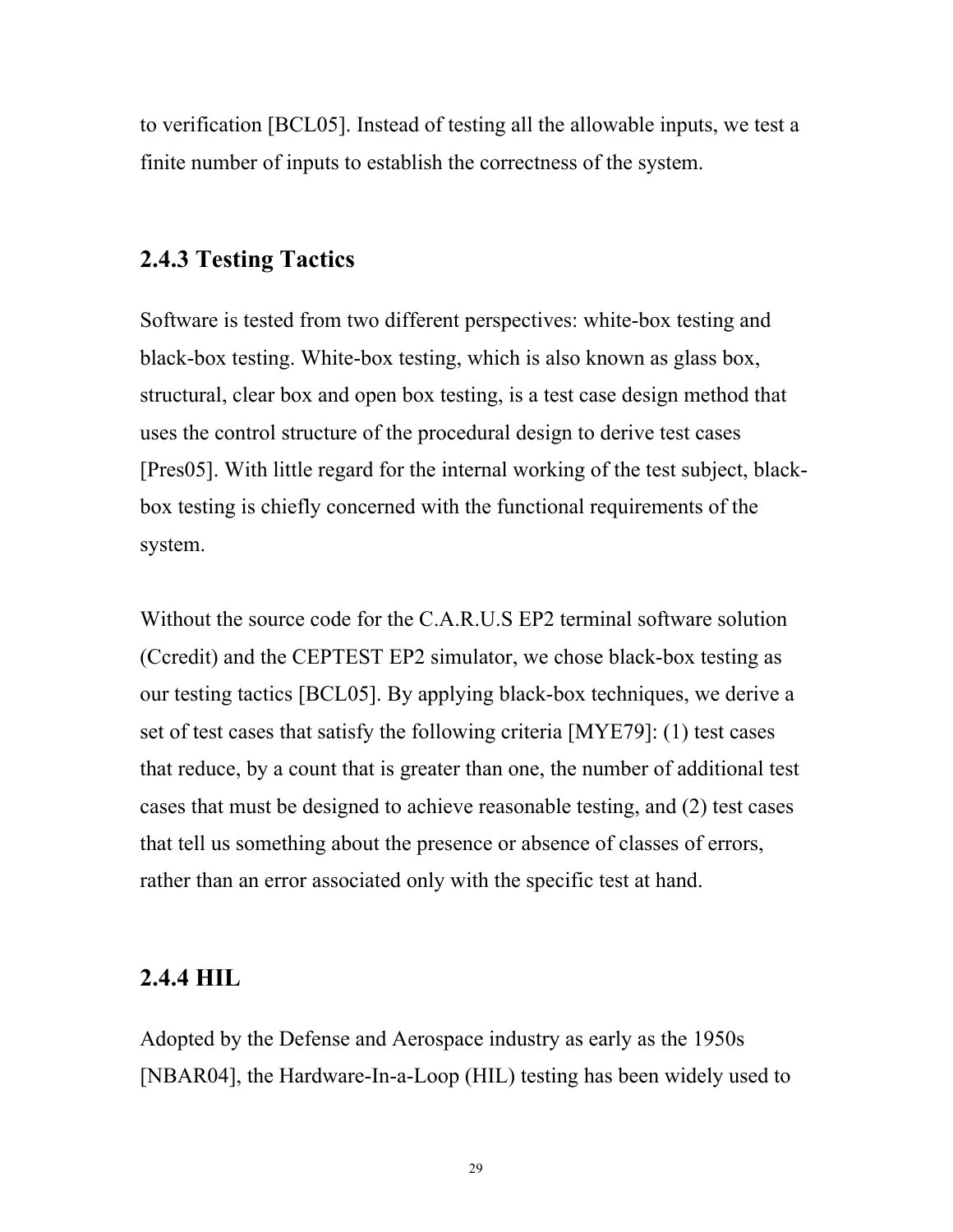verify critical systems in projects such as the design of wireless communication chipsets [SSHF04], Powertrain Control Module (PCM) [NBAR04], the power and thermal control unit of the X-ray satellite ABRIXAS [SMH99], and so on. Testers can reduce the testing cost by adopting HIL testing.

Due to the benefits providing by the HIL testing, we adopt this method as our testing approach. Including representations of the hardware (EP2 components) and test components such as test manager, a model is built up to simulate the computational environment with which the system under test (EP2 terminal) interacts. Figure 4 illustrates our HIL test model used for testing EP2 system where an EP2 terminal is the test subject. Under the instruction of the test manager, input from our input sources (EP2 components) will be sent to the terminal. The test manager will then capture and analyze the output. A loop between test subject and testing components is constructed in this process, so it is called hardware-in-the-loop testing.

It is able to extend this technique for software testing which is known as Software-In-the-Loop (SIL) testing. In our project, the SUT is the CEPTEST EP2 simulator, so it is SIL testing. It is applicable because the real EP2 components and the CEPTEST EP2 simulator communicates using TCP/IP which is a protocol that gets rid of hardware and software differences between real components and simulator [BCL05].

Offering a fast and systematic way of testing, the simulation model improves the quality and efficiency of the test. It empowers us to recreate test result without redundant exterior interferences such as unsolicited network packet

30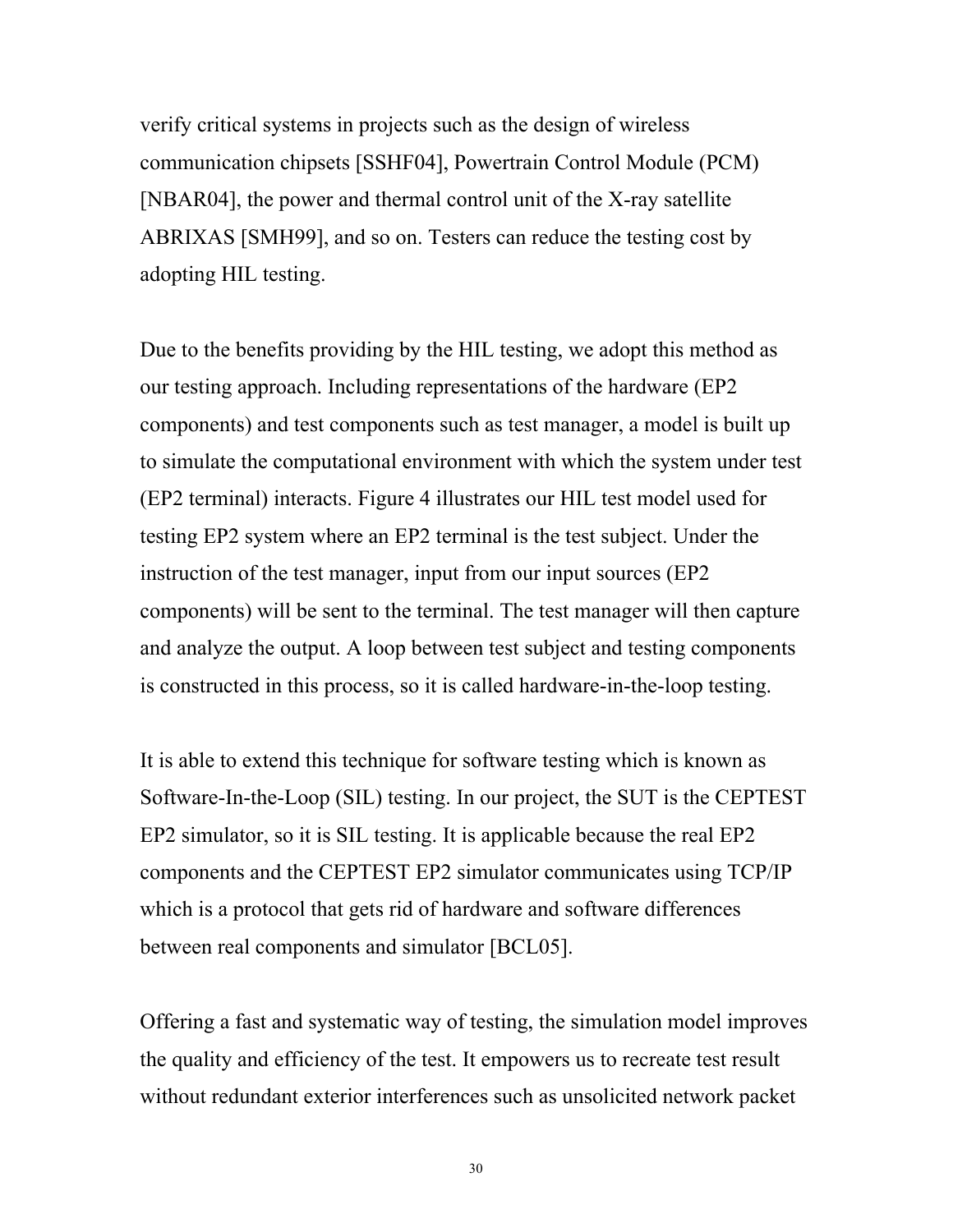and network delay caused by network traffics. Moreover, by employing simulated components, it is much easier to reproduce specific test situation by arranging a sequence of test inputs from various components. So HIL is a good choice for our project.



Figure 4. Hardware-In-a-Loop Setting

#### *2.5 Chuan's Work*

Mr Beng Chuan Lim produced a project which is called "Towards Hardware-In-a-Loop Testing for an International Standard of Electronic Payment System". Since there is an intimate relation between our project and Chuan's work, we can gain invaluable experience from his project and reuse some parts of his works. From top to bottom, our software is composed of five layers (Please see Figure 8 and refer to Section 3.1 for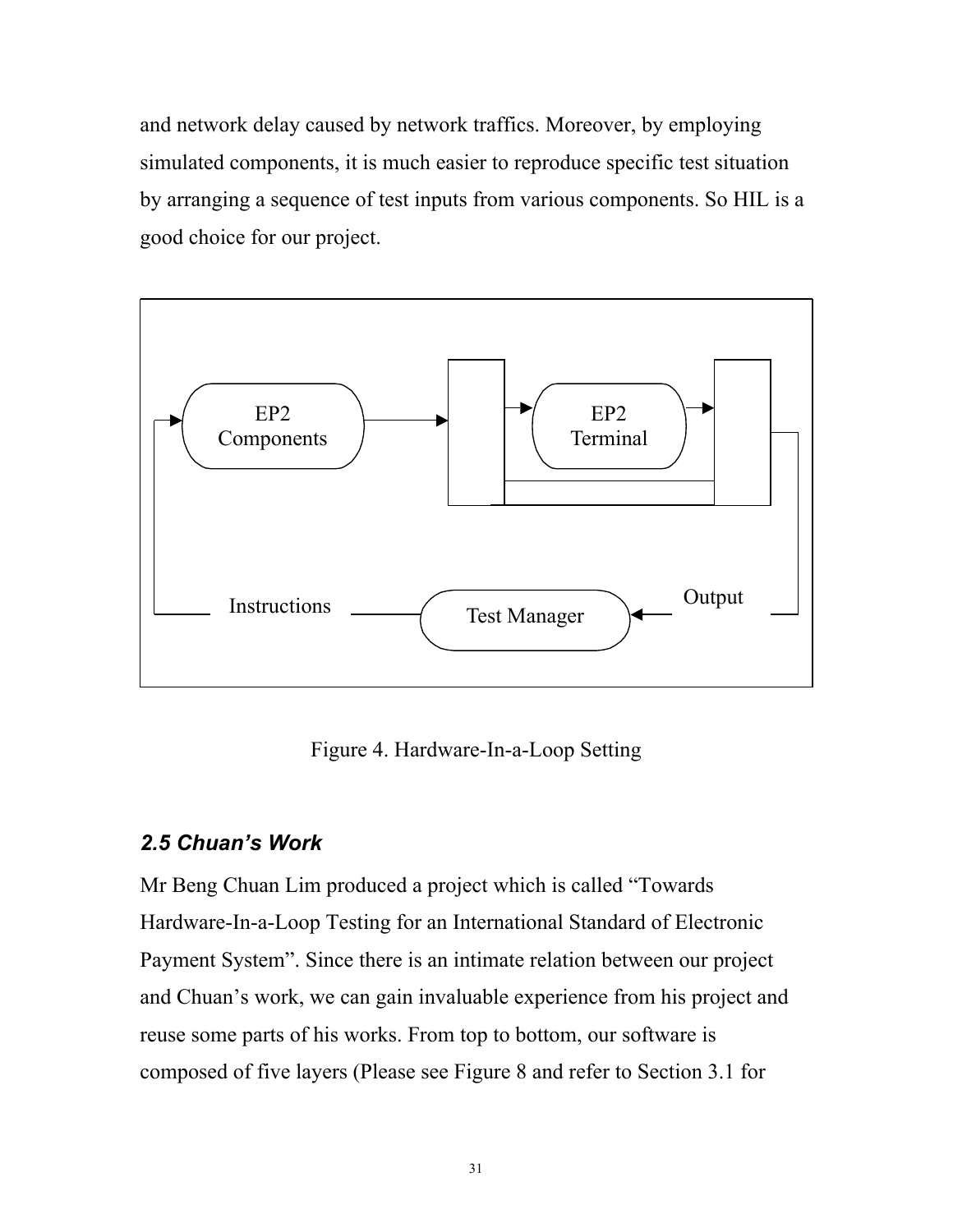more information): Test Applications layer, EP2 components layer, Conversation (XML) layer, Cryptography layer, and Network layer. Chuan had implemented the cryptography and network layer which we can reuse. And the Conversation, EP2 components and Test Application layers for the EP2 terminal and acquirer are also available (Please refer to Section 3.2). Chuan has indicated that interfaces for other EP2 components and further test scripts can be developed easily due to the extendable software architecture [BCL05]. For our project, we will reuse the cryptography and network layers and implement some specific EP2 components (e.g. Service Center, POS, PMS) and their related interfaces (e.g. BE, EI, MI, SIConfig) for another three layers.

Besides those works shown above, Chuan's deep insight into EP2 standard, testing technique, XML technology, Java programming, and software design principles also inspires us to some extent. For example, we grasped more information about HIL testing from his work and we learned much from his software design principles.

#### *2.6 CEPTEST*

CEPTEST is an ep2 developers test tool created by CELSI AG which is a company involved in the ep2 project. The company's expertise in EP2 technology has made CEPTEST a brilliant tool for EP2 application development.

CEPTEST is able to simulate "any component, master or slave, any communication protocol of ep2 (TCP/IP + Ethernet, ISDN, PSTN), with or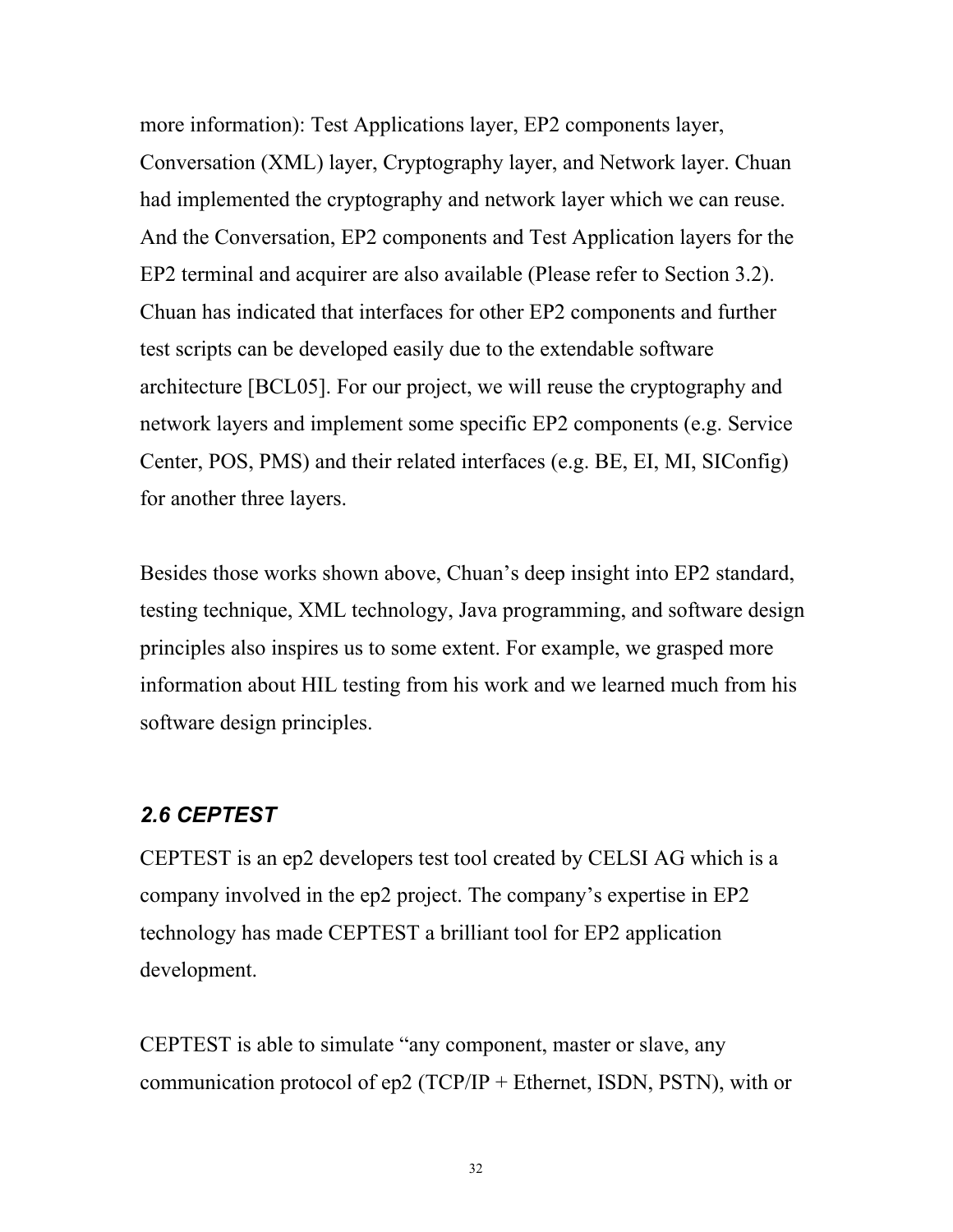without security header and MAC, with any ep2 data elements and formats" [CEP06]. This tool has been very helpful for our project in simulation of EP2 components and investigation of the EP2communication mechanisms. We use CEPTEST to verify EP2 messages generated by our program at three different levels (XML Layer, Cryptography Layer, and Network Layer).

Figure 5 is the screenshot of CEPTEST. There are six menu selections: File, Edit, View, Parameters, Sequences, and Help. Each menu provides a kind of certain functions. For instance, we can configure the communication settings by selecting the "Communication…" in the Menu Parameters (See Figure 6). Then we can set the required setting in the "Communication Settings" window (See Figure 7). We can also set other parameters (e.g. Keys, and Message Header Parameters) in such an easy way. After proper configuration, we can use CEPTEST to test our EP2 messages at different levels.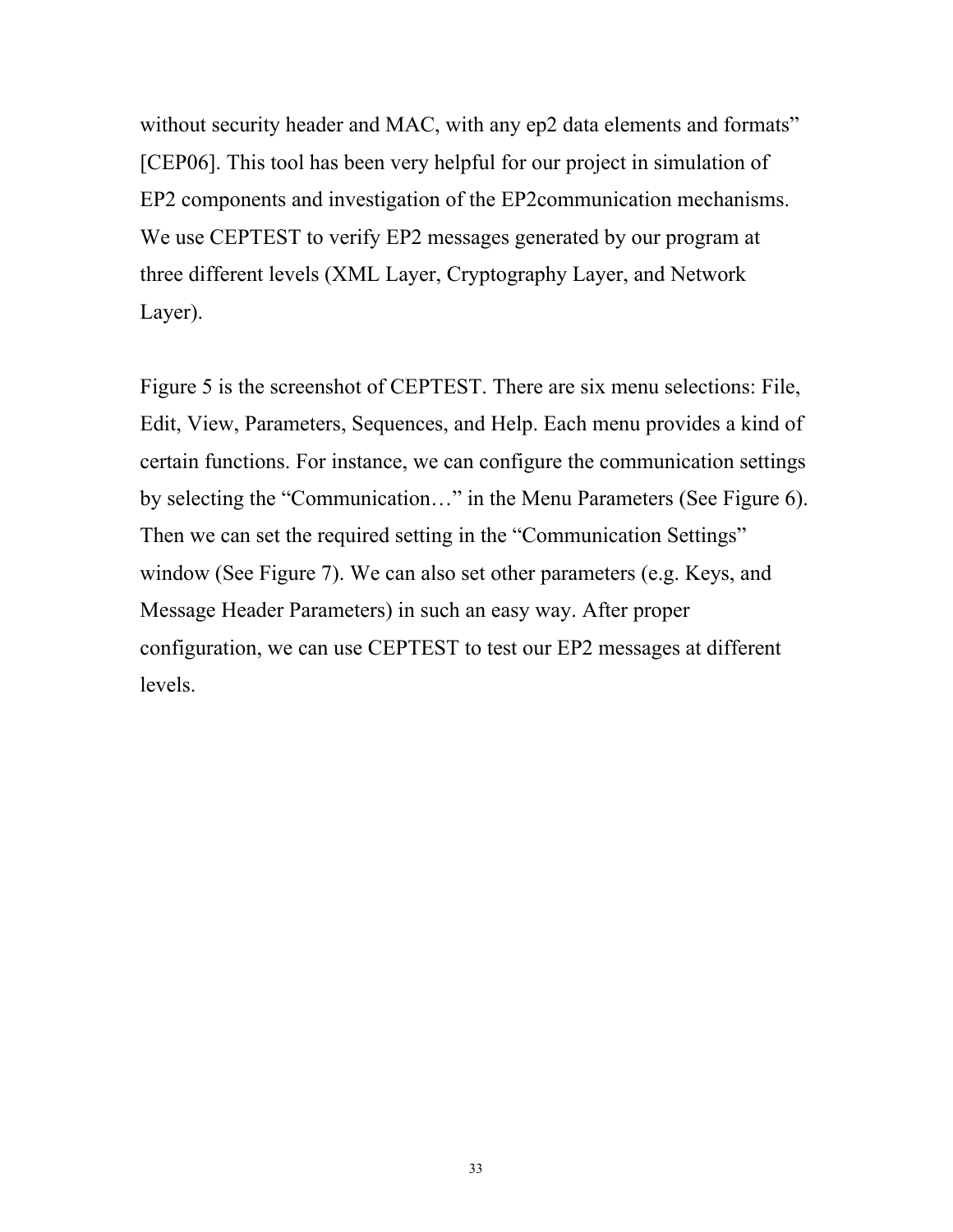| CELSI ep2 Interface Tester               |                                                                                                                          |                                             | $\Box$ e $\boxtimes$              |
|------------------------------------------|--------------------------------------------------------------------------------------------------------------------------|---------------------------------------------|-----------------------------------|
| Eile Edit View Parameters Sequences Help |                                                                                                                          |                                             |                                   |
| AALIBEED XFF 8 ?<br>a da a               |                                                                                                                          |                                             | $\hat{\phantom{a}}$               |
| Source Window                            | Received Message: Reference Structure                                                                                    | Received Message: Message Content           |                                   |
|                                          |                                                                                                                          |                                             | $\hat{\phantom{a}}$               |
|                                          |                                                                                                                          | Received Message: Header and Security Items | $\overline{\phantom{a}}$          |
| Send Message: XML Document               | $\begin{array}{ c c c c c }\n\hline\n\end{array}$ Create + Send Parse + Analyse<br><b>Decrypt Security</b>               | Received Message: XML Document              | $\checkmark$                      |
|                                          | <b>Create XML Doc</b><br><b>Analyse Message</b><br>Add msgnum<br>G New<br>$\cap$ None<br>C From Input<br>$\sqrt{6}$<br>o |                                             | $\wedge$                          |
| Send Message: Data Stream<br>$\wedge$    | <b>Create Data Stream</b>                                                                                                | Received Message: Data Stream               | $\wedge$                          |
| Send time                                | Send Data Stream<br>Parse Message                                                                                        |                                             | $\overline{\mathbf{v}}$<br>$\vee$ |

Figure 5. Screenshot of CEPTEST

|                         | CELSI ep2 Interface Tester               |        |
|-------------------------|------------------------------------------|--------|
|                         | File Edit View Parameters Sequences Help |        |
| 2 日화법률<br>Source Window | Load Configuration<br>Save Configuration | BXFFG? |
|                         | Keys                                     |        |
|                         | Communication                            |        |
|                         | Message Header                           |        |
|                         | Timeouts                                 |        |
|                         | License Info                             |        |
|                         |                                          |        |
|                         |                                          |        |
|                         |                                          |        |
|                         |                                          |        |
|                         |                                          |        |

Figure 6. Menu Parameters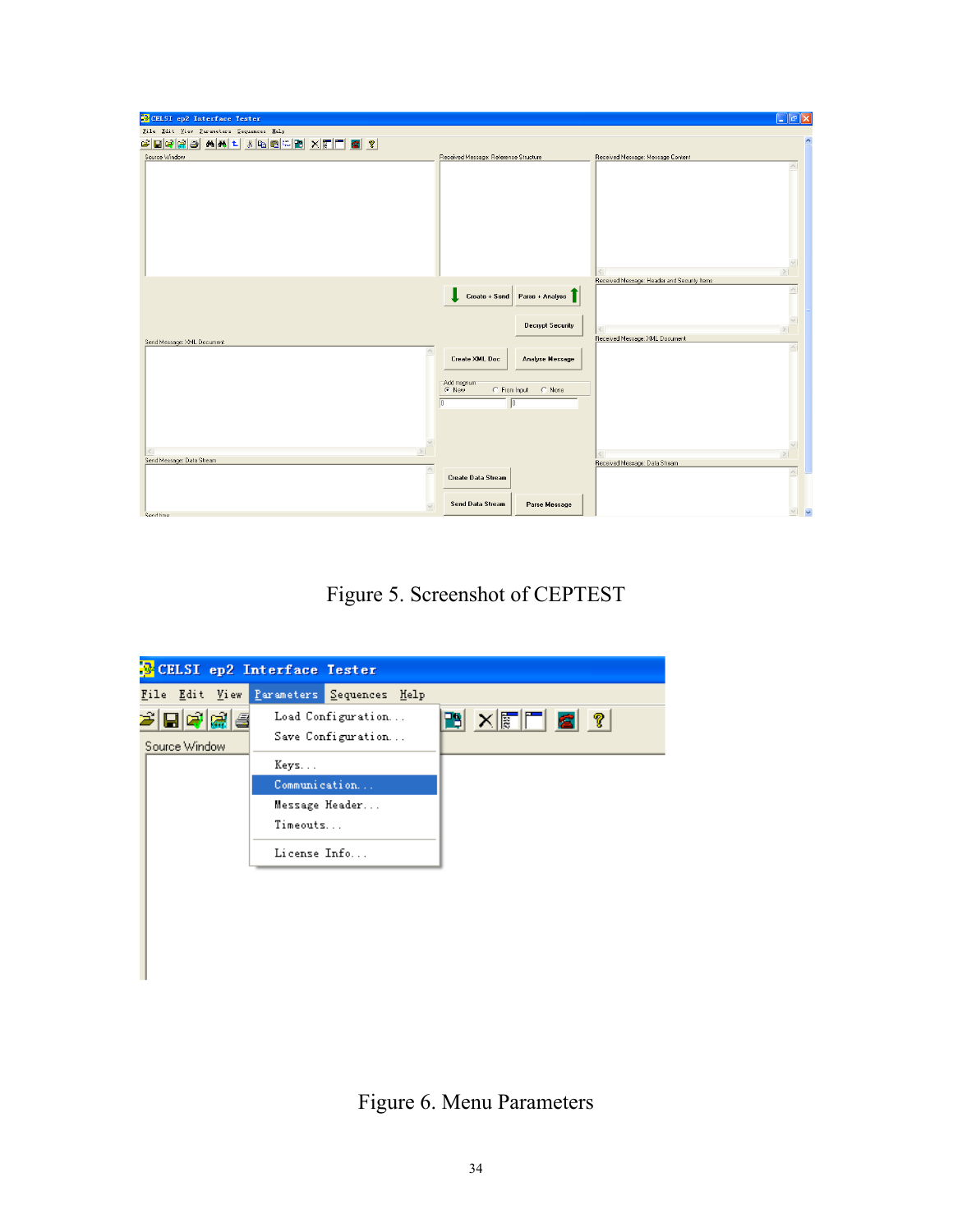| Communication Settings                                                   |                                                       |                                                                                |                                      | ı. |  |
|--------------------------------------------------------------------------|-------------------------------------------------------|--------------------------------------------------------------------------------|--------------------------------------|----|--|
| Communication Line<br>œ<br>This computer                                 | CEPTEST side<br>C Client<br>C Server<br>C Both (Demo) | Server IP port                                                                 | 1000                                 |    |  |
| C TCP/IP over ethernet                                                   | CEPTEST side<br>C Client<br>C Server                  | Server IP address or URL<br>Server IP port                                     | 127.0.0.1<br>1000                    |    |  |
| C TCP/IP over modem                                                      | CEPTEST side<br>C Client<br>C Server<br>Connect       | Phone book entry<br>Server phone number<br>Server IP address<br>Server IP port | (no entry)<br>▼<br>127.0.0.1<br>1000 |    |  |
|                                                                          | Hang up                                               | User ID<br>Password                                                            |                                      |    |  |
| $\overline{\triangledown}$ Disconnect on server response<br>0k<br>Cancel |                                                       |                                                                                |                                      |    |  |

Figure 7. Communication Settings Window

## **3. Implementation**

In this chapter, we present details of and information about our implementation. First, we introduce our software architecture and some reusable work. Then, we present the XML, EP2 Component, and Testing layers which are the core of our work. And the testing of our implementation against CEPTEST is the final part of this chapter.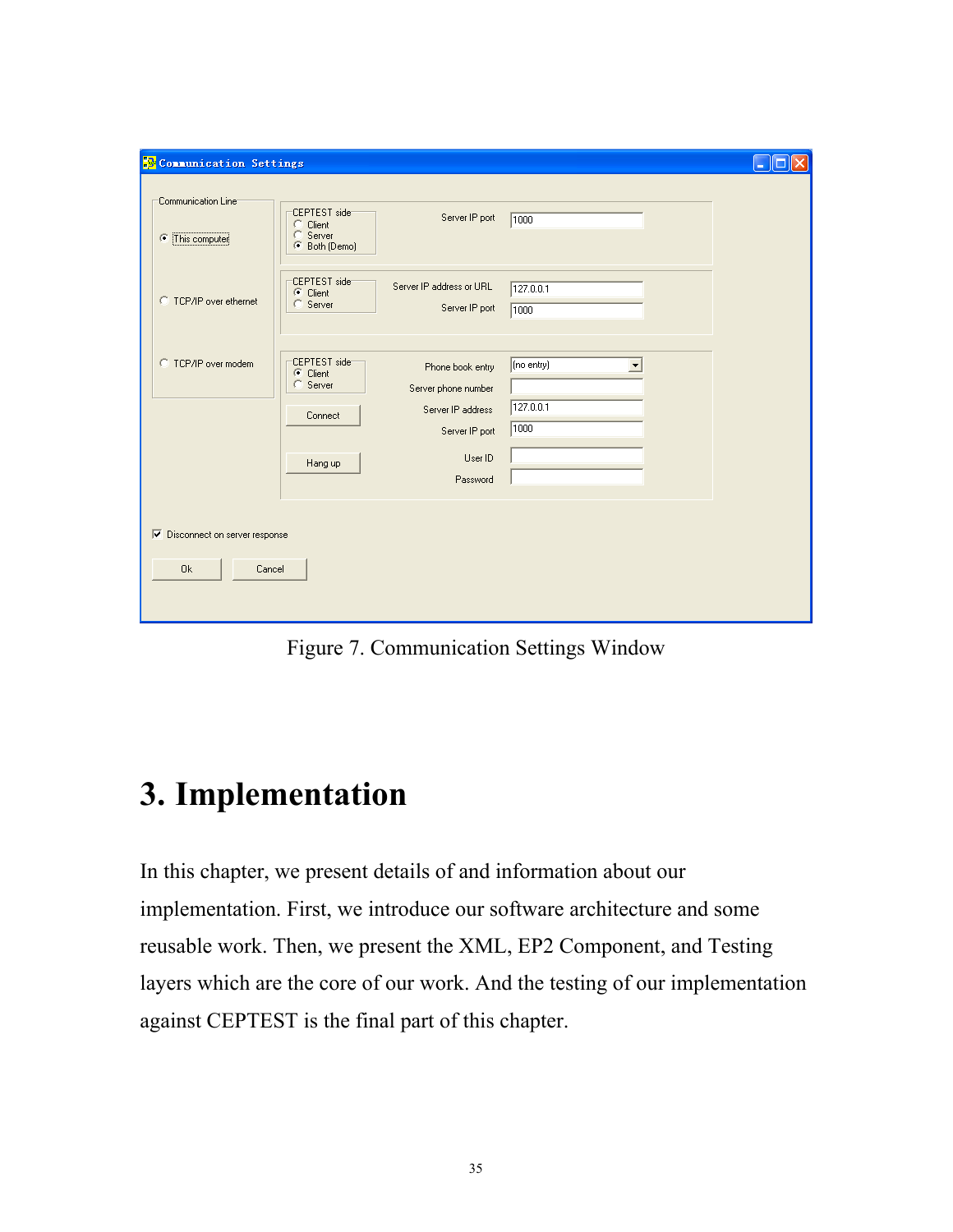#### *3.1 Software Architecture*

In this section, we describe the software architecture closely following Chuan's thesis (Please refer to [BCL05]) because it was designed by Chuan.

The EP2 system is a complex electronic payment system. It has to deal with many problems such as security, XML messages, and communication between different components. So the software architecture should be designed carefully. It must be robust, extensible, and reusable [BCL05].

Figure 8 illustrates a well-designed software architecture for our project which is a good solution to the complex EP2 system. The architecture is separated hierarchically into five layers: Test Applications Layer, EP2 Components Layer, Conversation (XML) Layer, Cryptography Layer, and Network Layer. Each of these layers solves certain tasks and provides certain specific services to the higher layers. As we can see from the following explanations, the higher layers are responsible for more abstract data because they are logically closer to users. And the lower layers are in charge of manipulation and transmission of physical data. Each layer is described as follows.

**Test Applications Layer** The major responsibility of this layer is testing the EP2 components. There are three components in this layer: the Test Case Generator, the Test Manager and the Test Reporter. First, the Test Case Generator will create some test scripts including a number of test cases. Then the Test Manager will execute these test cases. Finally, the Test Reporter will produce a test report in terms of the test result obtained from the test manager.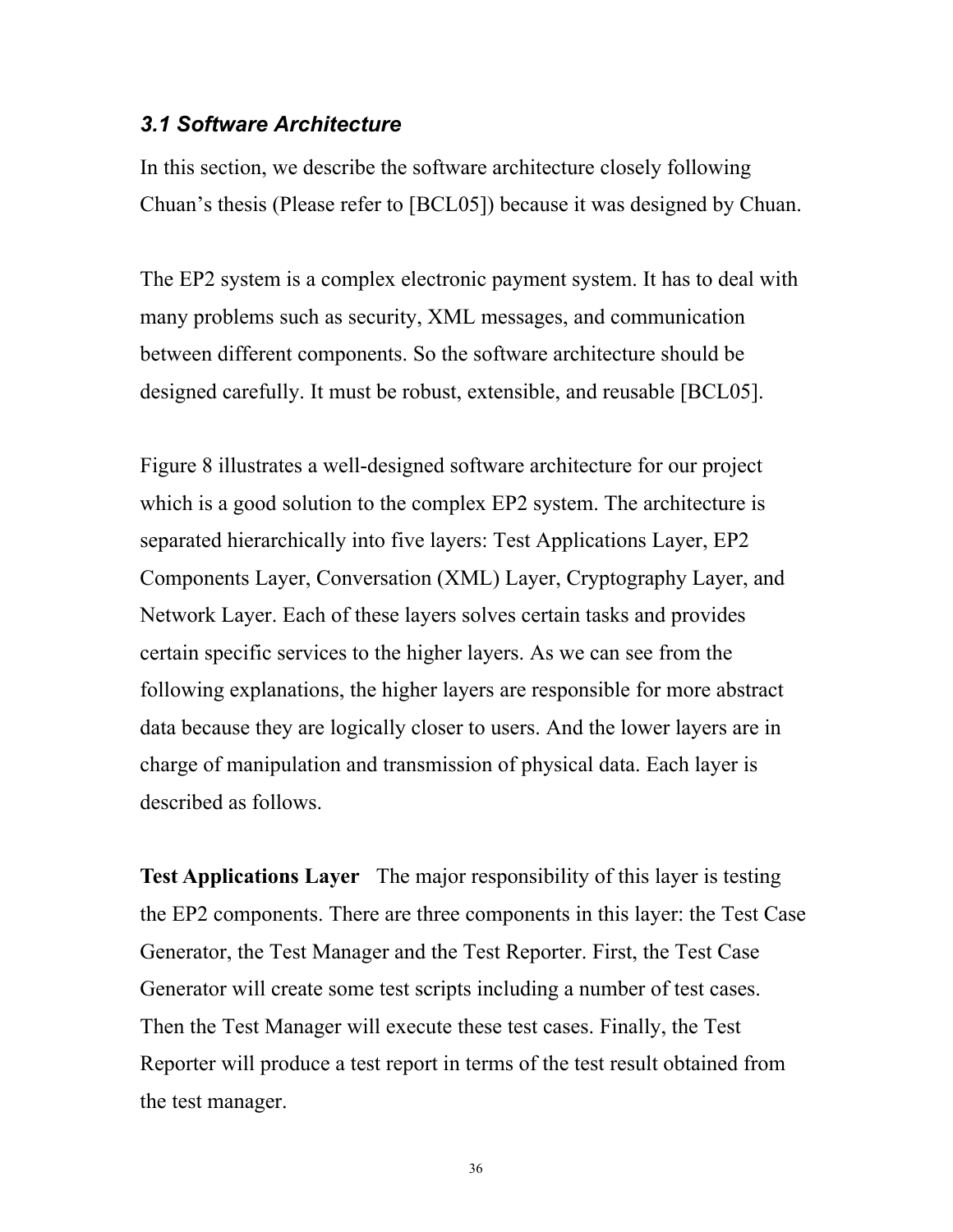

Figure 8. Software Architecture of Our Project [BCL05]

**EP2 Components Layer** This layer has a group of EP2 components (e.g. Service Center, POS) which provides necessary information and services to the Test Manager.

**Conversation (XML Message) Layer** This layer processes the EP2 XML messages. A typical conversation involves a sent message, a received message and an expected message.

**Cryptography Layer** This layer offers cryptographic solutions to encrypt and decrypt the data.

**Network Layer** The network communication protocol between EP2 components is solved by this layer.

#### *3.2 Some reusable work*

In this section, we dwell on the necessary knowledge of the network and cryptography layers which are reusable. Because these two layers are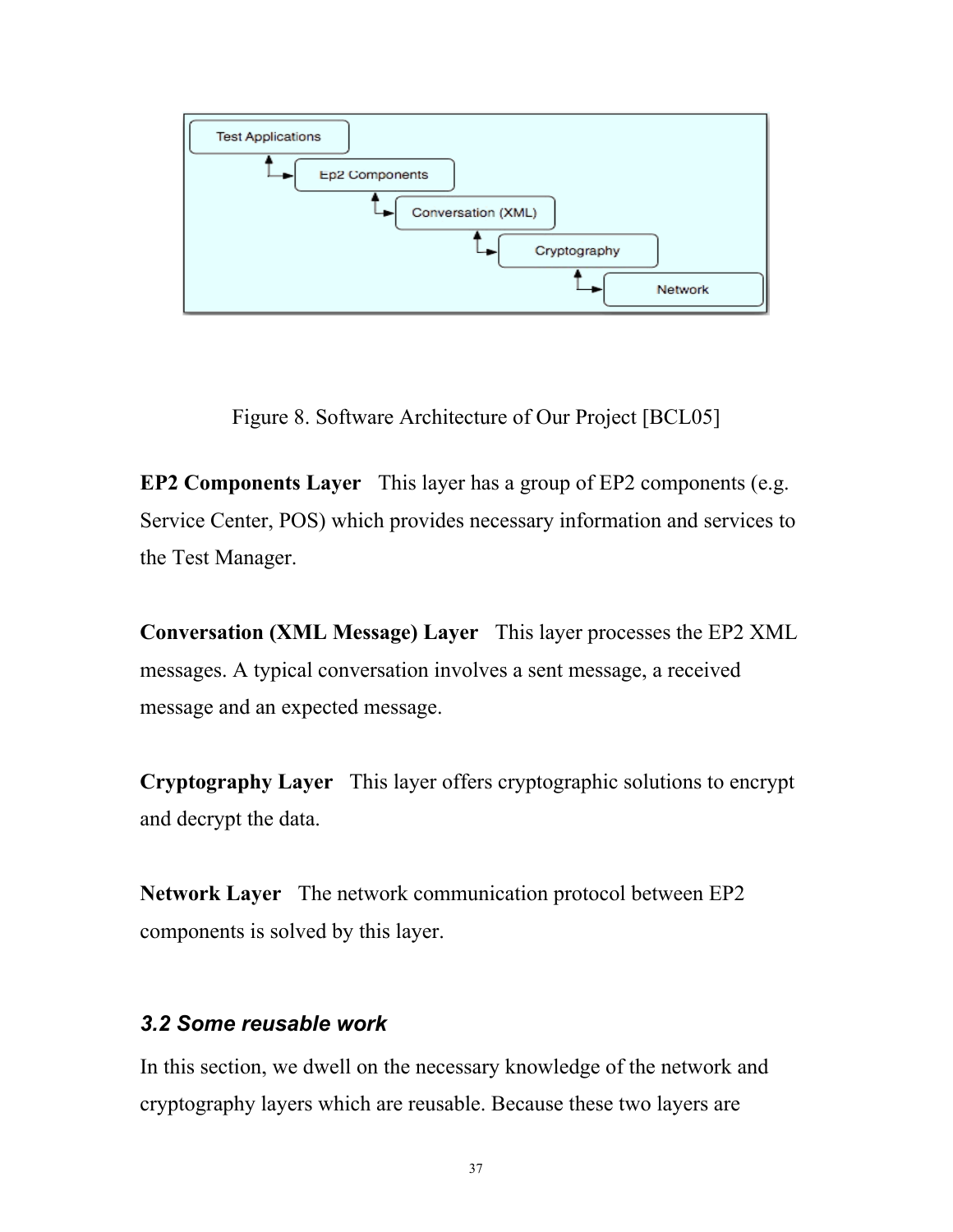implemented by Chuan, we use some figures from his thesis and summarize his main ideas.

## **3.2.1 Network Layer**

An EP2 network packet has two parts: a header which contains packetrelated information (e.g., packet length, specification version, and encoding type) and a payload which contains the actual EP2 message in XML format. All EP2 packets must be converted into binary format (byte) before they are dispatched to another party.

The exact EP2 header length is determined by the encoding type which indicates the security level of the communication. The EP2 standard defines three encoding types: Encoding Type 0 which is the least secure without cryptographic character, Encoding Type 1 which increases the communication security level by adopting Message Authentication Code (MAC) and a message integrity check, and Encoding Type 2 which provides the highest communication security level by using both the message integrity check and the encryption of the packet's payload before dispatching it out.

In terms of our class design, the "Config" and "ByteUtils" classes offer general services to all other classes [BCL05]. The "Config" class reserves a suit of configurations defined by users such as encoding type, and interface. The "ByteUtils" class deals with byte manipulation.

38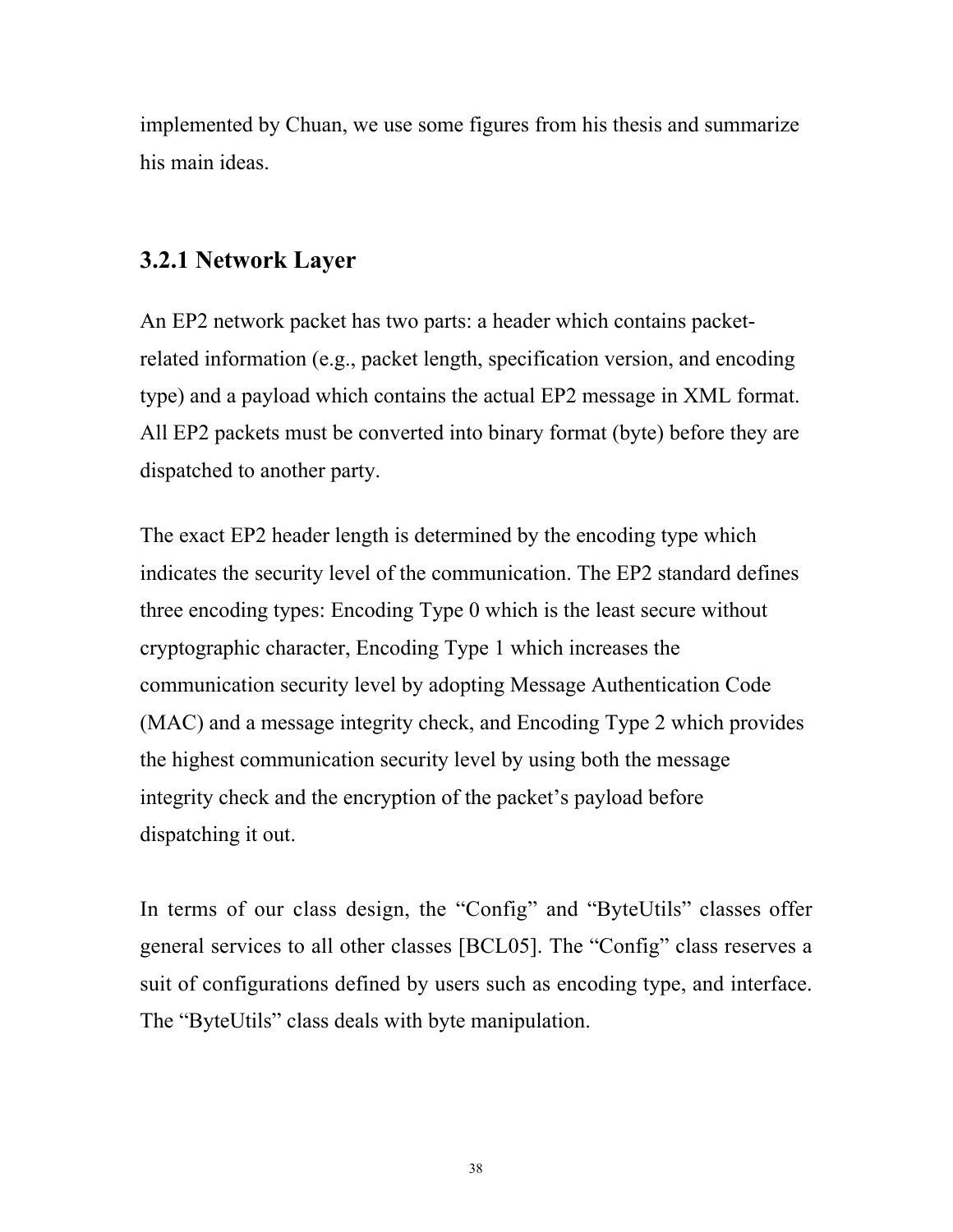

Figure 9. Netowrk Layer Workflow Diagram [BCL05]

Figure 9 is the workflow diagram of the Network Layer. The main class in the Network Layer is "Ep2Connection" which deals with the Ep2 connection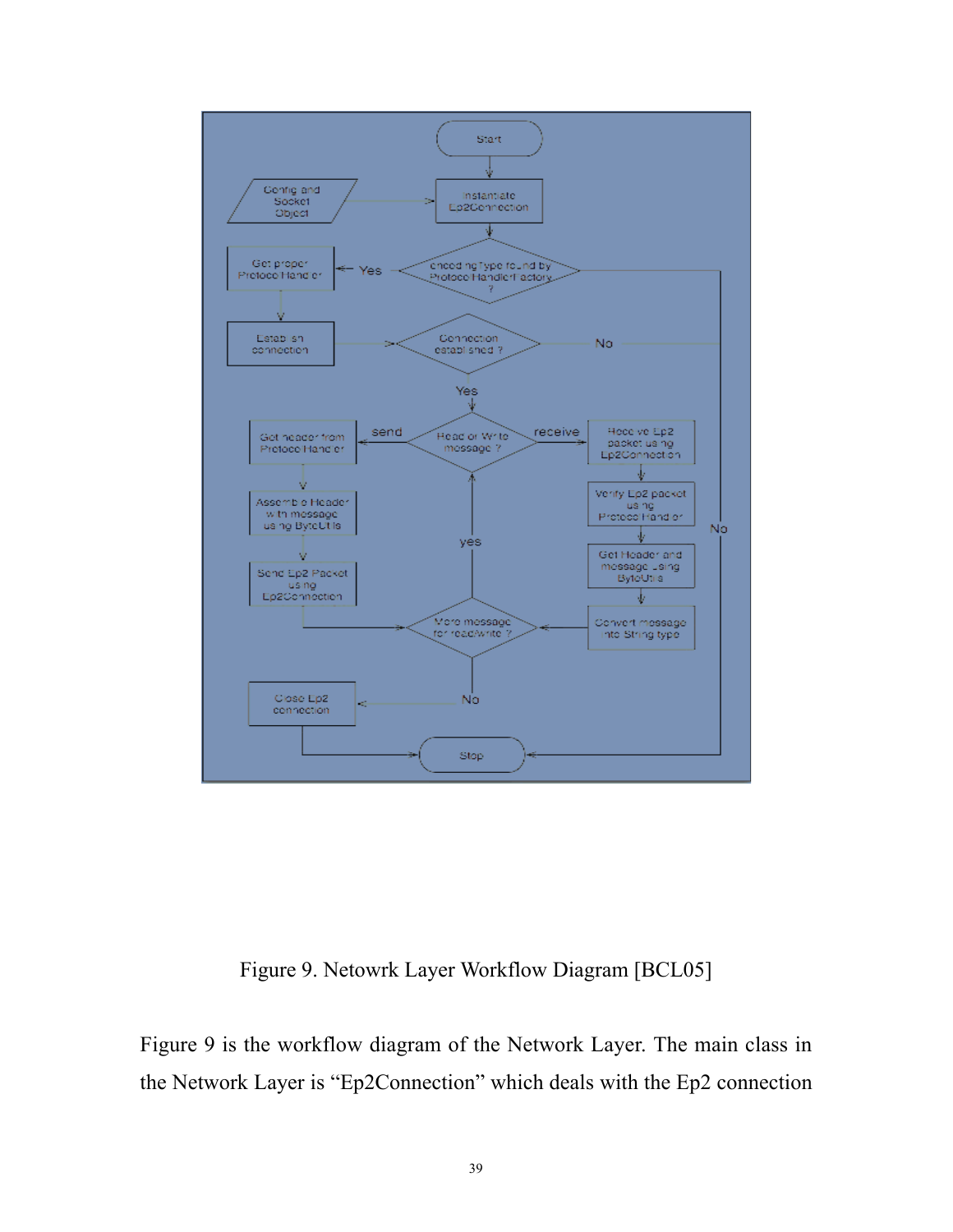at TCP/IP level used by the Test Application to send or receive any EP2 messages. First, an "Ep2Connection" object will be initialized by the proper Config and Socket Objects. Then, the "ProtocolHandleFactory" will select and return the required "ProtocolHandler" object to format the EP2 packets according to the "encodingType". After the connection is established, the "Ep2Connection" object can send or receive messages.

To send a message, the "Ep2Connection" will get a header from the "ProtocolHandler" object and merge the header with the actual XML message by calling the "concat" method of the "ByteUtils" class. Once the EP2 packet is merged, the "Ep2Connection" can send it to another party across the TCP/IP network.

When the "Ep2Connection" receives an EP2 packet from another party, it will use the "ProtocolHandler" to verify it. If the packet is valid, the "ByteUtils" will get the packet Header and message. Then the message in binary format will be converted into string format and be returned to the "Ep2Connection". The following simple example shows the usage of the "Ep2Connection" class.

```
// instantiate proper Config and Socket objects
Config config = new Config();
Config.set("encodingType", 0);
Socket socket = new Socket("127.0.0.1", 6625);
```
// instantiate Ep2Connection  $Ep2Connection connection = new Ep2Connection(sockets, config);$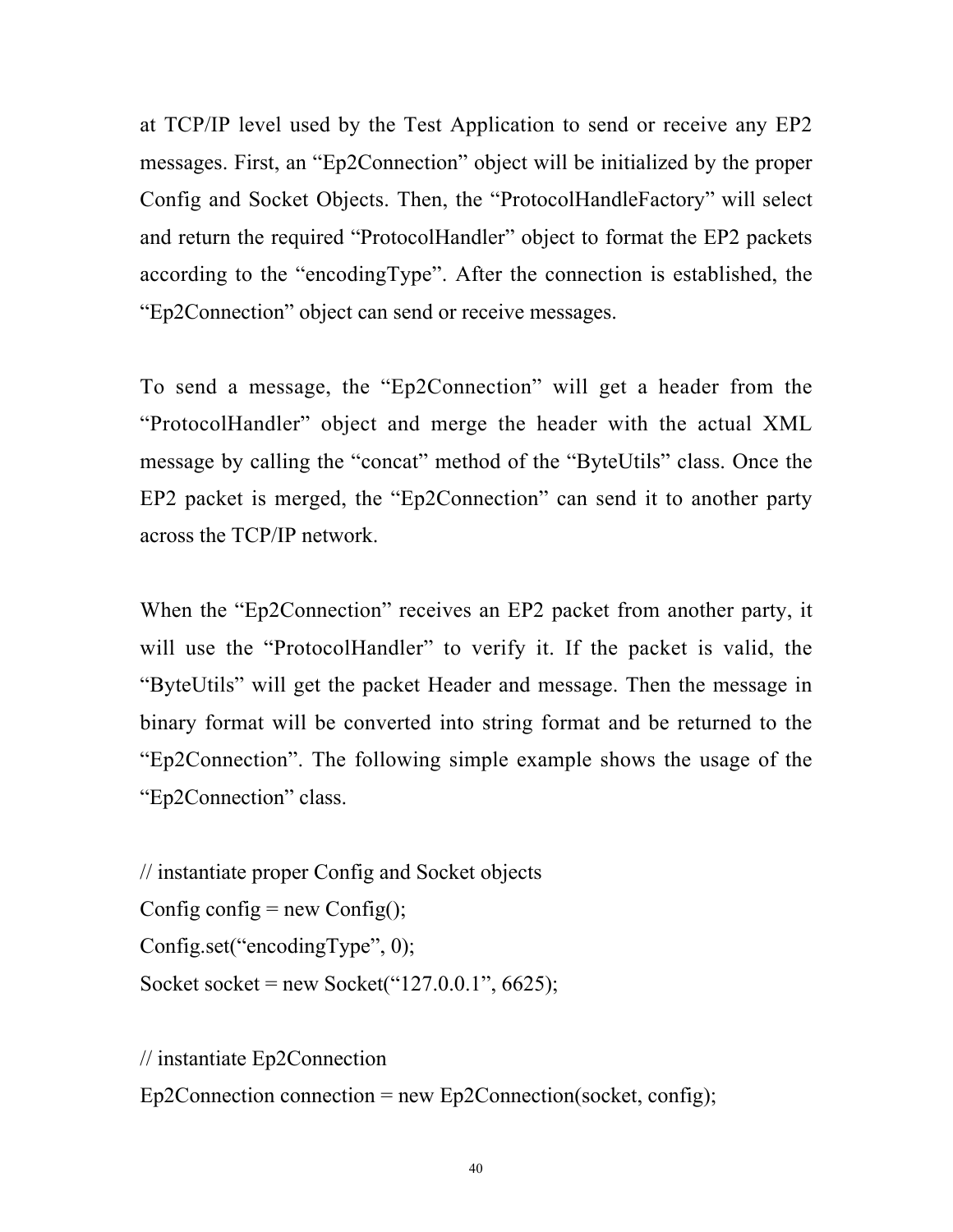```
// open the connection
connection.open();
```

```
// send a message to another party
connection.write("An EP2 message");
// receive a message
String message = connection.read();
```
// close the connection connection.close();

## **3.2.2 Cryptography Layer**

In the previous subsection, we pointed out that only two out of three encoding types have the cryptographic characters. They are Encoding Type 1 and Encoding Type 2. We briefly introduce some knowledge and uses for Encoding Type 1 in this section, because the implementation of Encoding Type 2 is beyond the scope of our project.

Encoding Type 1 enhances the security level of an EP2 network packet by introducing MAC into its header. In terms of ISO/IEC 9797-1, the MAC is generated by using 64-bit DES block cipher and CBC mode [EMV04]. First, we can use the "getHashValueSHA1" method to convert the EP2 message into its hash value. Then the "getPaddedData" method will be executed to do the padding process which can ensure the hash value meets the required length. Finally, the "generateMac" method will generate the MAC. And the "SessionKeyVariant" will create the Session Key Variant required by the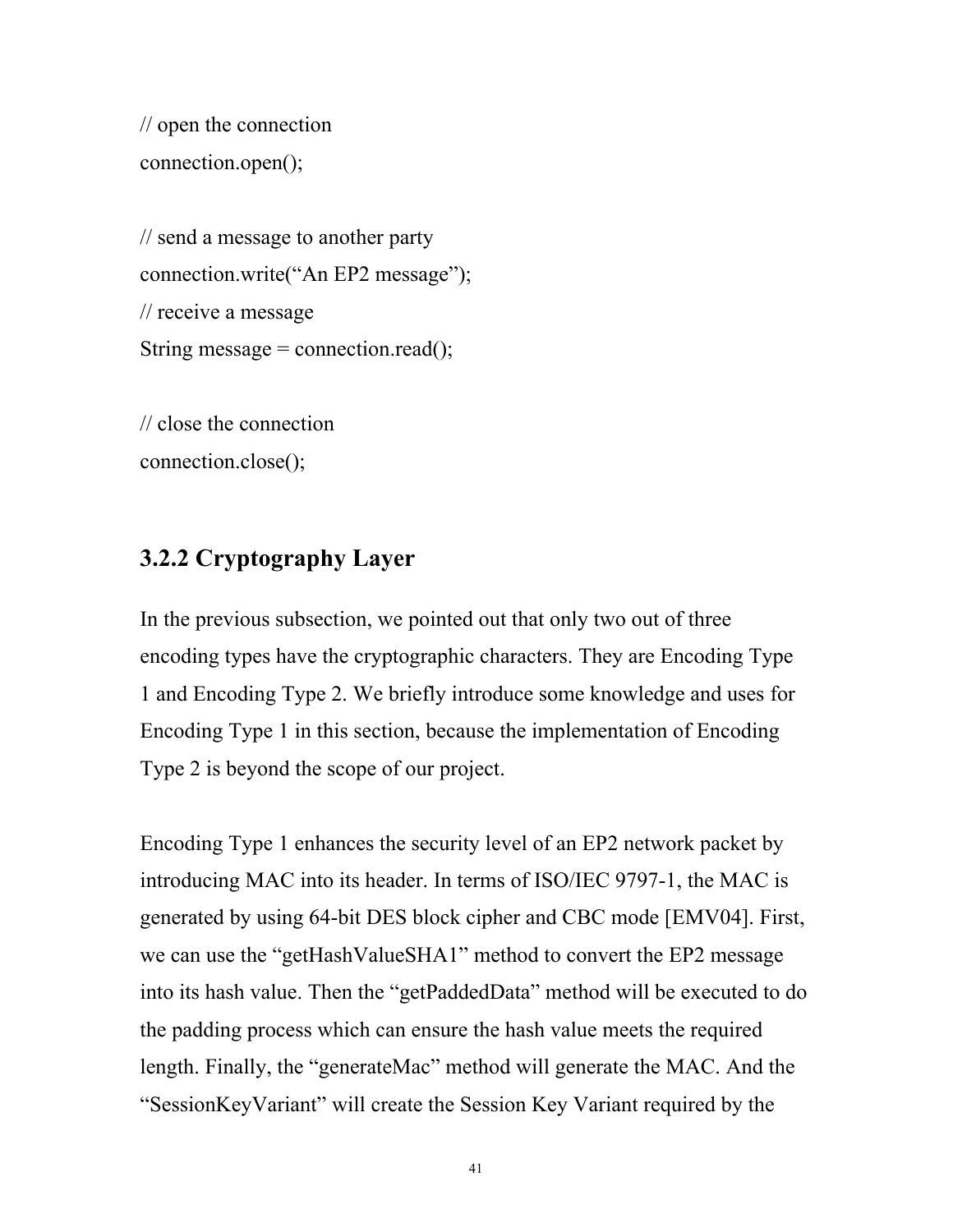"generateMac". All these methods are in the "CryptoUtils" class.

#### *3.3 XML Layer*

The XML Layer is in charge of manipulating all the EP2 XML messages. In this subsection, we first use some material from Chuan's thesis to introduce the workflow and some classes of the XML Layer which are designed and implemented by Chuan. Then we describe our implementation which is based on Chuan's work.

## **3.3.1 Workflow Diagram**

Figure 10 indicates the workflow of the XML layer. Being the core for all EP2 conversations, the "Conversation" class manages all XML messages to be sent or received. First, the "XmlMessageFactory" will help the "XmlMessage" to choose a certain subclass in terms of information provided by the "Config" object. Then, the chosen subclass will create specific "XmlMessage" object for the "Conversation". If there were no more "XmlMessage" objects, the "Conversation" will be run to send or receive the XmlMessages.

For sending messages, it will get a template from the file system and replace element values with new ones. Then the messages will be sent out. For receiving messages, the "Conversation" will build a JDOM object to extract the element names and the relevant values.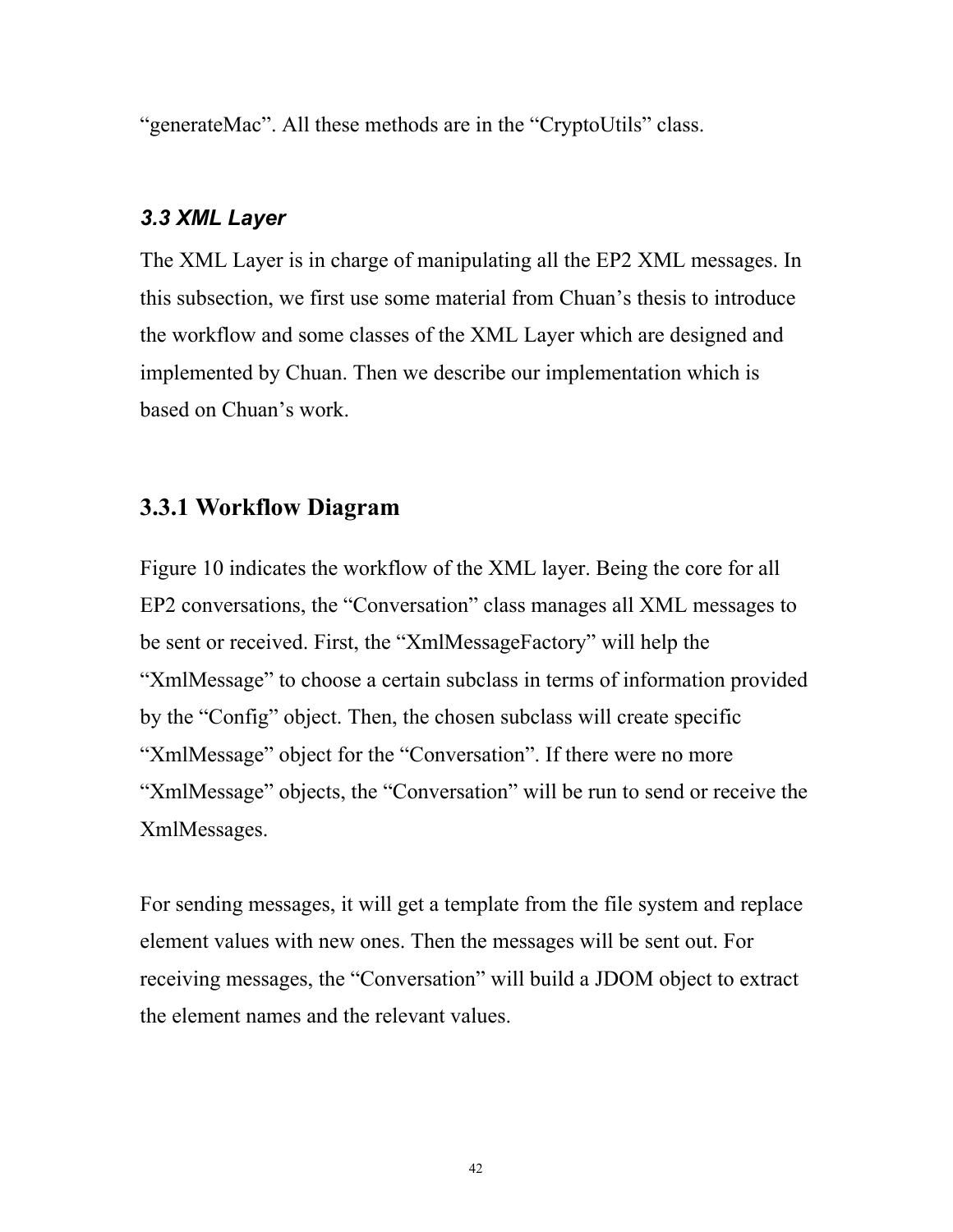

Figure 10. The XML Layer Workflow Diagram [BCL05]

## **3.3.2 The Classes Detail**

**XmlMessageFactory** The mission of this class is to select the appropriate "XmlMessage" object in terms of the "Config" object. A typical example is as follows. The "Config" object provides necessary information for the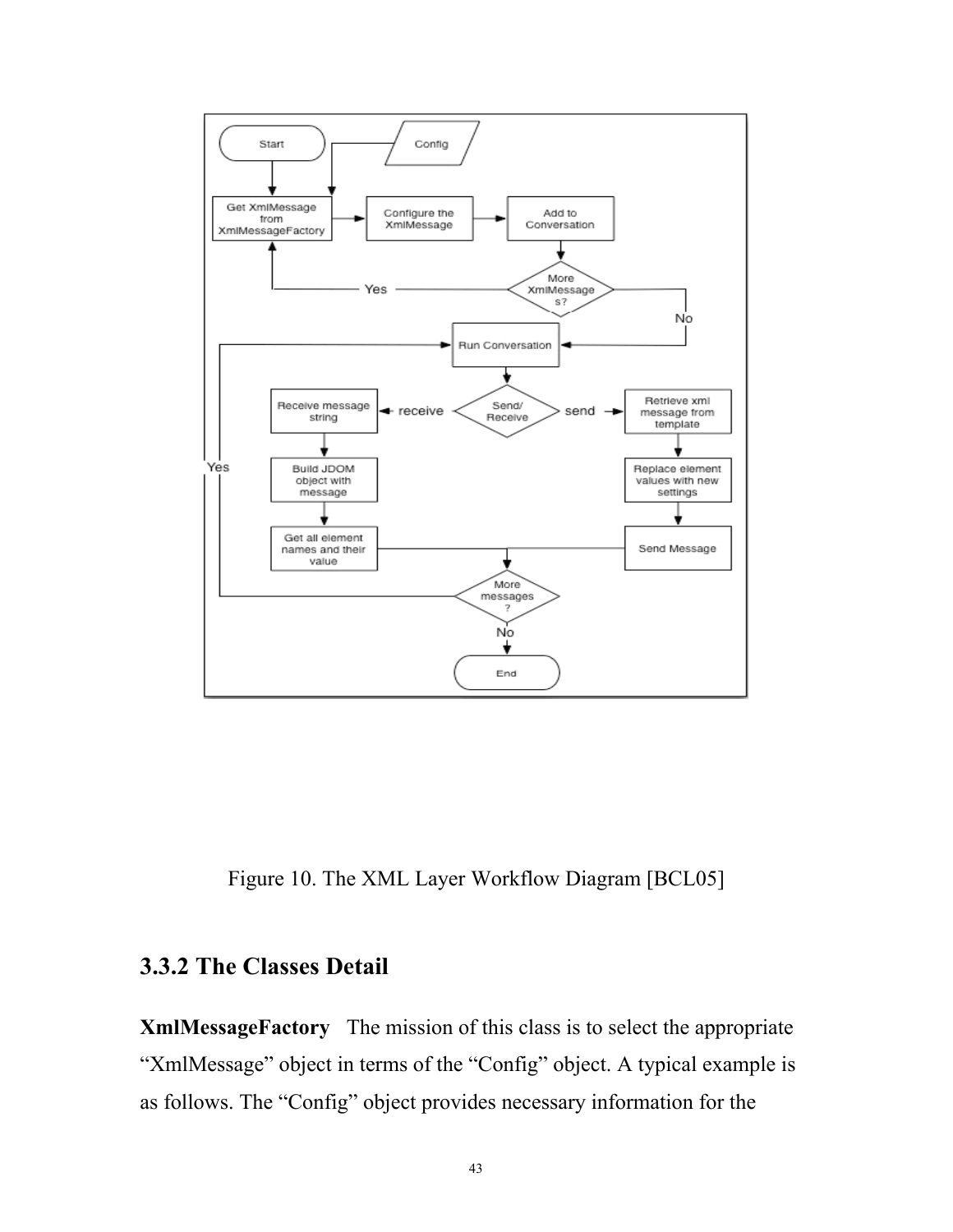"XmlMessageFactory" object. And we can change the interface by reconfiguring the "Config" object.

// initialize the Config object Config config  $=$  new Config $()$ ;

// configure the Config object by providing a specific interface name Config.set("interfacename", "BEBackEnd"); // return the BEBackEnd Xml message XmlMessageFactory.getXmlMessage(config);

// change it to a different interface EIECR Config.set("interfacename", "EIECR"); XmlMessageFactory.getXmlMessage(config);

**XmlMessage and Its Subclasses** The "XmlMessage" class can generate EP2 XML messages to be sent and process the received messages. The subclasses of "XmlMessage" take charge of XML messages of specific interfaces. Now, we have implemented the classes for six interfaces: SIConfig, SIInit, BEBackEnd, EIECR, MIRec, and MISubm.

As mentioned before, all EP2 messages are in XML format and there are many different communication interfaces which allow many different sorts of messages. So we need a feasible method to create so many different types of EP2 XML messages. Instead of using the widely used API, JDOM, which is not efficient enough to generate so many different types of XML messages, we came up with an elegant approach by introducing a model

44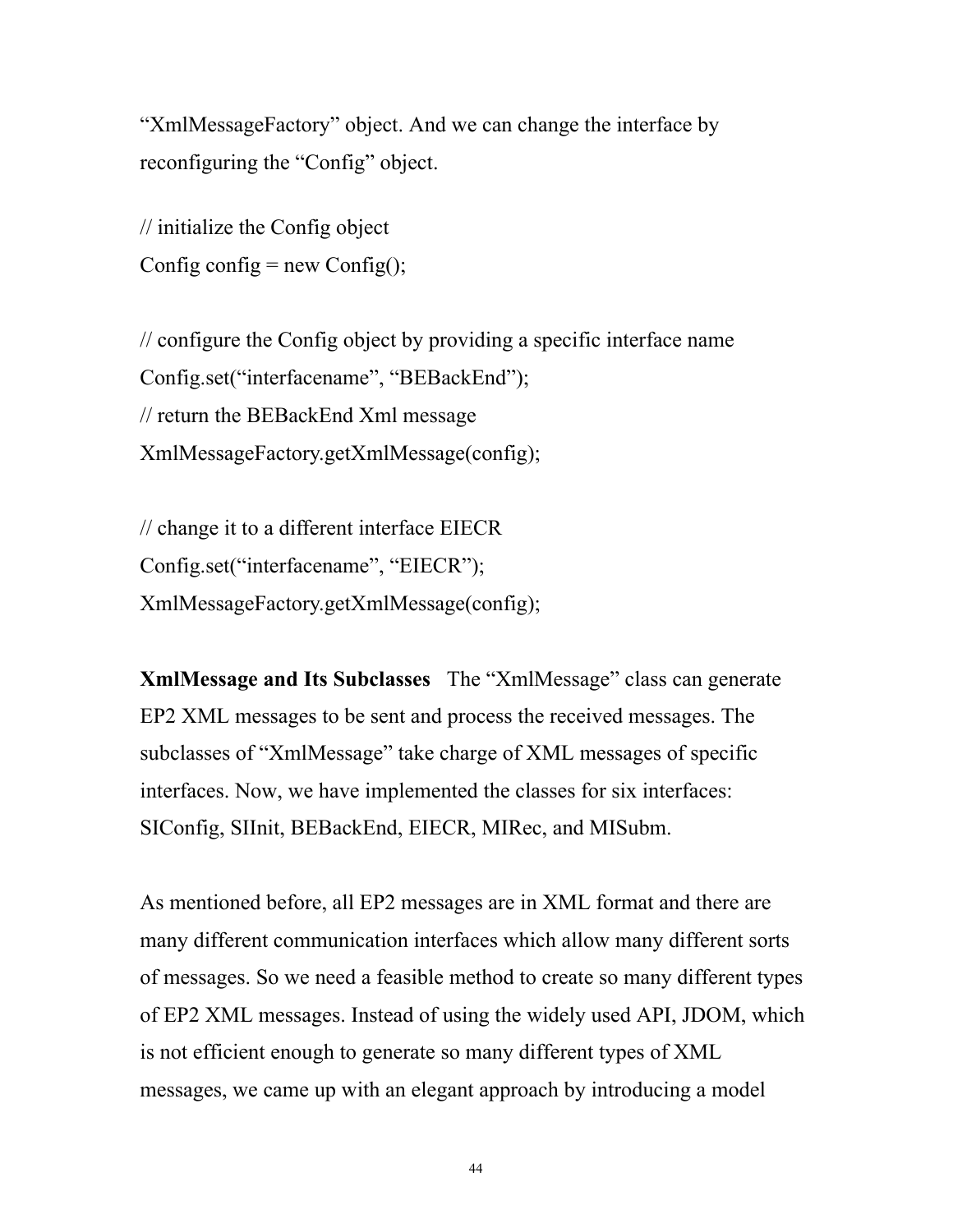template for each XML message in these interfaces. This method is extensible and more efficient, because we can easily add more templates to interfaces with no change to the programs, and we can readily load the templates from the file system without invoking other exterior APIs or libraries.

First, the "getPrefixedTemplate" method is invoked to obtain the storage directory of a specific message model template. To make sure the model template is of XML format, we will build it as a JDOM XML Document object before convert it into string. Then, we can replace the element values of the model template.

To receive a message, a JDOM Document object is built up by the "XmlMessage" to capture all the element names and their values, the types and numbers of the message. The "build" method is invoked to retrieve a received message. It will build a JDOM Document object. Then, it will call the "analyseType" and "analyse" methods to parse all elements from the document.

**Conversation** The "Conversation" class processes the dialog between EP2 components. There are four communication modes for a dialog: send, receive, send then receive and receive then send [BCL05]. Please note that, the send mode can only send a message, while the receive mode can only receive a message from other components. By setting the communication mode, a dialog is able to send a message, receive a message, or both. A "Conversation" object can reserve three "XmlMessage" objects at most: one for sending, one for receiving, and one for the expected result. One typical

45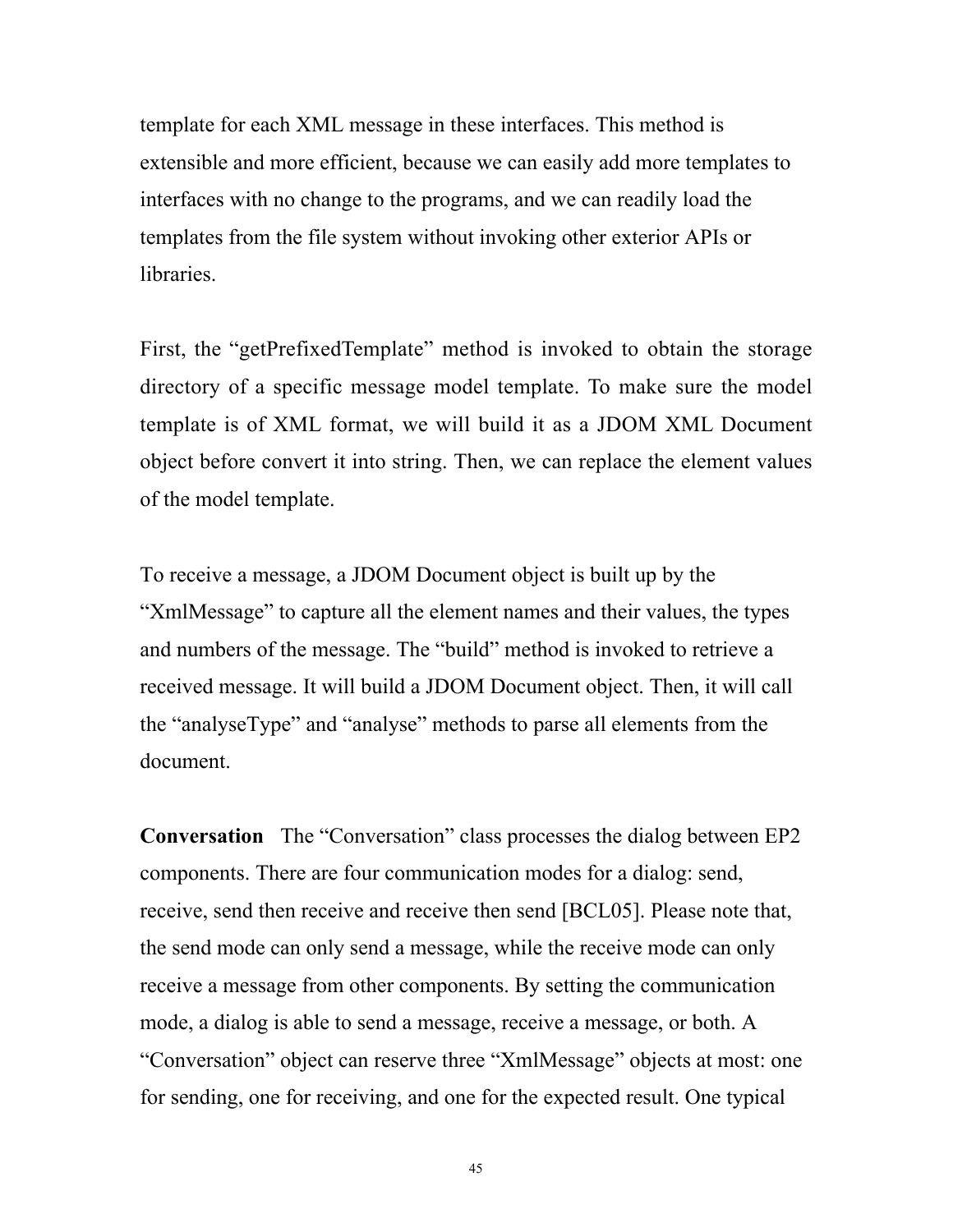usage of the "Conversation" class is demonstrated in the following example code.

// configure the Config object to get BEBackEnd Config.set("interfacename", "BEBackEnd");

// First Message XmlMessage message1 = XmlMessageFactory.getXmlMessage(config); // Second Message XmlMessage message2 = XmlMessageFactory.getXmlMessage(config);

```
// set attributes
message1.set("filename", "dtfack");
message2.set("filename", "posactack");
```
// initialize conversation object Conversation con = new Conversation();

// add messages into Conversation object con.add(message1); con.add(message2);

// set the communication mode con.set("send");

```
// run the conversation
con.run();
```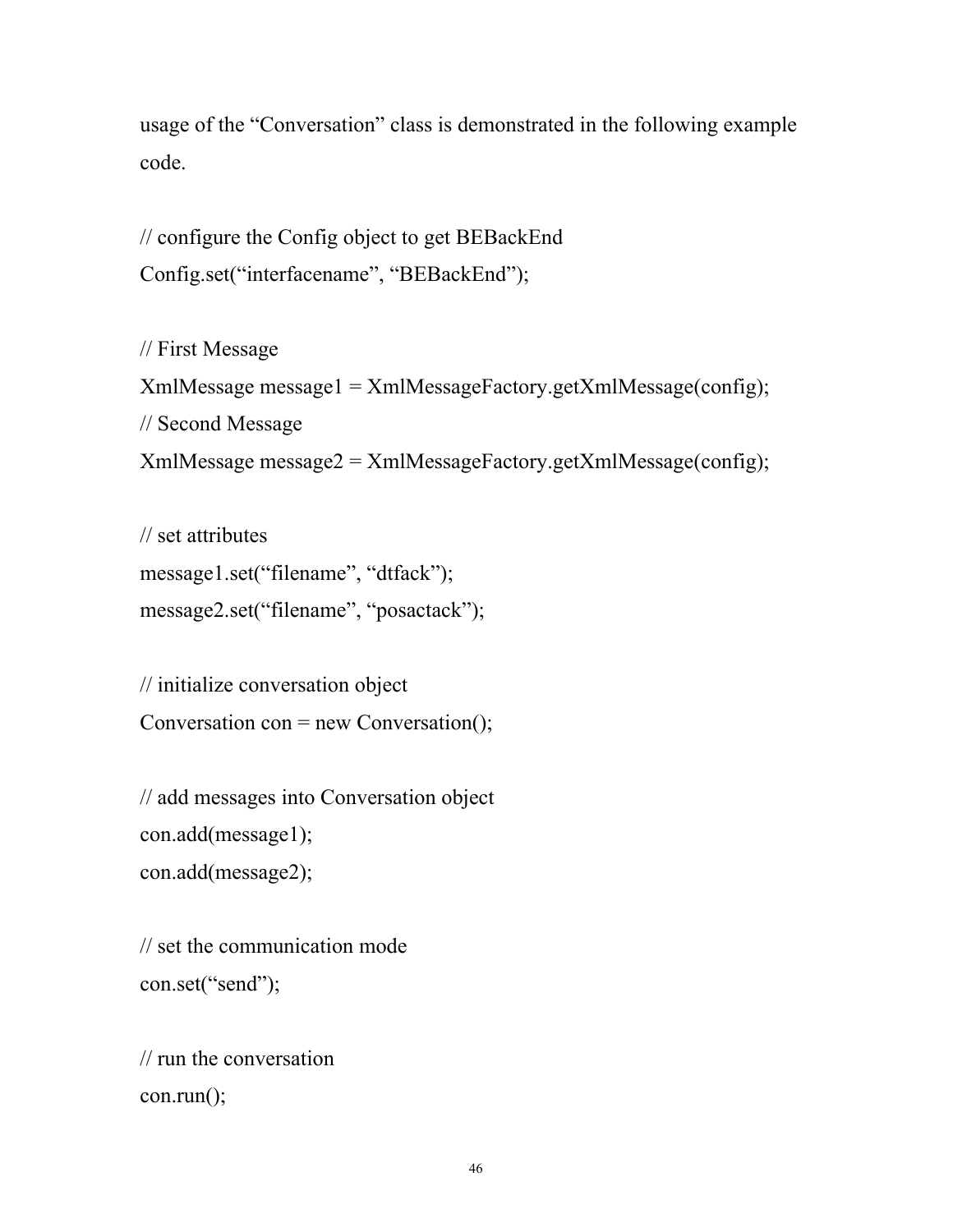## **3.3.3 Our Implementation**

Chuan had implemented two EP2 interfaces in his project: SIInit and SIConfig. Our job is to implemented more interfaces between EP2 components. This could be easily done thanks to the nature and power of Java which is a high level object-oriented programming language. The "XmlMessage" class is the base class of all EP2 interfaces which provides all necessary methods for processing EP2 XML messages, so our interfaces could simply derive from this class. A snippet of code of the BEBackEnd interface is as follows.

```
/**
 * Override super class getPrefixed template
 */
public String getPrefixedTemplate() throws IOException, JDOMException {
   String xmlMessage = super.getPrefixedTemplate();
   return xmlMessage;
```
}

The "BEBackEnd" class is a subclass of the "XmlMessage", so it has all the functions of its super class. When this interface needs to send or receive an EP2 message, it just calls a method from its super class. The only thing we should do is just to override the "getPrefixed" method. Other interfaces could be implemented in the similar way.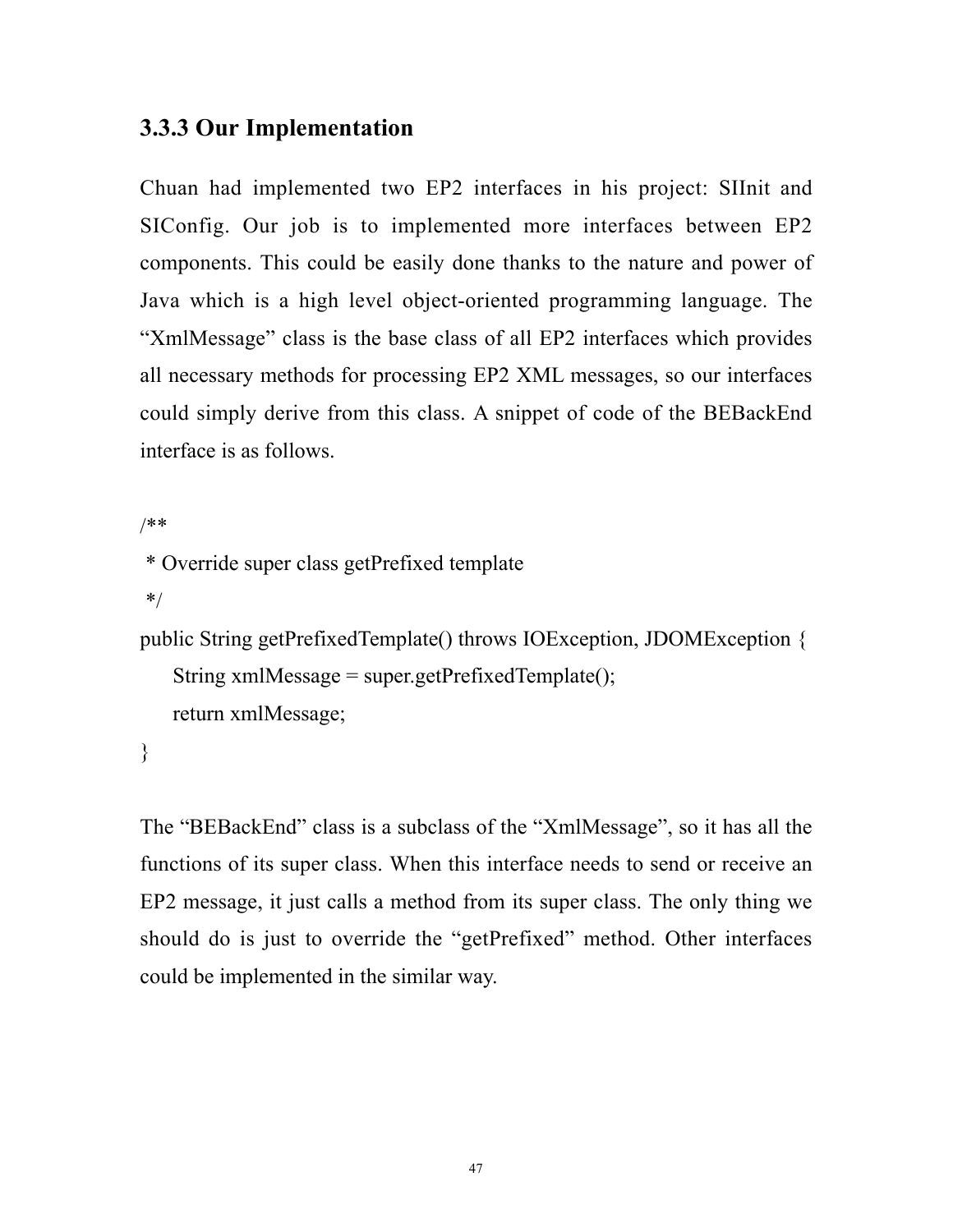#### *3.4 EP2 Component Layer*

The EP2 Component Layer has a group of EP2 component classes which are able to reserve a list of "Conversation" objects and run them. In this section, we first follow Chuan's thesis to discuss the workflow of this layer and details of these classes which were designed and implemented by him. Then we present our implementation of several EP2 components which are Service Center, POS, and PMS.

#### **3.4.1 Workflow Diagram**

The work flow is shown in Figure 11. First, the "Ep2ComponentFactory" class will construct an object of a chosen subclass of the "Ep2Component" according to the "Config" object. Then, the subclass object can add "Conversation" objects into its conversation list. If there are no more "Conversation" objects needed, we will execute all the "Conversation" in the list.



Figure 11. The EP2 Component Layer Workflow [BCL05]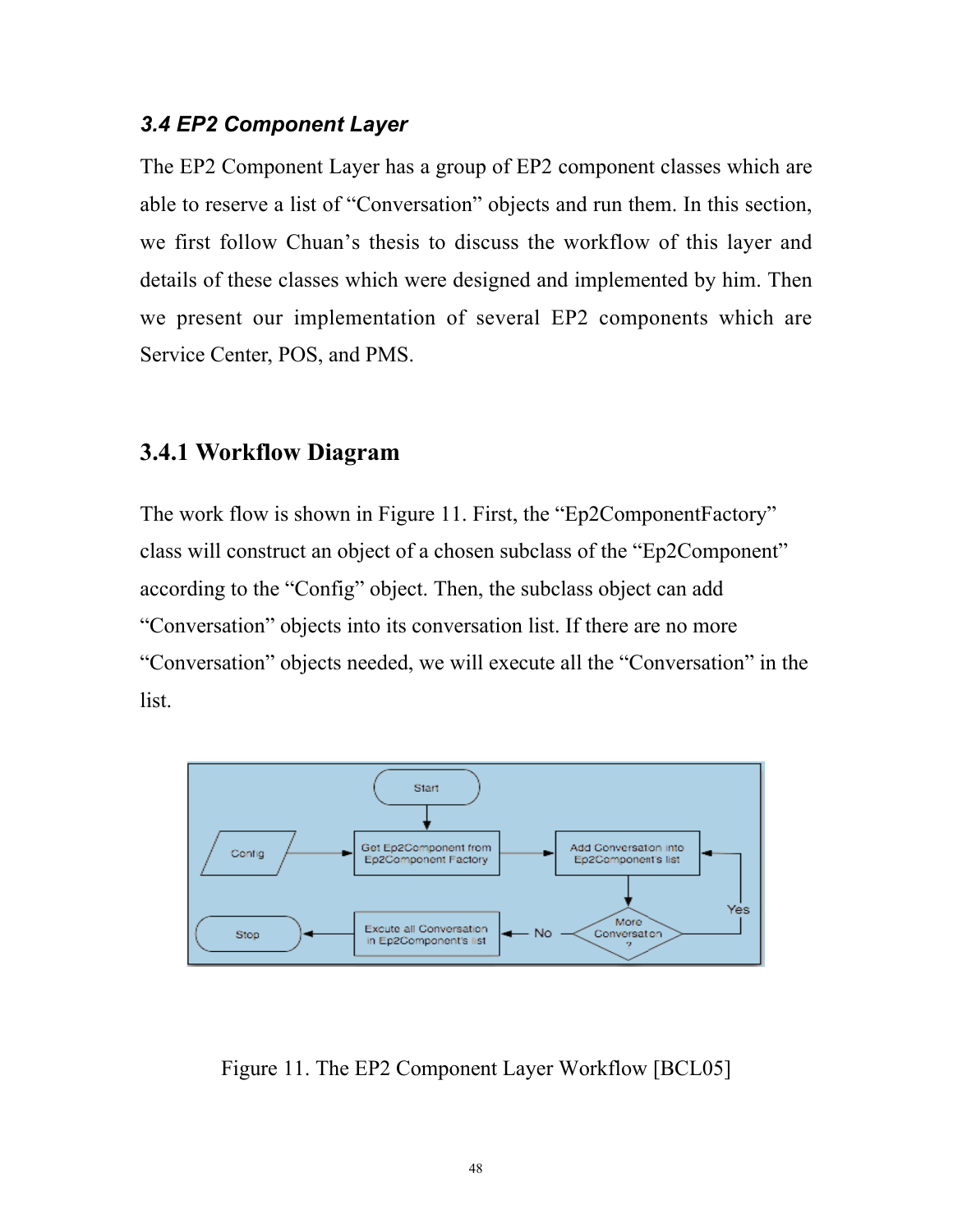## **3.4.2 The Classes in Detail**

**Ep2ComponentFactory** This class is responsible for selecting the subclasses of the "Ep2Component" in terms of the "Config" object. The code below shows the usage of the class.

// EP2 component object Ep2Component component;

// get the component Service Center component = Ep2ComponentFactory.getComponent("ServiceCenter");

// get the component POS component = Ep2ComponentFactory.getComponent("POS");

The "getComponent" method requires an argument which indicates the specific component. If we need the "ServiceCenter", we can invoke the method in this way: getComponent ("ServiceCenter"). We can easily get other components in the same way.

**Ep2Component and Its Subclasses** These classes are designed to reserve a list of "Conversation" objects and execute them when the method "run" is invoked. The "Ep2Component" is able to run on two communication modes: Server and Client which are specified by the Ep2 standard. When it is run on the server mode, the "Ep2Component" object will establish a port for other components to connect to it. When it is run on the client mode, the "Ep2Component" will attempt to make connection to another component. Because different Ep2 components have different sets of configuration (e.g.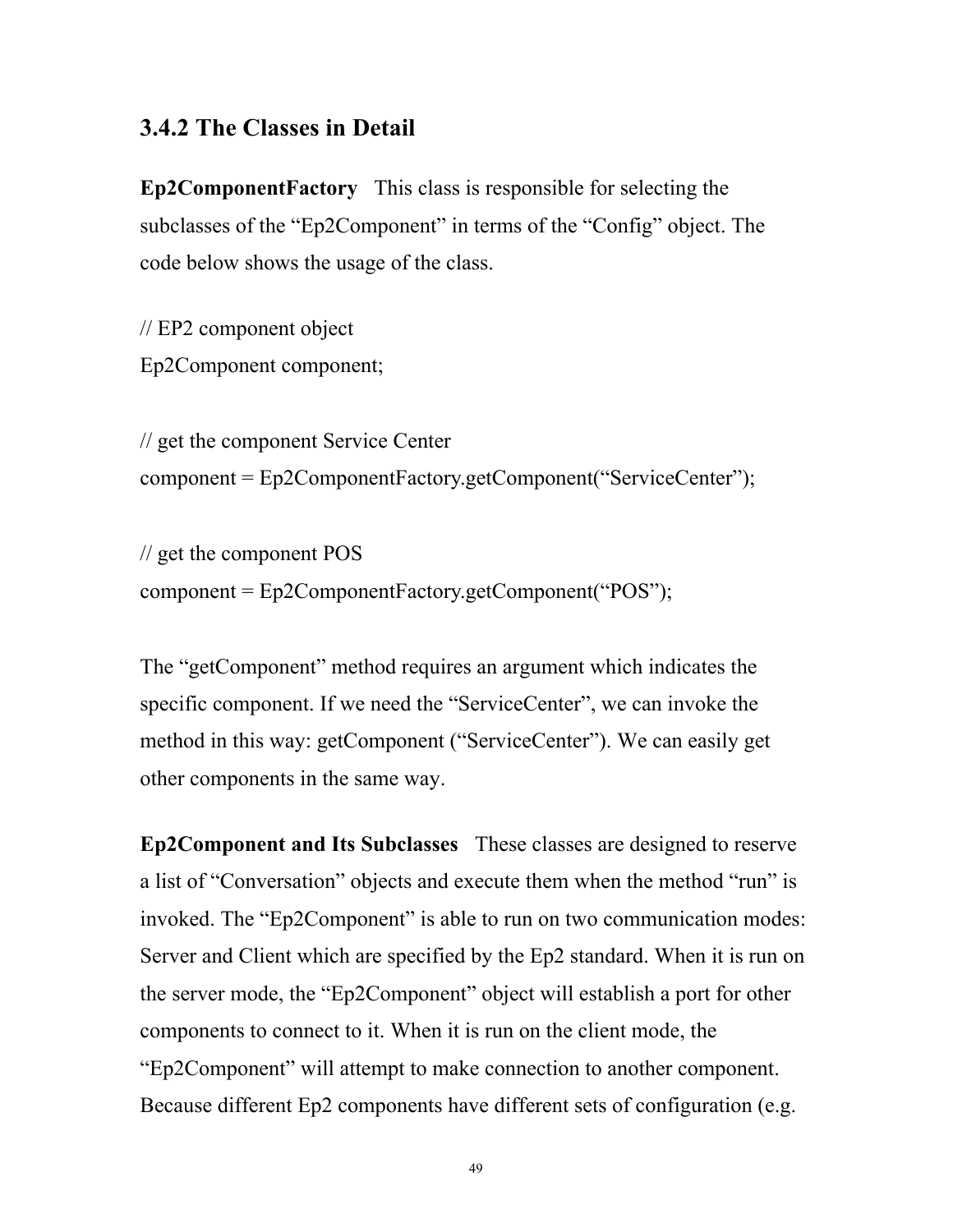"ServerCenter" has "SCID" in its own configuration, "POS" has "POSID" instead), a specific subclass is designed for the corresponding component [BCL05]. Now, we have implemented subclasses for Service Center, POS, and PMS. We can understand the usage of these classes more easily by studying the following example.

// assume the objects will be properly initialized

Conversation con1;

Conversation con2;

// get the Service Center

 $Ep2Component$  sc =

Ep2ComponentFactory.getComponent("ServiceCenter");

// configure the Service Center sc.set("communicationMode", "server"); sc.set("serverPort", "6625");

```
// add the conversations
sc.add(con1);sc.add(con2);
```

```
// run the conversation
sc.run();
```
We created an "Ep2Component" object and constructed it as "ServerCenter" by providing the particular argument to the "getComponent" method of the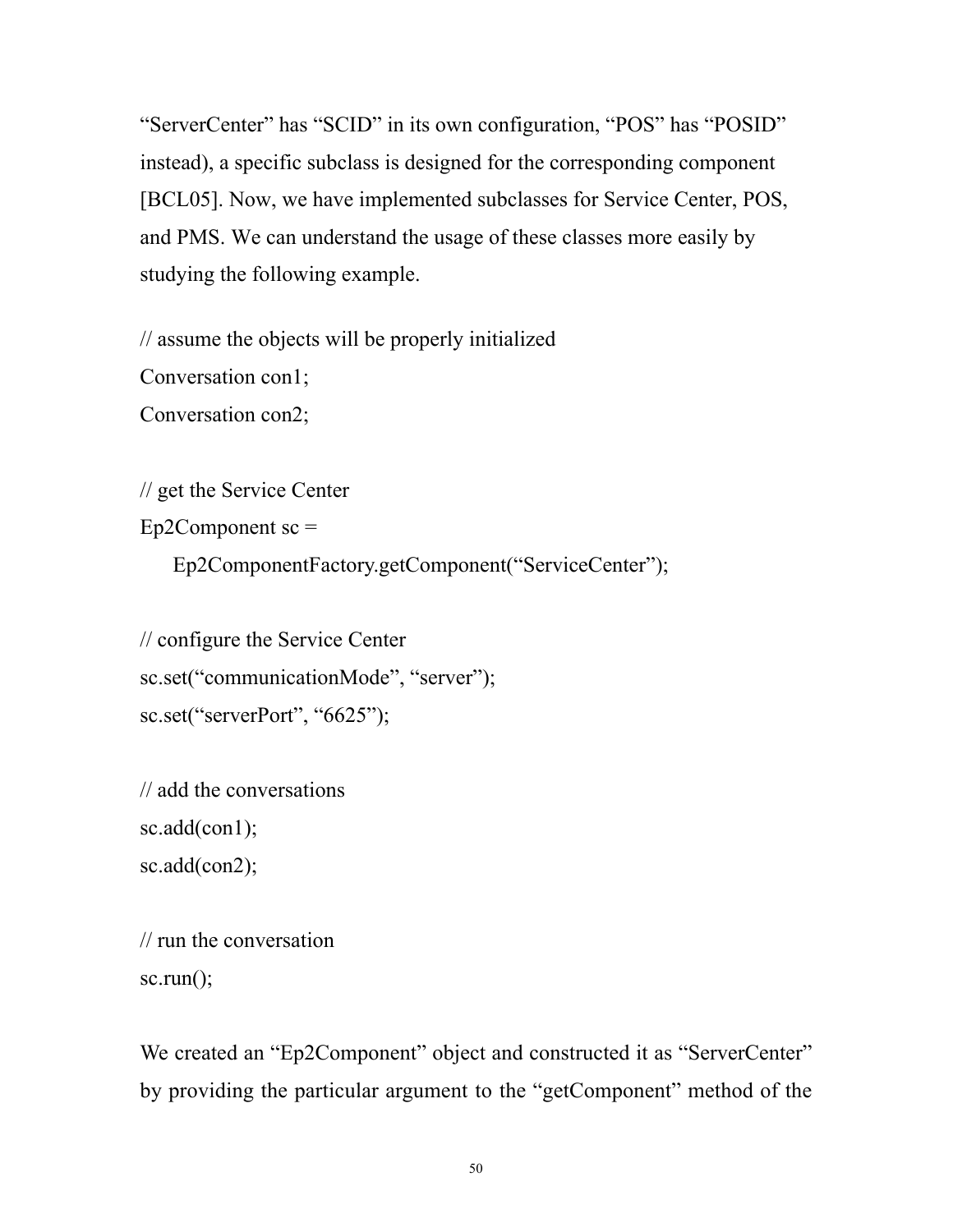"Ep2ComponentFactory" class. Then we customized the communication setting and add conversations to the object. Finally, we can run these conversations.

## **3.4.3 Our Implementation**

We implemented Service Center, POS, and PMS based on Chuan's work. All EP2 components are subclasses of the "Ep2Component" class. We explain the implementation of the "ServiceCenter" in this subsection. Other EP2 components were implemented in the similar way.

The most important method in "ServiceCenter" is the "run" method. Part of the code of the "run" method of the "ServiceCenter" is as follows.

```
public void run() throws Exception {
```
…

…

}

```
if(config.get("communicationMode").equals("client")) {
   logger.info(config.get("name") + "(Service Center) " +
       "Running in Client Mode");
   clientMode();
} else if(config.get("communicationMode").equals("server")) {
   logger.info("Service Center Running in Server Mode");
   serverMode();
}
```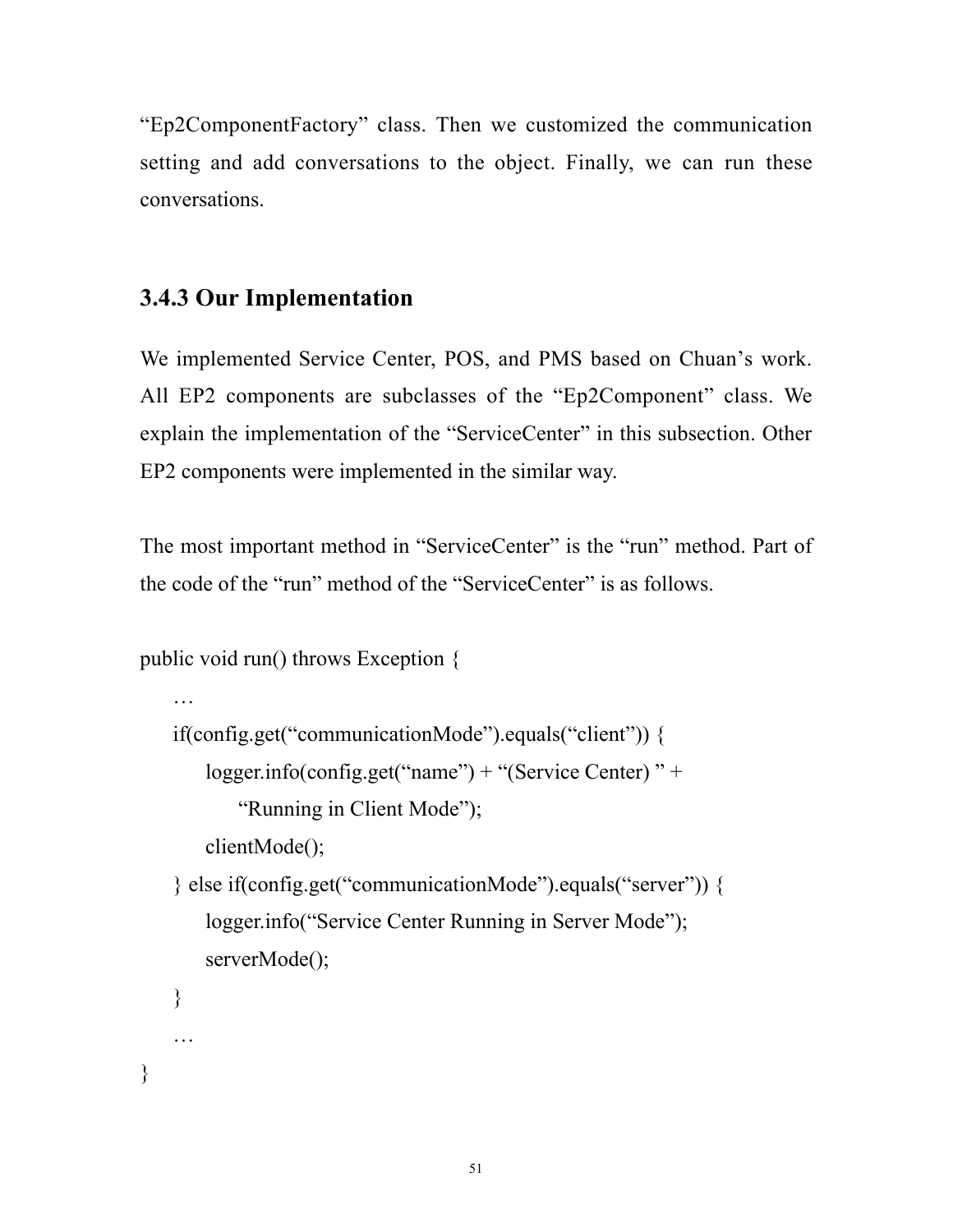The "run" method will run the Service Center in client mode or server mode according to the "communicationMode" indicated by the Config object. The "clientMode" method will be invoked if the "communicationMode" is client, while the "serverMode" method will be invoked if the "communicationMode" is server. Part of the "clientMode" and "serverMode" are shown below.

private void clientMode() throws Exception {

… Socket socket; int port;

try {

…

```
port = Integer.parseInt(config.get("port"));
} catch(NumberFormatException e) {
   logger.error("clientMode()", e);
```

```
logger.error("Client Invalid Port. Revert to default port:6625");
   port = 6625; // if the port is invalid, revert to default
}
socket = new Sockets(config.get("ip"), port);logger.info("Connection Established at " + config.get("ip") + " port " +
port);
// run all the event
runEvent(socket);
```
52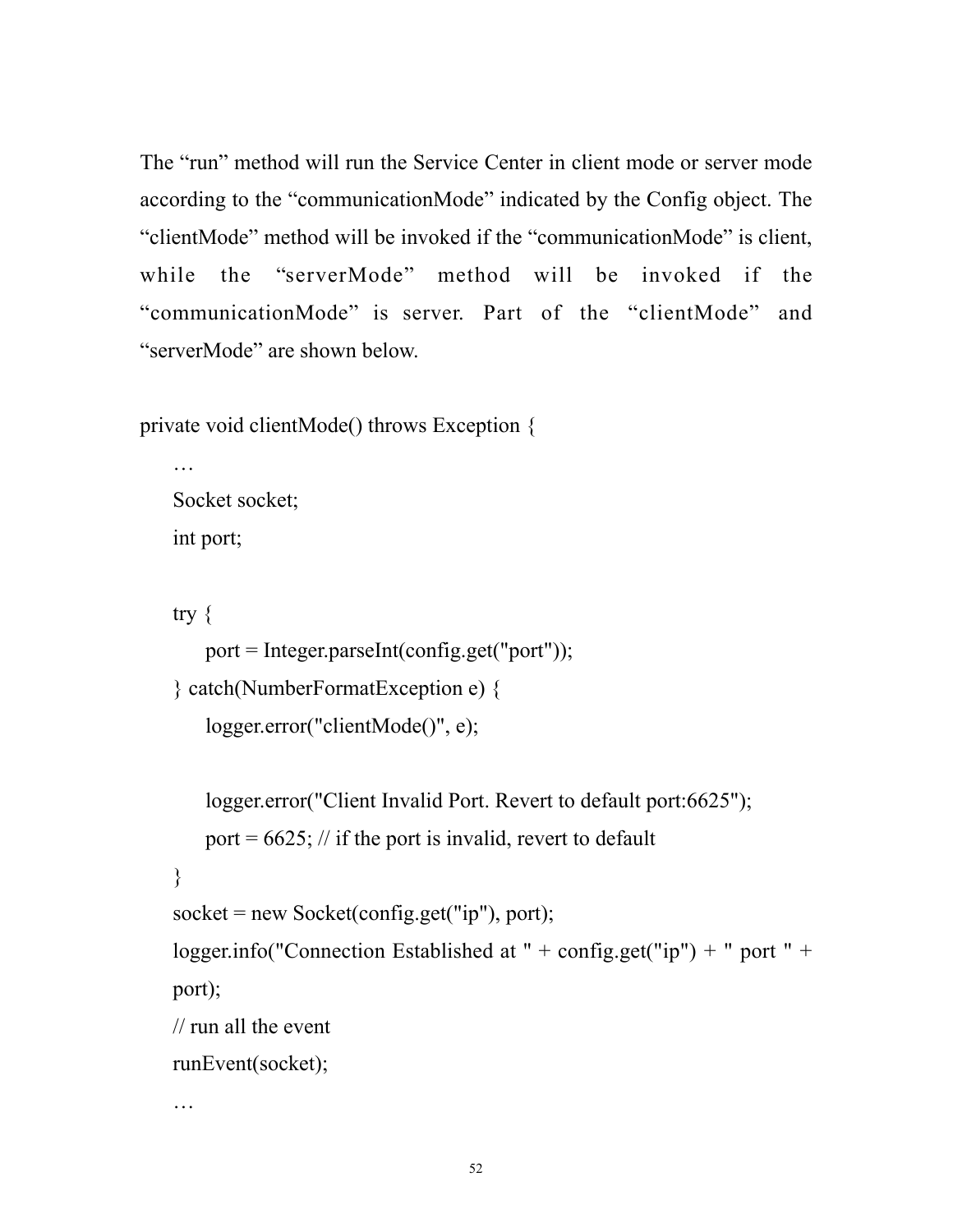}

private void serverMode() throws Exception {

```
…
ServerSocket serverSocket;
Socket socket;
int port;
```
try {

}

```
port = Integer.parseInt(config.get("serverPort"));
} catch(NumberFormatException e) {
   logger.error("serverMode()", e);
```

```
logger.error("Invalid Port. Revert to default port:6625");
port = 6625; // if the port is invalid, revert to default
```

```
serverSocket = new ServerSocket(port);
```
logger.info("Service Center is starting with server mode at port "

 $+$  port);

// once client accepted the connection

```
socket = serverSocket.accept();
```

```
// run all the event
runEvent(socket);
// close the server socket
serverSocket.close();
```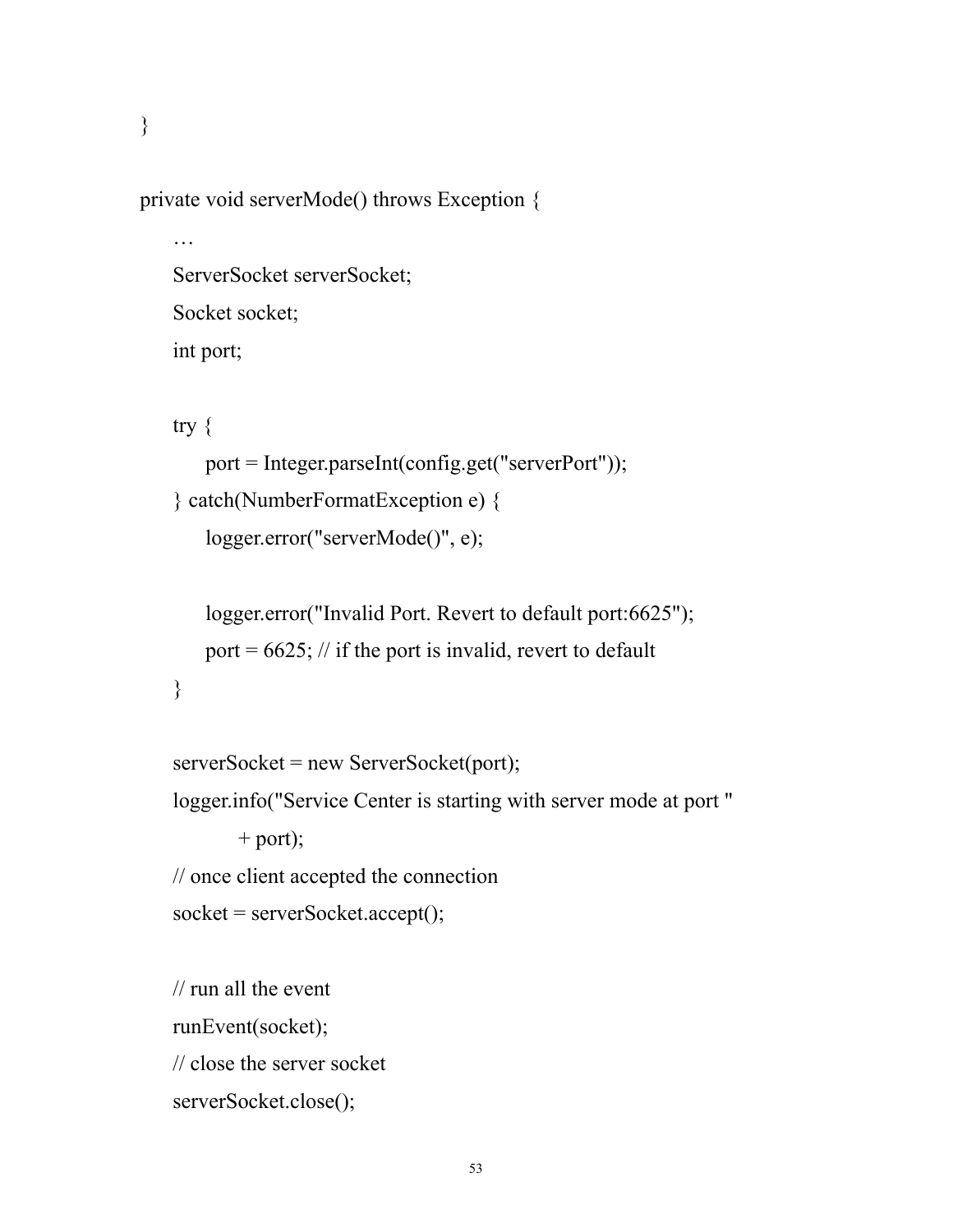… } }

The "clientMode" method tries to establish a connection to the specified server. Once the connection is established successfully, it runs all the events. The "serverMode" method establishes a port for other parties to connect to. When a connection is accepted, it runs all the events. All the related IP and port information are provided by the "Config" object. Part of the "runEvent" method is shown below.

private void runEvent(Socket socket) throws Exception {

```
…
Ep2Connection connection;
Iterator it;
// this number will be used through out all the messages
int msgnum = 0;
connection = new Ep2Connection(sockets, config);
```

```
connection.open();
```

```
// playing all the conversation
it = conversationList.iterator();
logger.info(conversationList.size() + " conversation(s) for " +
config.get("name") + "(Server Center) to run");
```
while(it.hasNext()) {

```
Conversation con = (Conversation) it.next();
```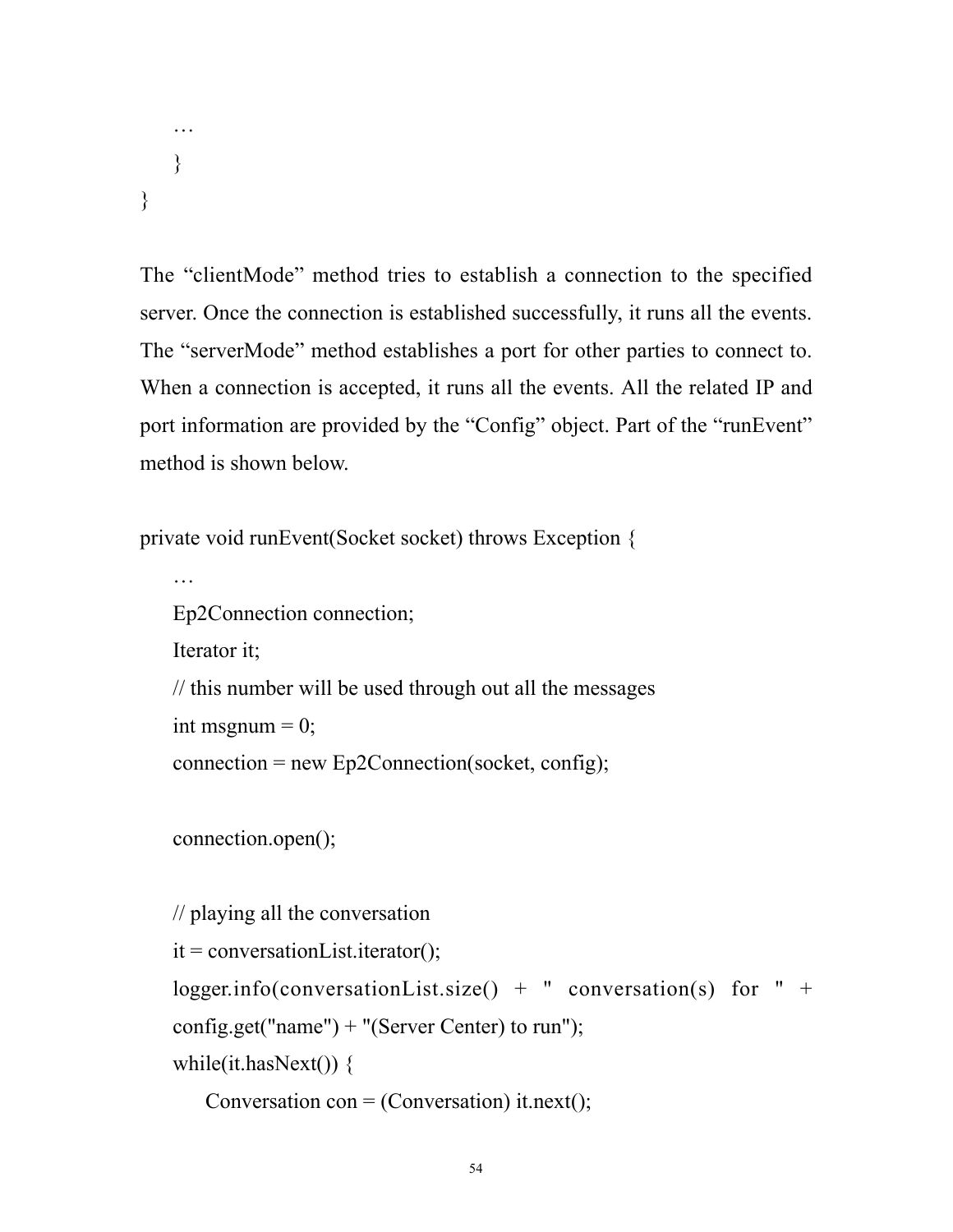```
con.setMsgnum(msgnum);
   con.run(connection);
   if(con.getMsgnum() > msgnum) {
       msgnum = con.getMsgnum();
   }
}
connection.close();
…
```
The "runEvent" method makes an Ep2Connection according to the "Socket" object. Once the "Ep2Connection" is open, all conversations are run.

#### *3.5 Testing Layer*

}

There are three major components in this layer: the Test Case Generator, the Test Manager, and the Test Report Generator. In this section, we summarize the Testing Layer workflow and discuss these three major components according to Chuan's thesis. Then we introduce how to use this testing framework.

#### **3.5.1 Workflow Diagram**

The Test Application Layer workflow is shown in Figure 12. In order to accomplish the testing, the "TestGenerator" will first generate a test script

```
55
```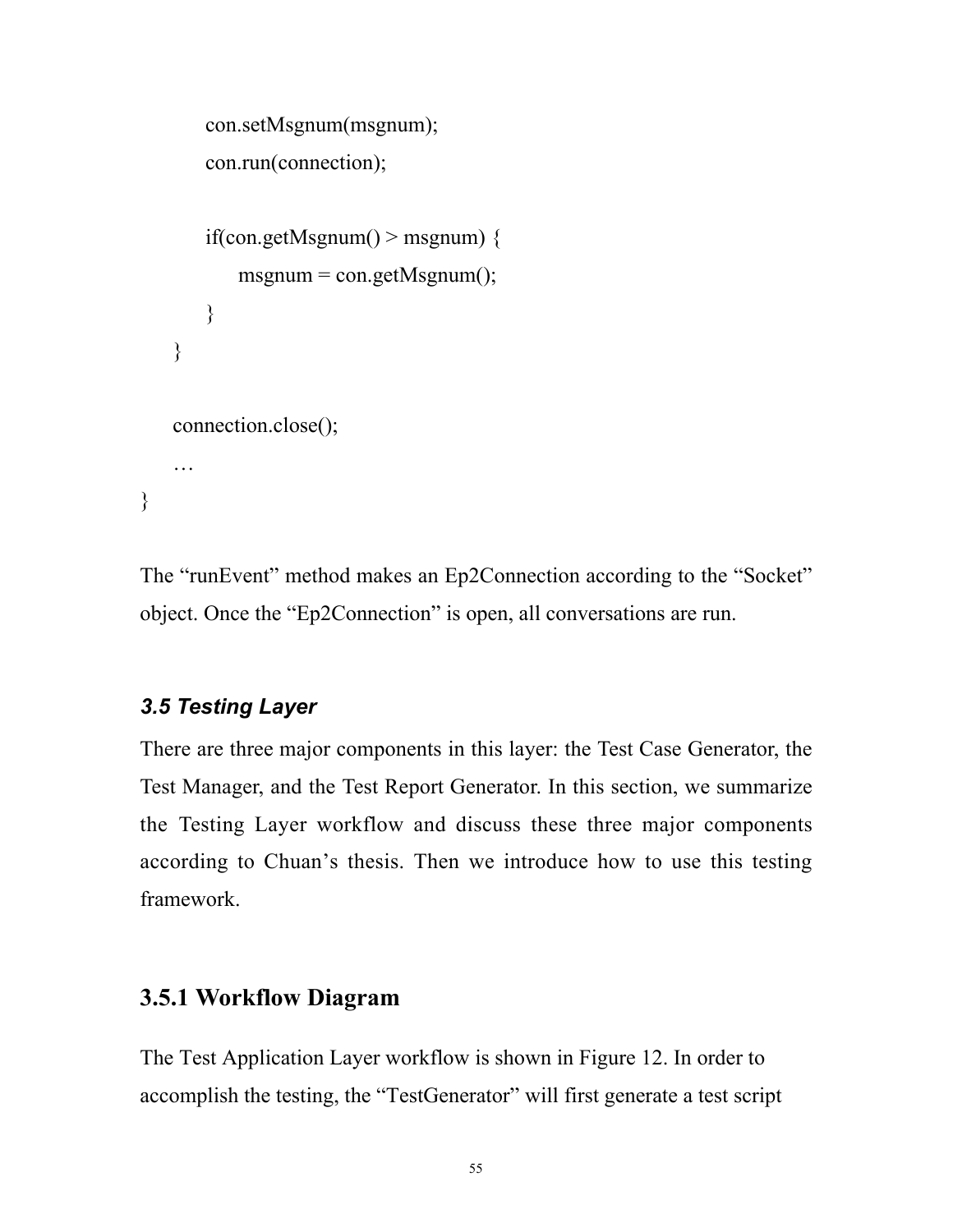and send it to the "TestManager". Then, the "TestManager" will run the test cases contained in the newly generated test script. Finally, the "TestReporter" will create a well-formatted test report according to the test result from the "TestManager".



Figure 12. The Test Application Layer Workflow Diagram [BCL05]

## **3.5.2 Test Case Generator**

The Test Case Generator's main function is to generate test scripts. We will first introduce the test script structure. Then, we will describe the Test Case Generator workflow. Finally, we will present important classes of the Test Case Generator.

**Test Script Structure** In order to automate the testing procedure, we designed an adaptable test script structure which is in XML format and is used to offer instructions to the Test Manager. A typical test script contains three groups of content: basic information (e.g. test name, its description, the file path of the test result), a list of Ep2 components and their configurations,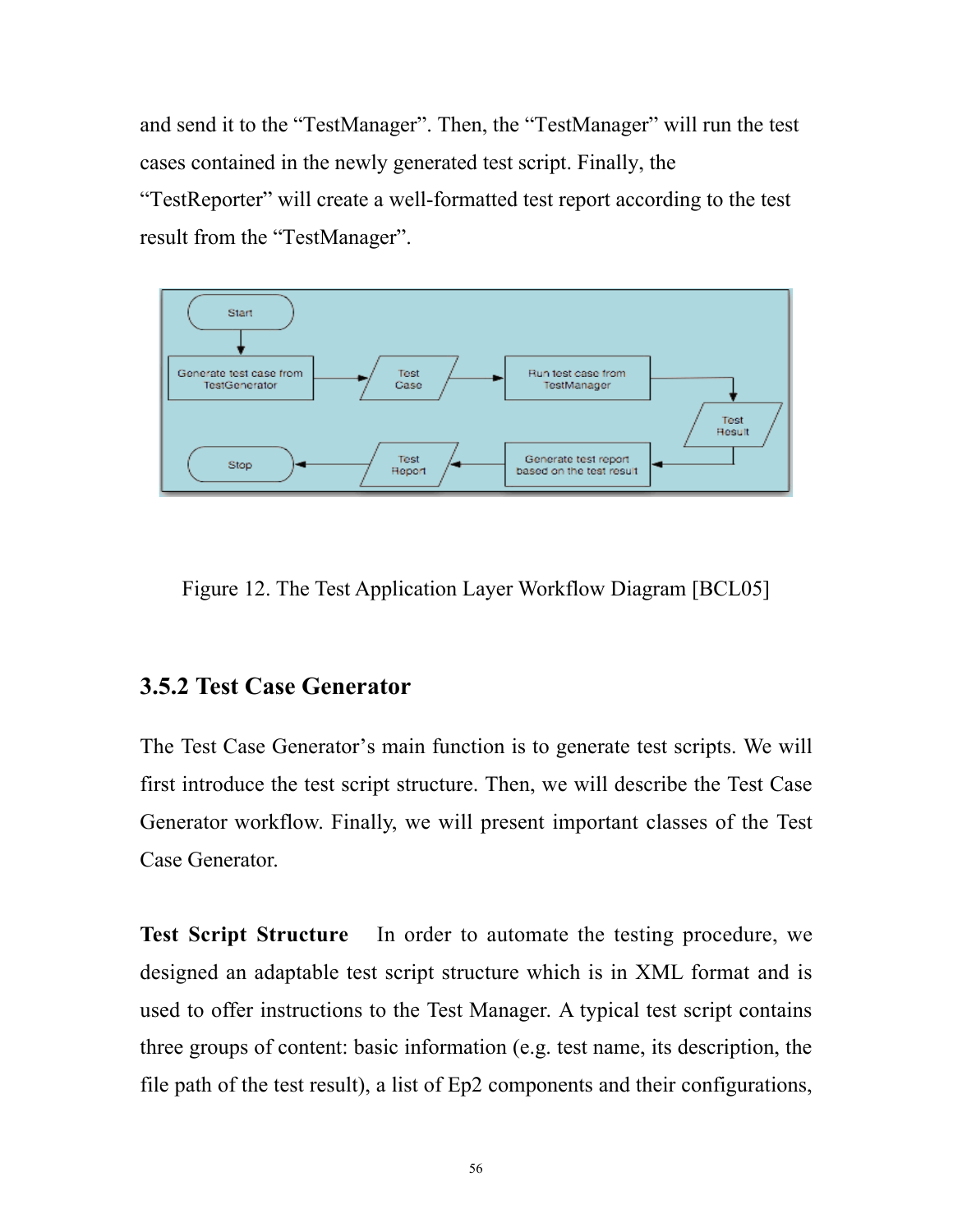and a list of events [BCL05]. There are two parts in every event: a source which will run all the conversations of an event, and a target which will offer necessary communication information to the source [BCL05].

**Workflow Diagram** Figure 13 illustrates the workflow of the Test Case Generator.

The Test Case Generator starts with the main menu which consists of six options: Test Script Menu, Test Information Menu, Ep2 Component Menu, Event Menu, and Write Test Script. Users can choose a function they want to execute. For instance, users can choose the Ep2 Component Menu to add a new component to the test component list.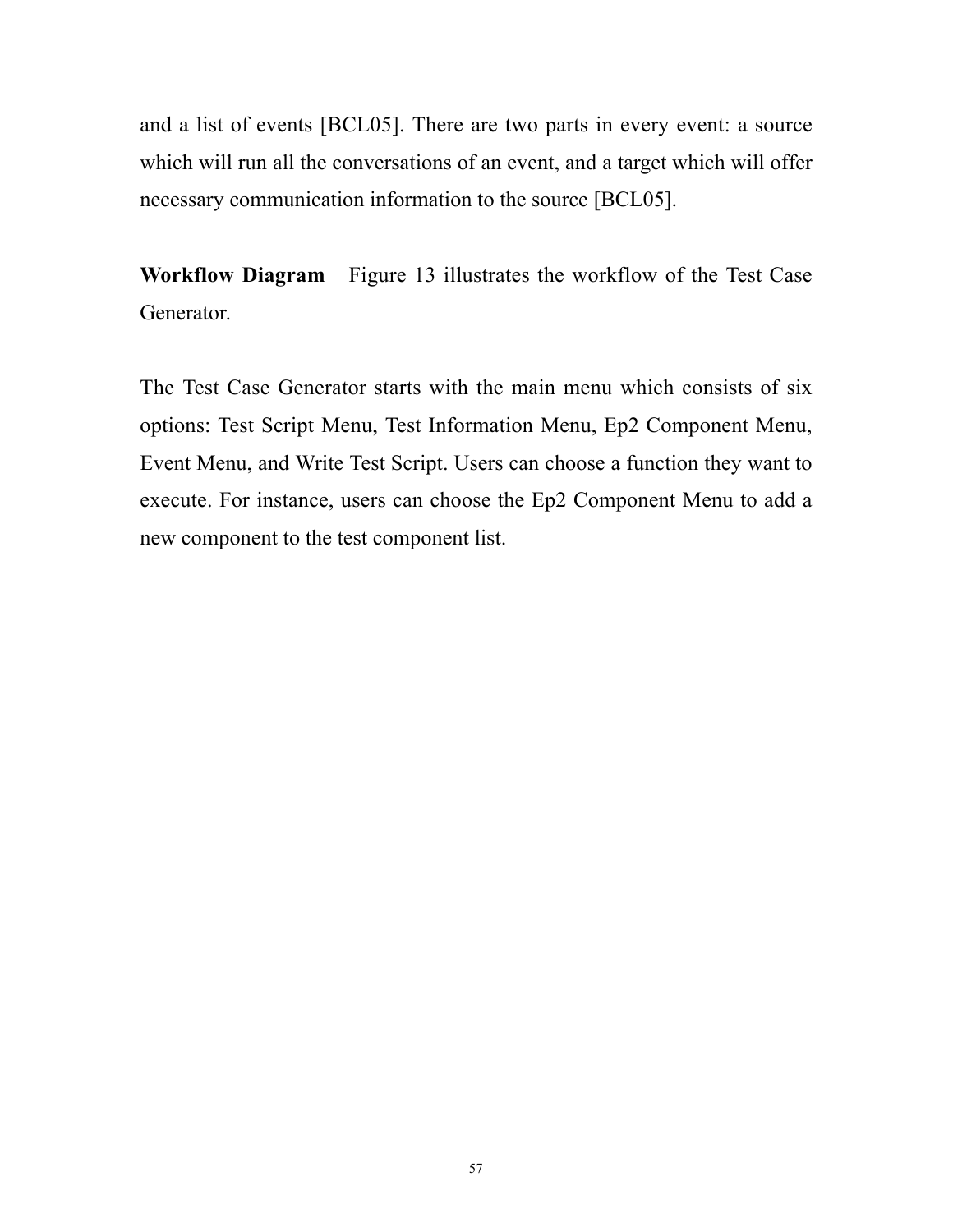

Figure 13. The Test Case Generator Workflow Diagram [BCL05]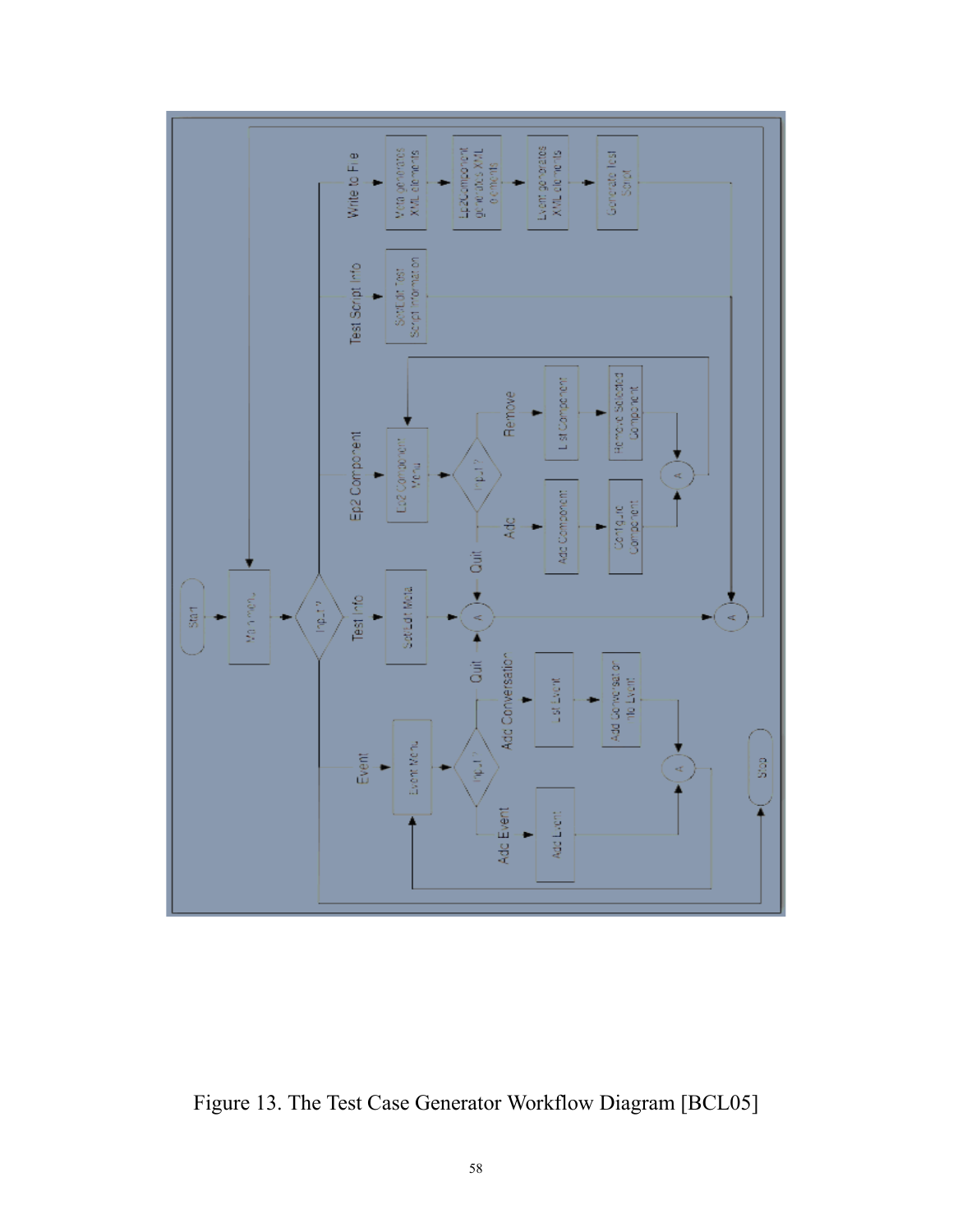**The Classes in Details** The most significant class of the Test Case Generator is the "TestCreator".

The "TestCreator" enables us to create test scripts more easily and more efficiently. It provides a text-based interface for users to select their required functions.

#### **3.5.3 Test Manager**

The Test Manager is used to execute the test cases and collect the test results which will be used by the Test Reporter. In this section, we will introduce the test result structure, the Test Manager workflow, and some important classes.

**Test Result Structure** The test result structure is also in XML format and it is similar to the test case structure. A typical test result contains three sets of information too. The first two sets of information held in the test result (the basic information and the Ep2 component configurations) are the same as those in the test script. The third set of information is the test result. The test result script will be used by the Test Reporter to generate a more userfriendly test report.

**Workflow Diagram** Figure 14 is the diagram of the Test Manager workflow. First, it will acquire the test script's file storage directory and select a test script. Then the selected test script will be loaded to configure some necessary settings for running the test. A test result will be generated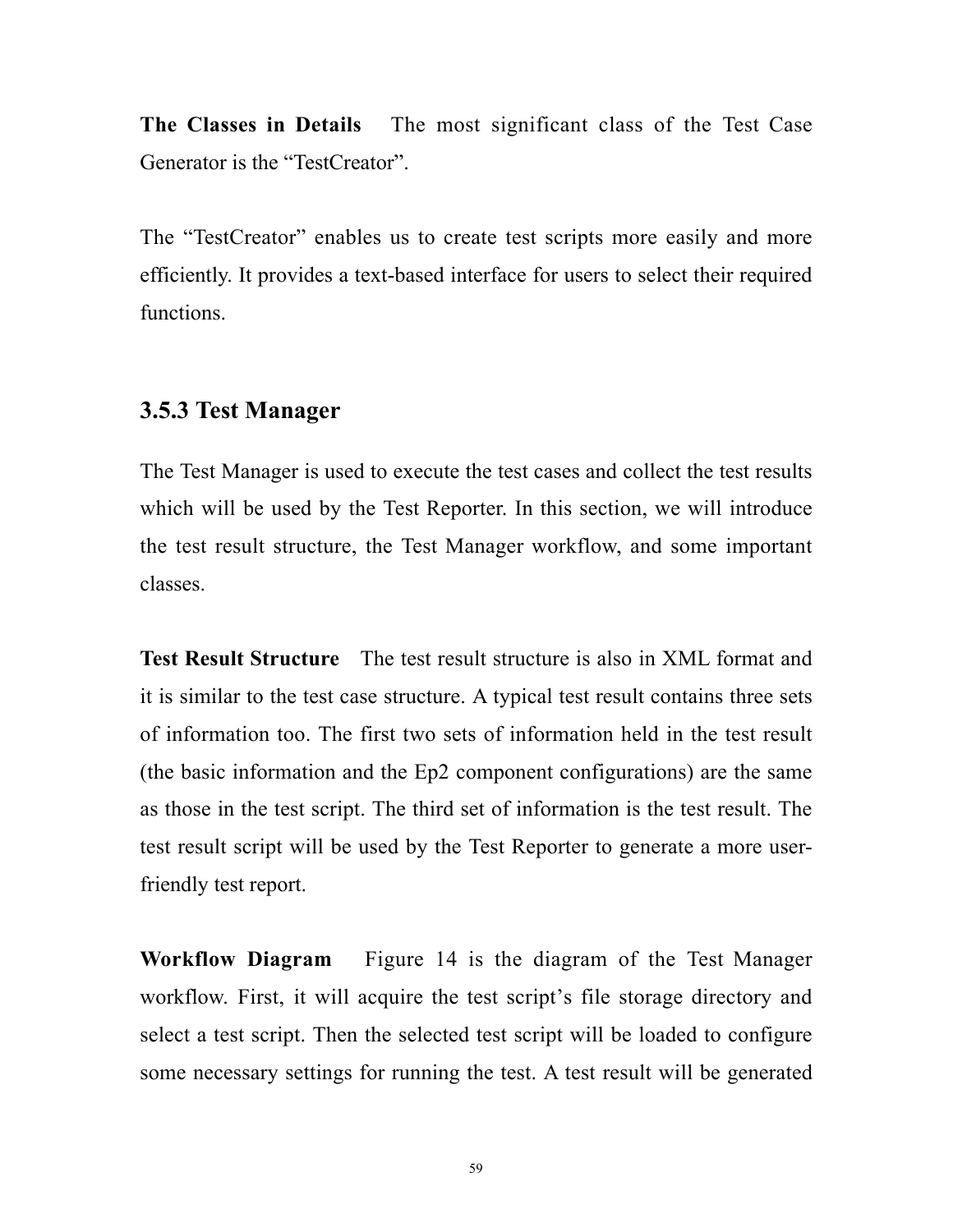after the test.



Figure 14. The Test Manager Workflow Diagram [BCL05]

**The Classes in Details** The "TestManagerConsole" and "TestManager" are two major classes in the Test Manager.

As the visible face of the Test Manager, the "TestManagerConsole" class's primary duty and function is to supply a text-based interface for users to choose a test script, and run it automatically. It ensures that the user specified file storage directory is valid and the selected test script is a well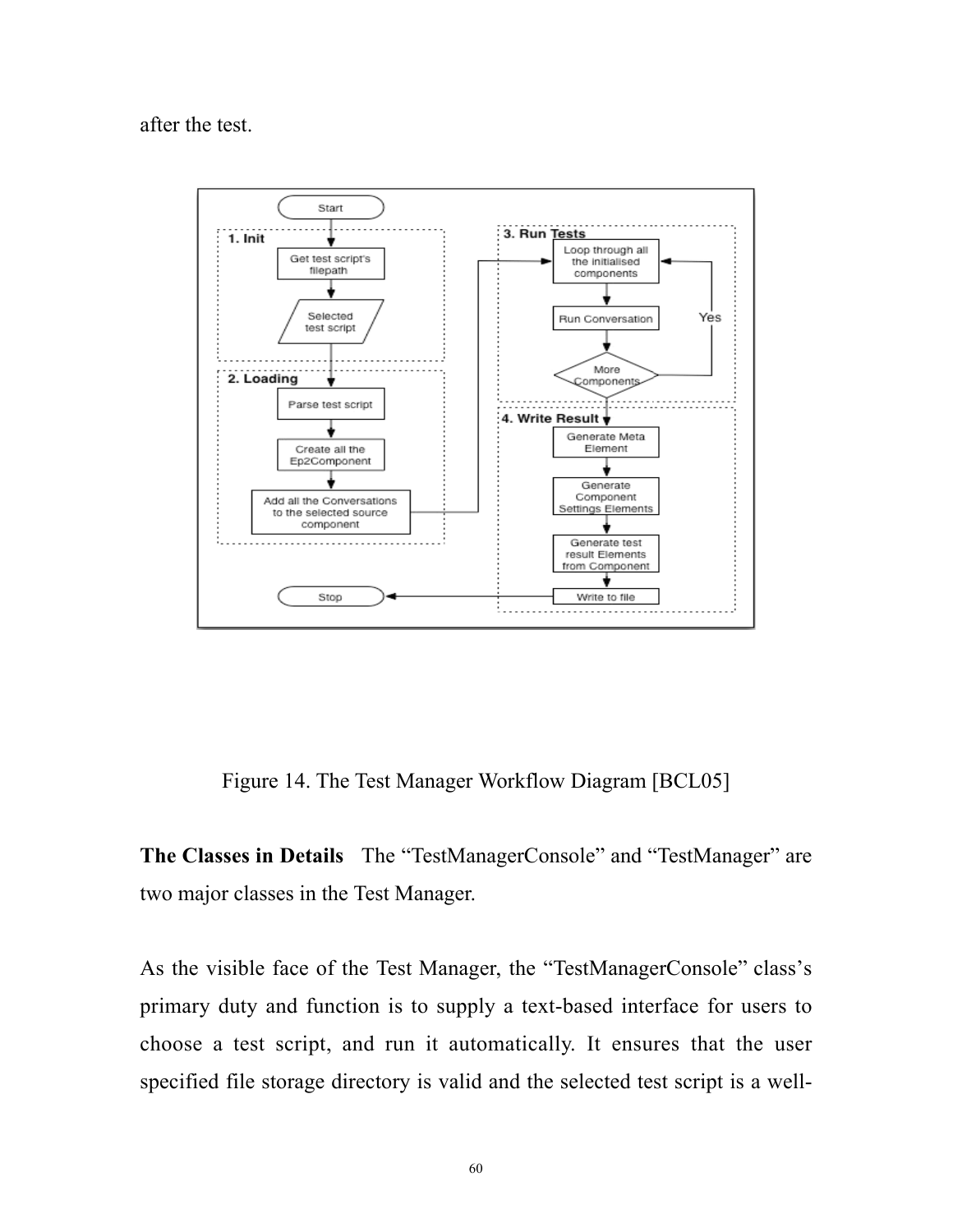formatted XML file.

The "TestManager" class is the key class of the Test Manager, because it is in charge of the actual testing. It has three major tasks: parse and generate objects from a test script, run the test cases, and generate the test result script [BCL05].

## **3.5.4 Test Reporter**

The Test Reporter is a flexible tool to create a user-friendly test report to the audiences. We will present the Test Reporter workflow and some significant classes in this subsection.

**Workflow Diagram** Before the test report is generated, the Test Reporter allows users to edit test report settings and choose an XSL template. Users can also select a required output format such as PDF or PostScript. Figure 15 shows the workflow of the Test Reporter.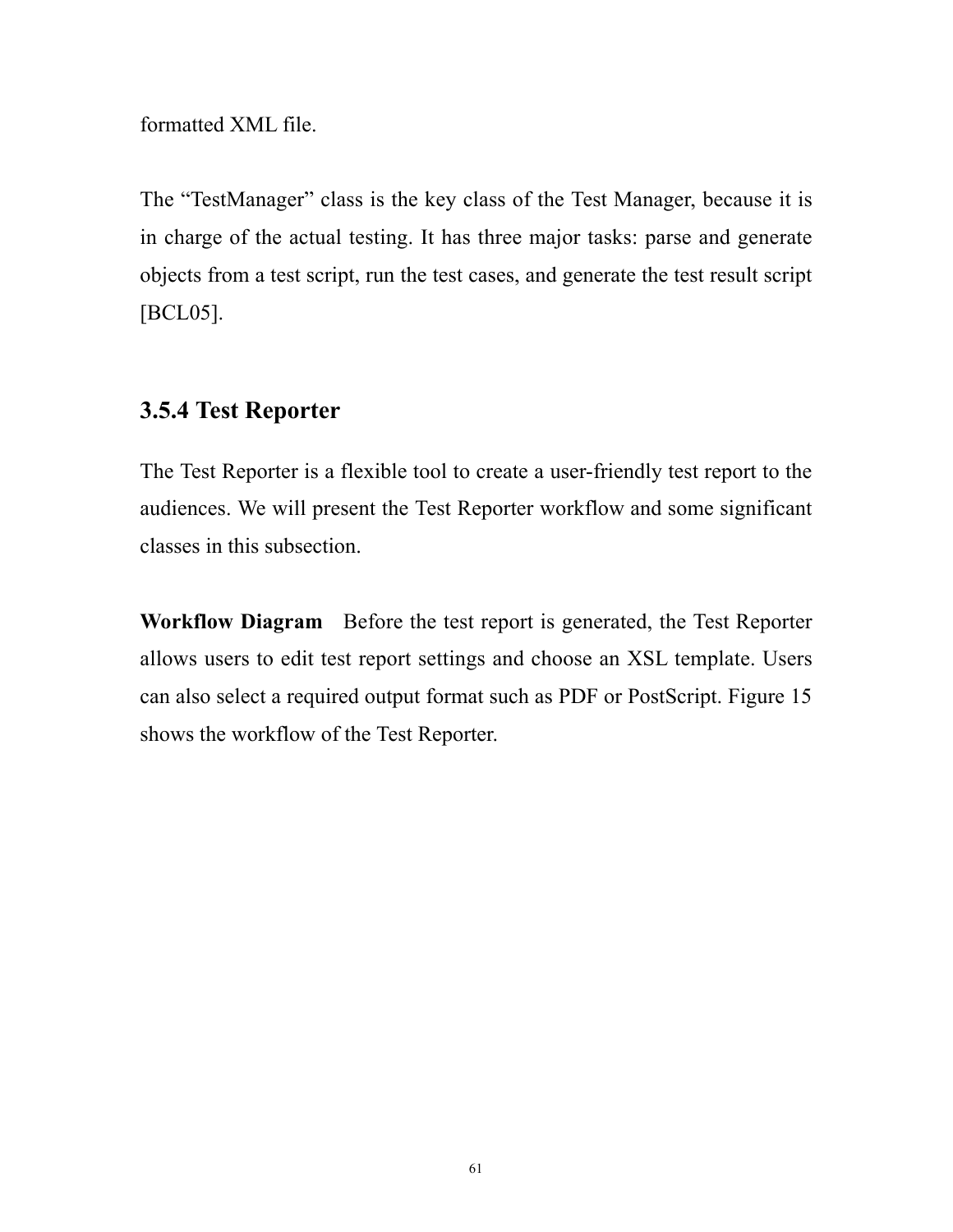

Figure 15. The Test Reporter Workflow Diagram [BCL05]

**The Classes in Detail** The "TestReporter" class is the most critical class in the Test Reporter.

The "TestReporter" provides a multi-choice menu which contains three options for users to select their required functions. Users can customize the report configuration such as setting the report name, specifying storage location, selecting an XSL template. Besides, users will be asked to choose an output format (e.g. awt, mif, pcl, pdf, ps, svg) before the test report is generated.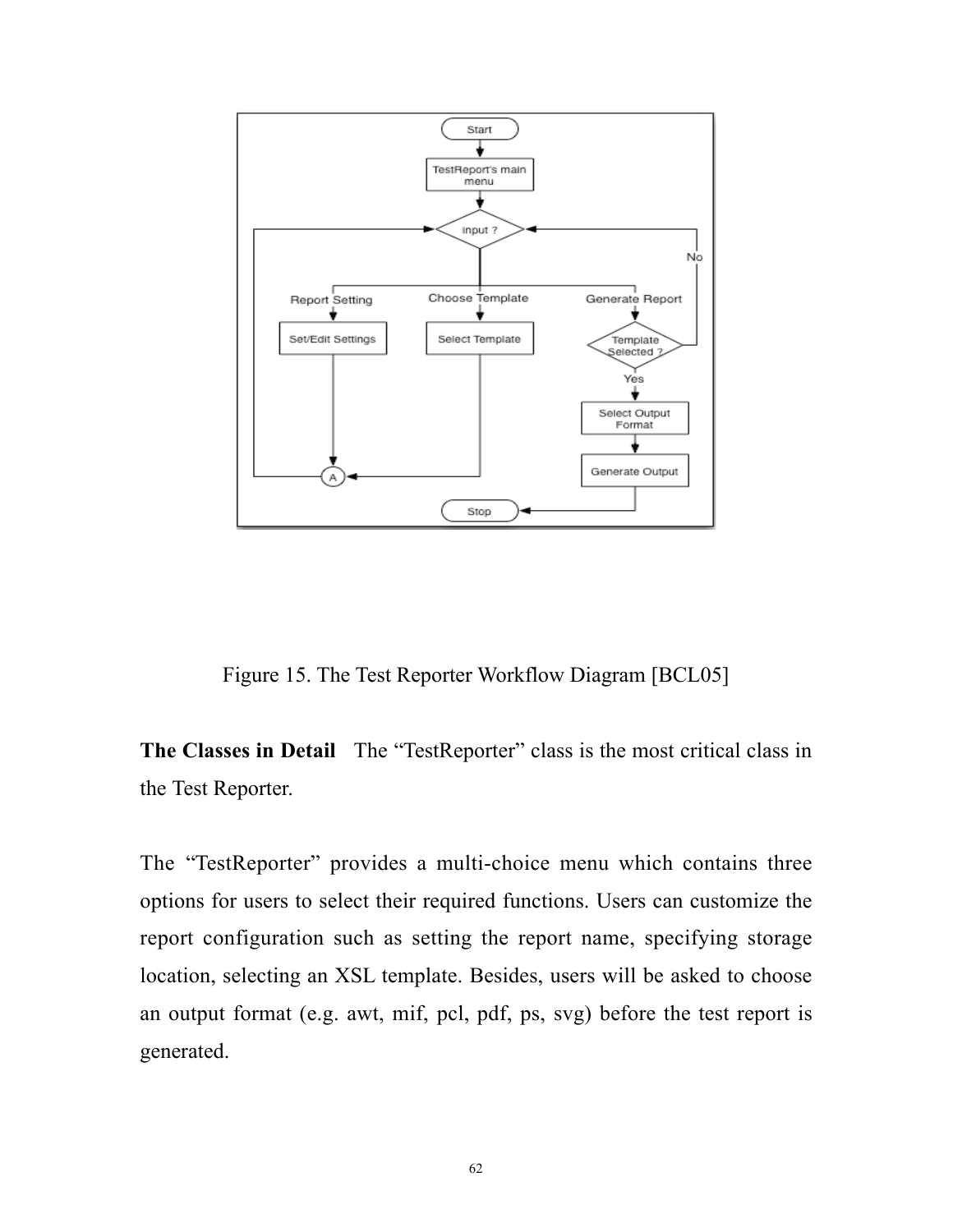## **3.5.5 Using the Testing Framework**

Our testing framework is an adaptable and easy-to-use testing tool. First, we use the Test Creator to generate test scripts. The Test Creator main menu offers six options for us (See Figure 16). Their functions are described as follows.

To quit: We input "-1" to exit the Test Creator.

Test Script Menu: we can set the file path used to store the test script and the file name of the test script.

Test Information Menu: we can set the basic information such as the test name and the test description.

Ep2 Component Menu: we can add or remove EP2 components (See Figure 17)

Event Menu: we can add events to the test sequence.

Write Test Script: A test script will be created when we select this option.

A typical test script is shown in Appendix A.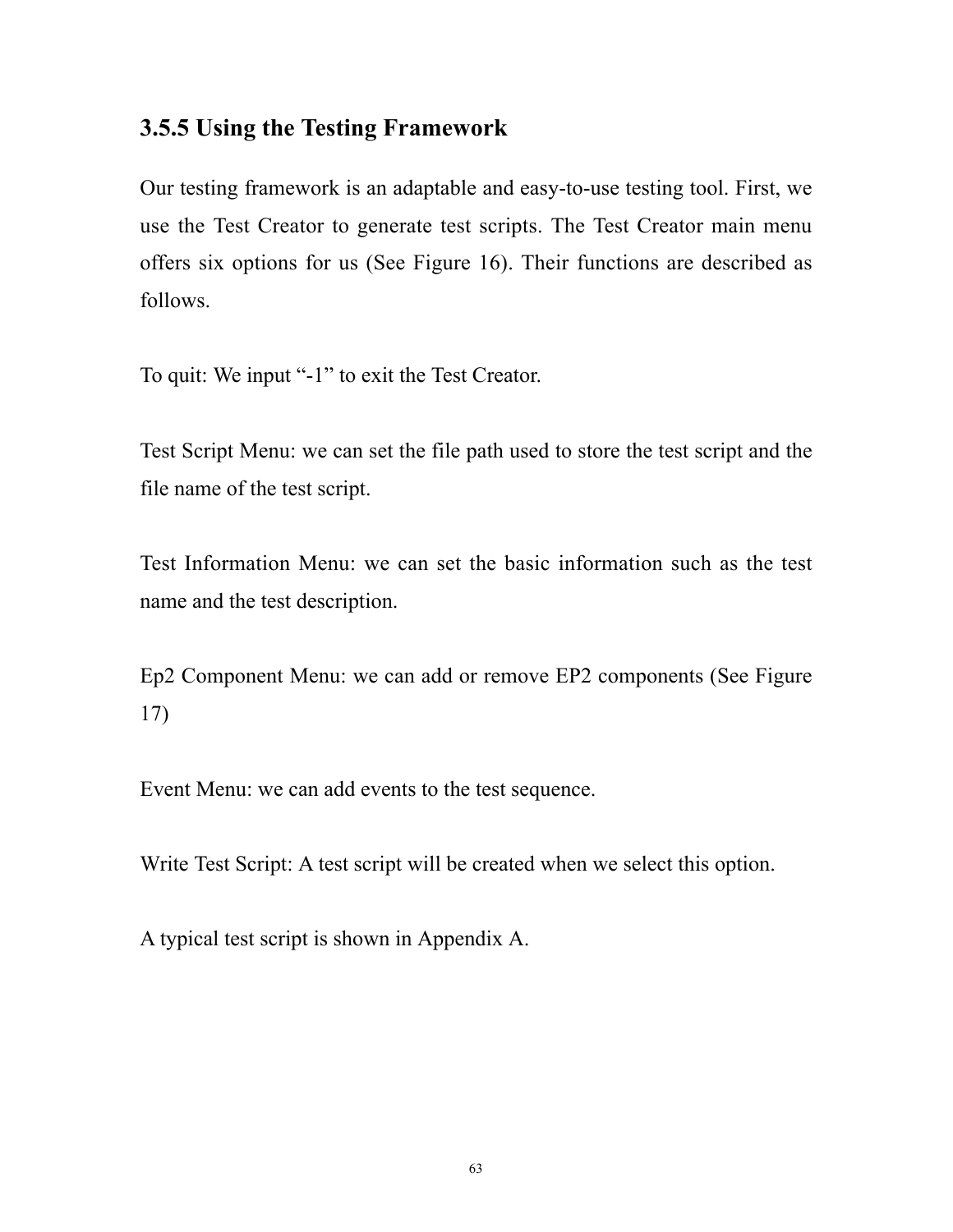

Figure 16. Screenshot of the Test Creator Main Menu



Figure 17. Screenshot of Ep2 Component Menu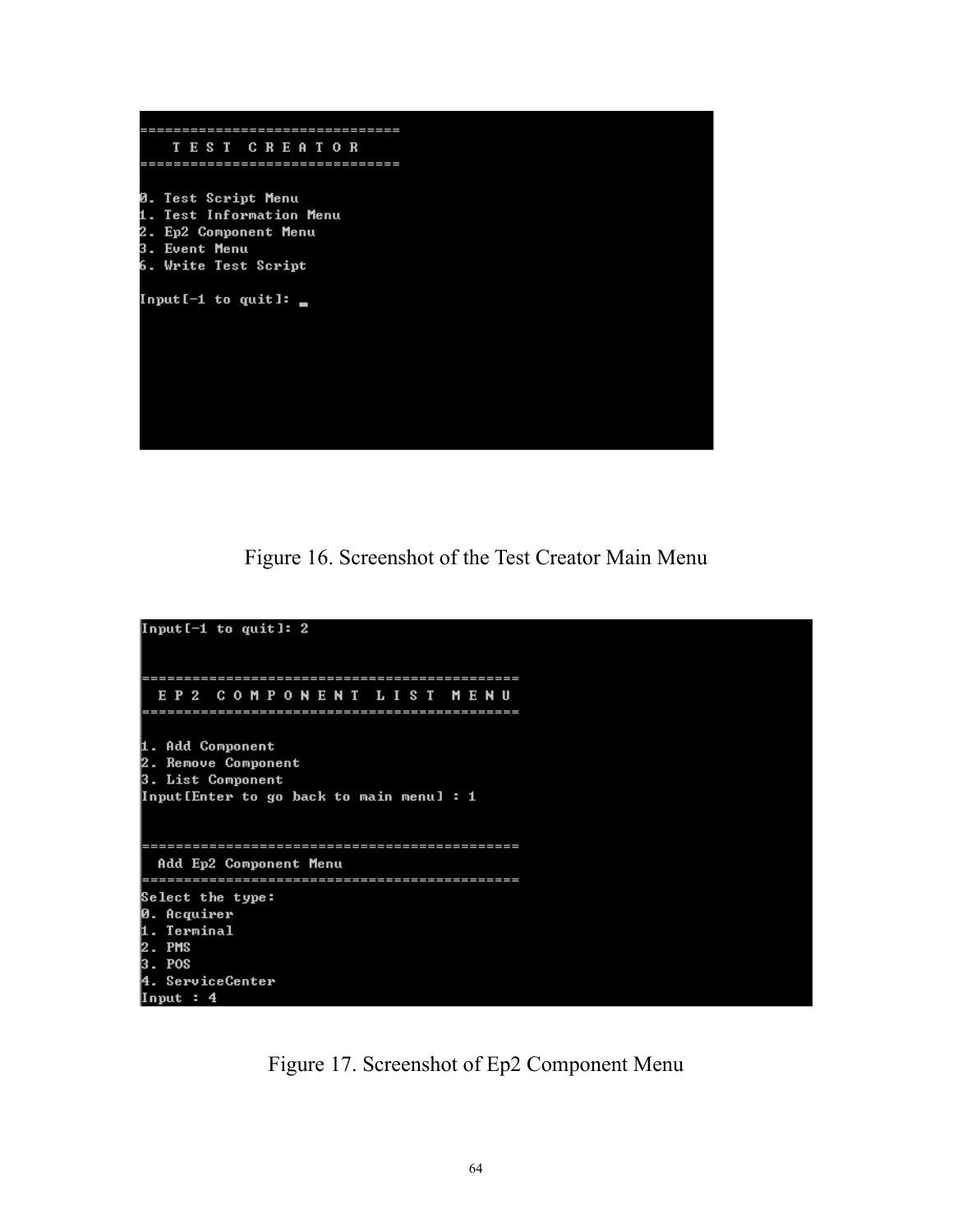Once test scripts are created, we can run the Test Manager to carry out the actual testing. We only need to provide the directory of test scripts and choose the desired test script to be run (See Figure 18).

============================= Test Manager ============================== Input the Test Scripts Directory: E:\ep2\project\project\resources\testScripts\ INFO - getTestScriptDir() Please Select a file: 0. test1.xml 1. test2.xml  $: test3.xml$ Input: 0

Figure 18. Screenshot of Test Manager

Finally, we can run the Test Reporter to generate test reports in the desired format. The main menu of the Test Reporter is shown in Figure 19. Once we finish the proper configuration, we can generate a test report.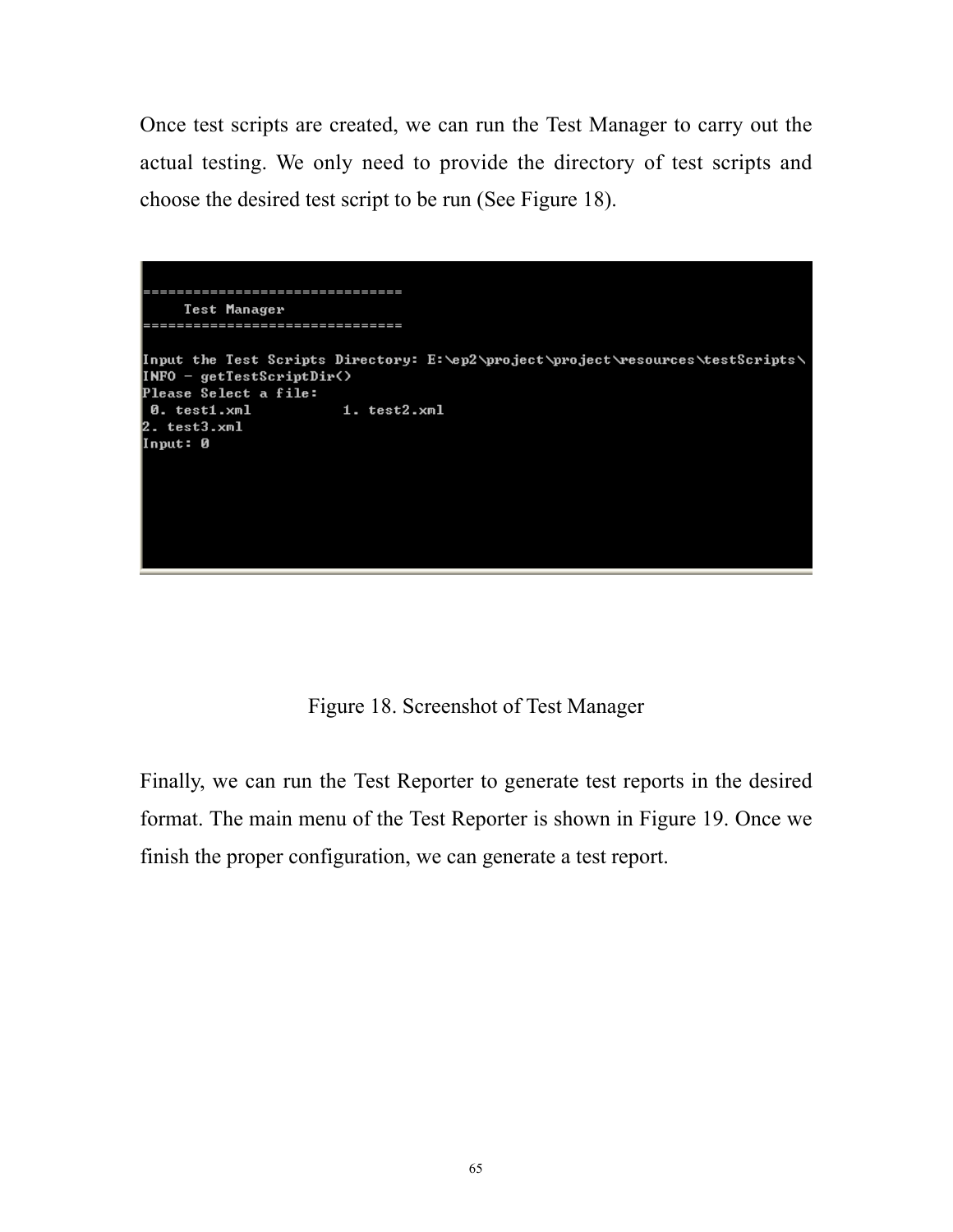

Figure 19. Screenshot of the Test Report Main Menu

## *3.6 Testing the Implementation against CEPTEST*

CEPTEST is an EP2 development tool created by CELSI AG which is a company involved in the ep2 project. It enables us to test our EP2 application more easily and efficiently. We have used CEPTEST frequently to test our EP2 implementation.

We have used CEPTEST to test three layers of our software: the XML Layer, the Cryptography Layer, and the Network Layer. These tests ensure that our program works properly. Out program can generate well-formed EP2 messages and convert them into their corresponding binary format whatever encoding type is used. And our program can parse and decrypt a received message correctly.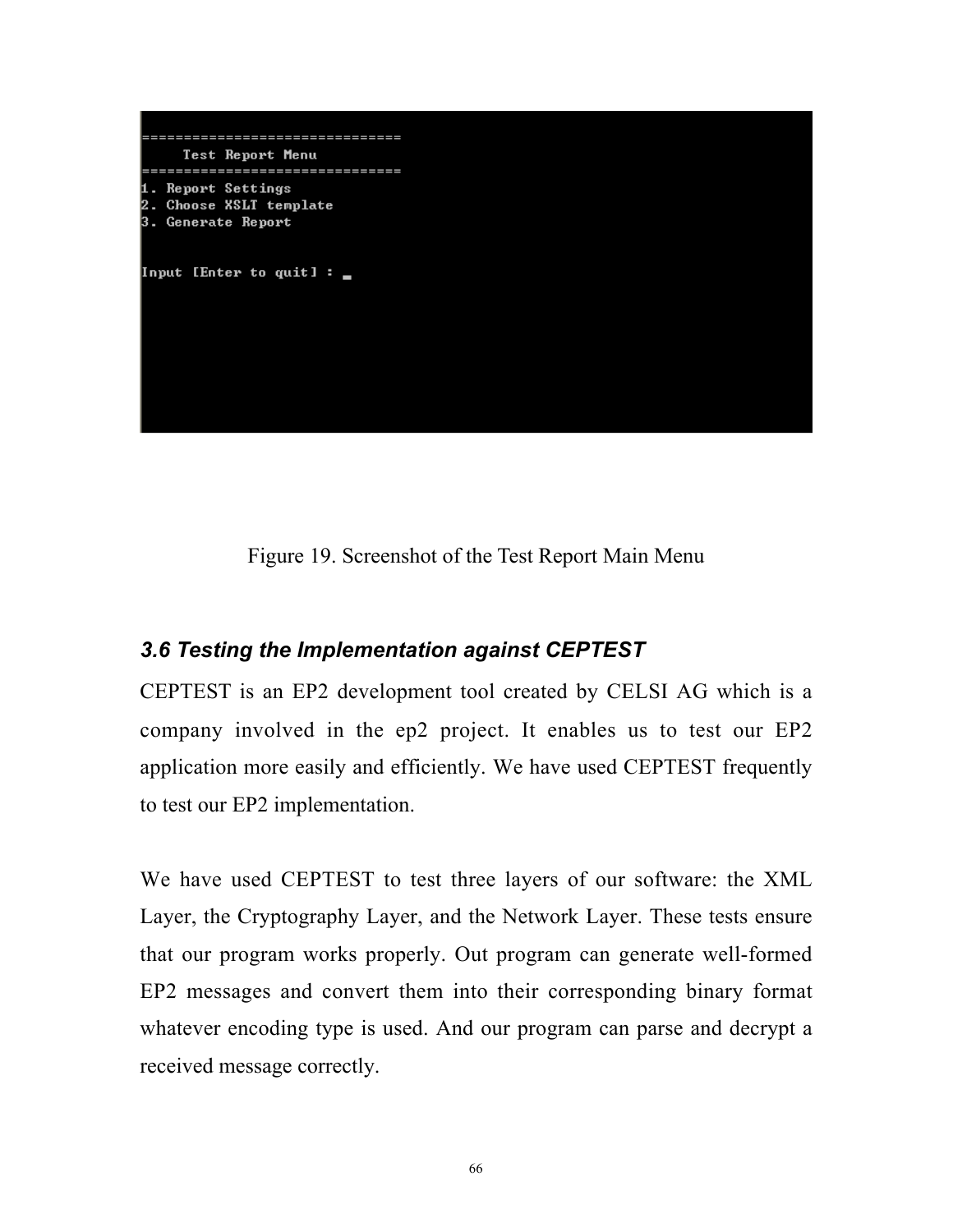For instance, we can create a dtfack.xml message of the BEBackEnd interface. We can input the content of the message into CEPTEST's "Send Message: XML Document" window after the CEPTEST is properly configured. We then can convert it into its binary format. If everything is valid, we can send it out. Figure 20 shows the sent message in the CEPTEST.

After the message is received, CEPTEST is able to parse and analyse the message. Figure 21 and Figure 22 illustrates the situation of the message received.

| Send Message: XML Document                                                                            |  |
|-------------------------------------------------------------------------------------------------------|--|
| xml version="1.0" encoding="UTF-8"?                                                                   |  |
| <ep2:message xmlns:ep2="http://www.eftpos2000.ch"></ep2:message>                                      |  |
| <ep2:dtfack msgnum="0123"></ep2:dtfack>                                                               |  |
| <ep2:pmsid>999997</ep2:pmsid>                                                                         |  |
| <ep2:trmid>01234567</ep2:trmid>                                                                       |  |
| <br>                                                                                                  |  |
|                                                                                                       |  |
|                                                                                                       |  |
|                                                                                                       |  |
|                                                                                                       |  |
|                                                                                                       |  |
|                                                                                                       |  |
|                                                                                                       |  |
|                                                                                                       |  |
| Send Message: Data Stream                                                                             |  |
| 00 00 00 E9 20 02 01 00 3C 3F 78 6D 6C 20 76 65 72 73 69 6F 6E 3D 22 31 2E 30 22 20 65 6E 63 6F 64 69 |  |
| 6E 67 3D 22 55 54 46 2D 38 22 3F 3E 0D 0A 3C 65 70 32 3A 6D 65 73 73 61 67 65 20 78 6D 6C 6E 73 3A 65 |  |
| 70 32 3D 22 68 74 74 70 3A 2F 2F 77 77 77 2E 65 66 74 70 6F 73 32 30 30 30 2E 63 68 22 3E 0D 0A 20 3C |  |
| 65 70 32 34 64 74 66 61 63 68 20 6D 73 67 6F 75 6D 3D 22 30 31 32 33 22 3F 0D 04 20 20 20 20 20 20 3C |  |
| 65 70 32 3A 50 4D 53 49 44 3E 39 39 39 39 39 37 3C 2F 65 70 32 3A 50 4D 53 49 44 3E OD 0A 20 20 20 20 |  |
| 20 20 3C 65 70 32 3A 54 72 6D 49 44 3E 30 31 32 33 34 35 36 37 3C 2F 65 70 32 3A 54 72 6D 49 44 3E 0D |  |
|                                                                                                       |  |

Figure 20. An example of sent message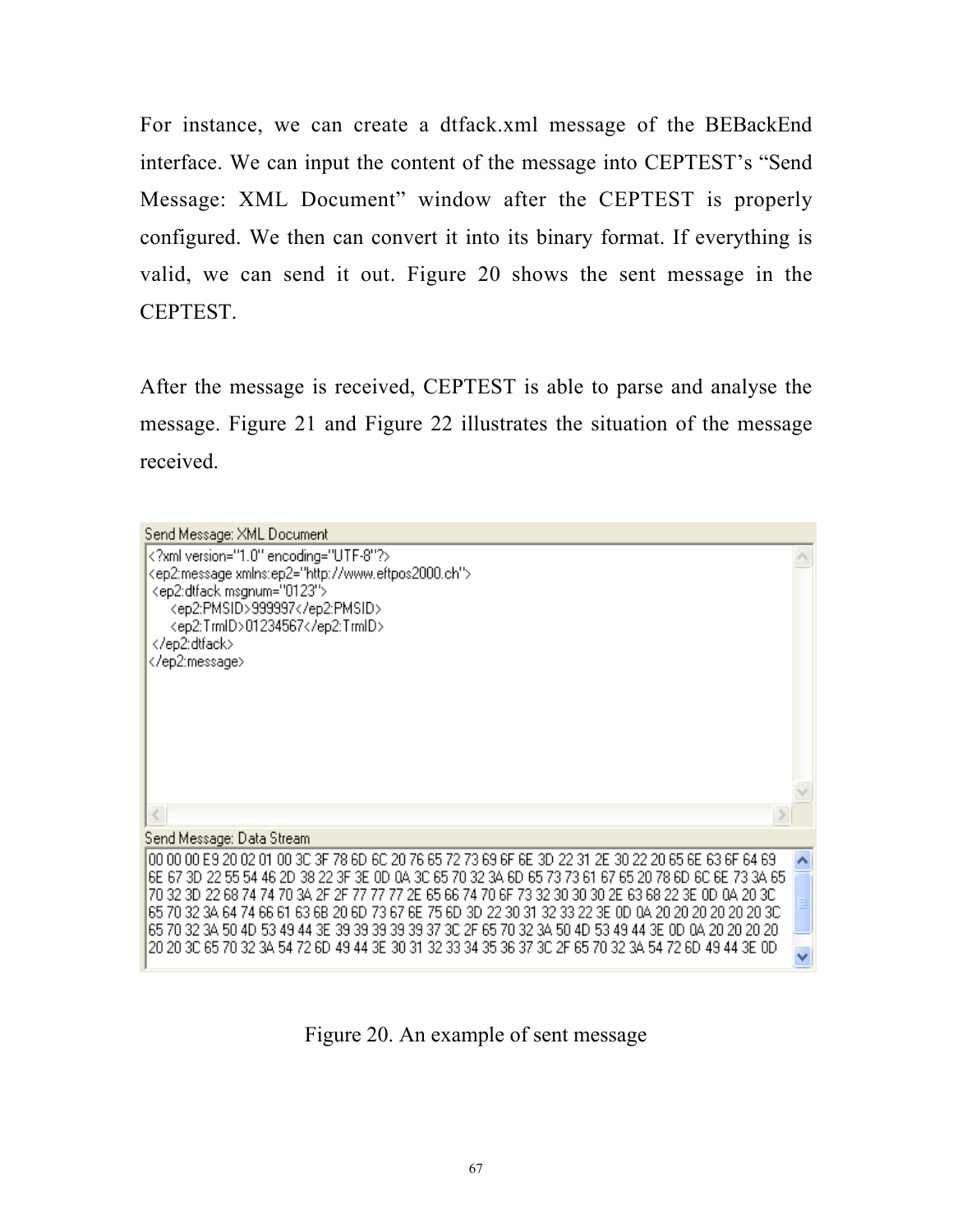



Received Message: Header and Security Items Version Number = 20 Version ep2 Specification = 02 01 Encoding Information = 0

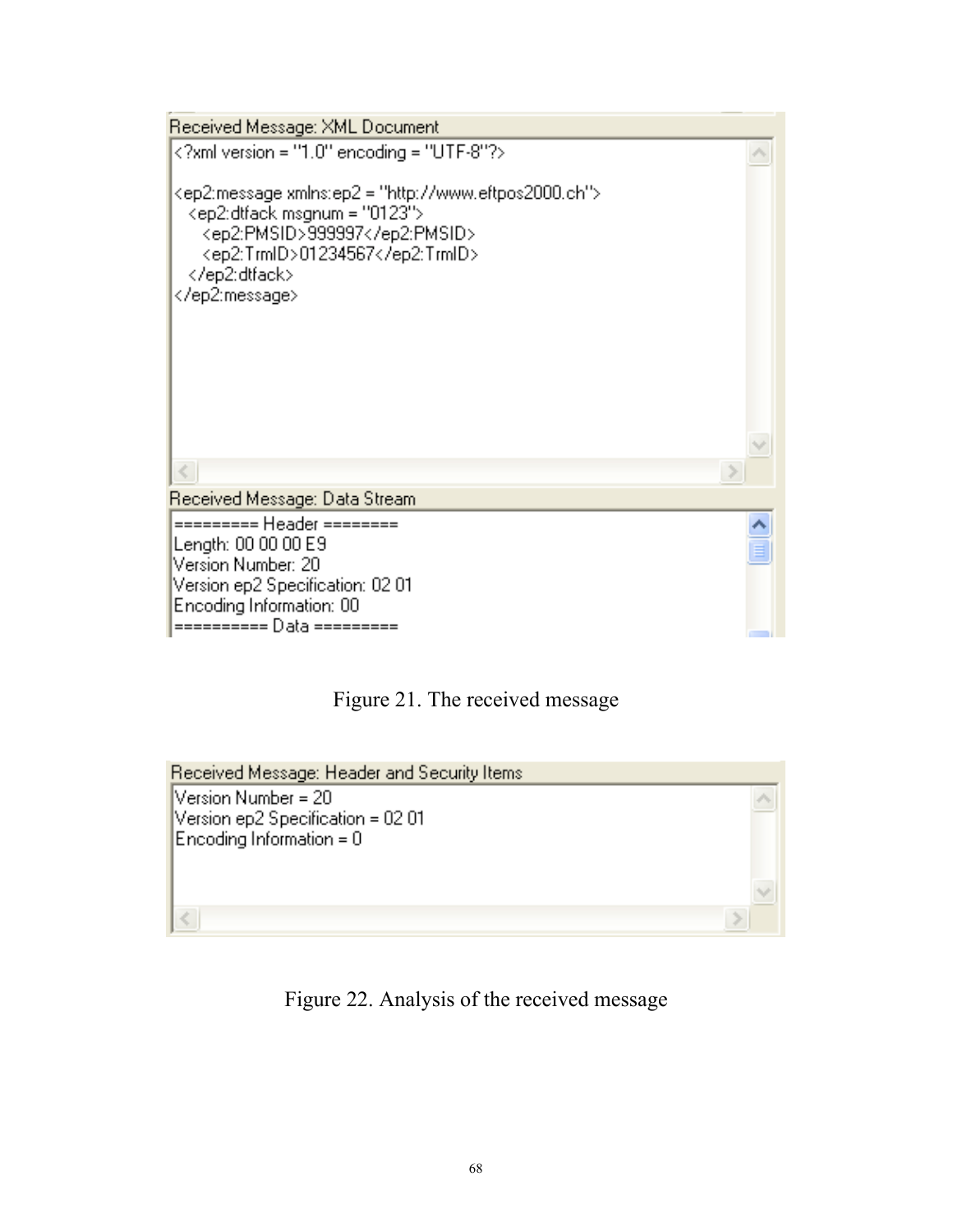# **4. Project Evaluation**

Our project has three primary goals: 1. to implement some EP2 components and their related interfaces based on the previous related project. 2. to test our implementation with our Hardware-In-a-Loop testing framework. 3. to test our implementation against CEPTEST. In many ways, we have achieved these three goals completely and successfully.

We have implemented three EP2 components which are the Point Of Service (POS), the Service Center, the POS Management System (PMS) and some related interfaces such as BEBackEnd, EIECR, MIRec, MISubm, and SIConfig. We used Java as our programming language because it is an excellent development tool. Java's many important features make it a programming language especially suitable for our project. Java is a portable and object-oriented high level programming language with design pattern feature. There are also many splendid APIs for XML processing in Java. All these merits convince us to use Java to implement our project. By using Java, we can easily reuse some of Chuan's work and efficiently develop our own work.

We have designed a robust, extensible, and reusable testing framework to test our implementation. The testing technology we adopted is the Hardware-In-a-Loop (HIL) testing, which has been a widely used testing approach. It enables us to improve the quality and efficiency of our tests. Our testing framework contains three components: the Test Case Generator, the Test Manager, and the Test Reporter. We are able to test our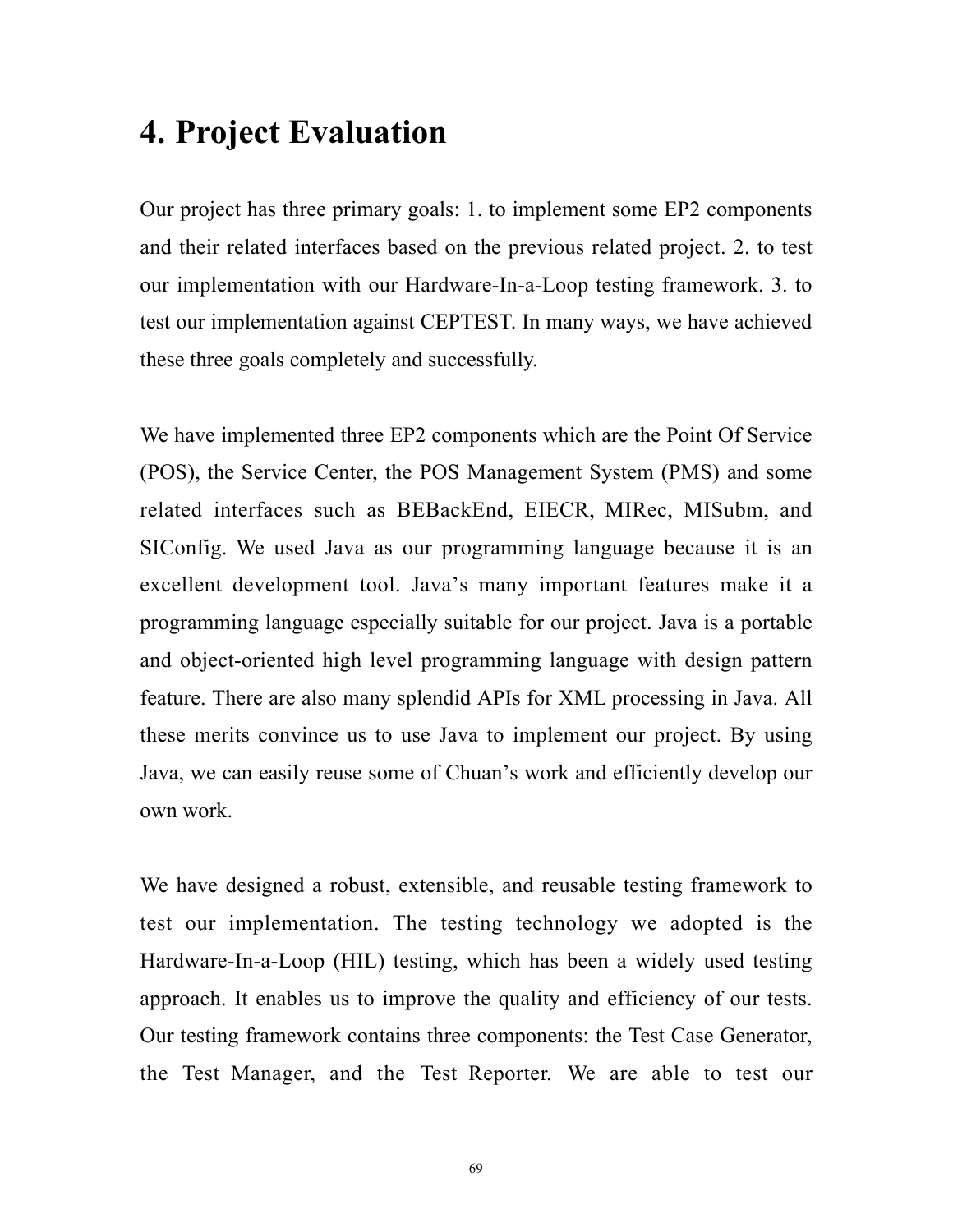implementation easily with this flexible testing framework. Also, we have designed two well-formed structures for the test script and the test result script.

As a useful and handy development tool for EP2 applications, CEPTEST has been heavily used for testing our implementation. Besides simulating all EP2 components, CEPTEST is able to send, receive, analyse and display messages from any EP2 component. We used CEPTEST to verify EP2 messages generated by our program at three different layers (e.g. the XML Layer, the Cryptography Layer, and the Network Layer).

We have produced a good project and achieved its main goals, but we could do more to improve our implementation if we had more time. We can replace the text-based console menu of our testing framework with a more user-friendly graphical one. Users can generate and view the test script in a more friendly way, so the test script generation can become more efficient.

We tested our implementation mainly on Microsoft Windows XP Home operating system. We can carry out more tests on other different operating systems such as Mac OS, Free BSD, Solaris OS, and so on. Because our testing framework was implemented in Java which is portable, we can easily accomplish our testing on these different operating systems. By doing so, we can assure the high reliability and adaptability of our implementation.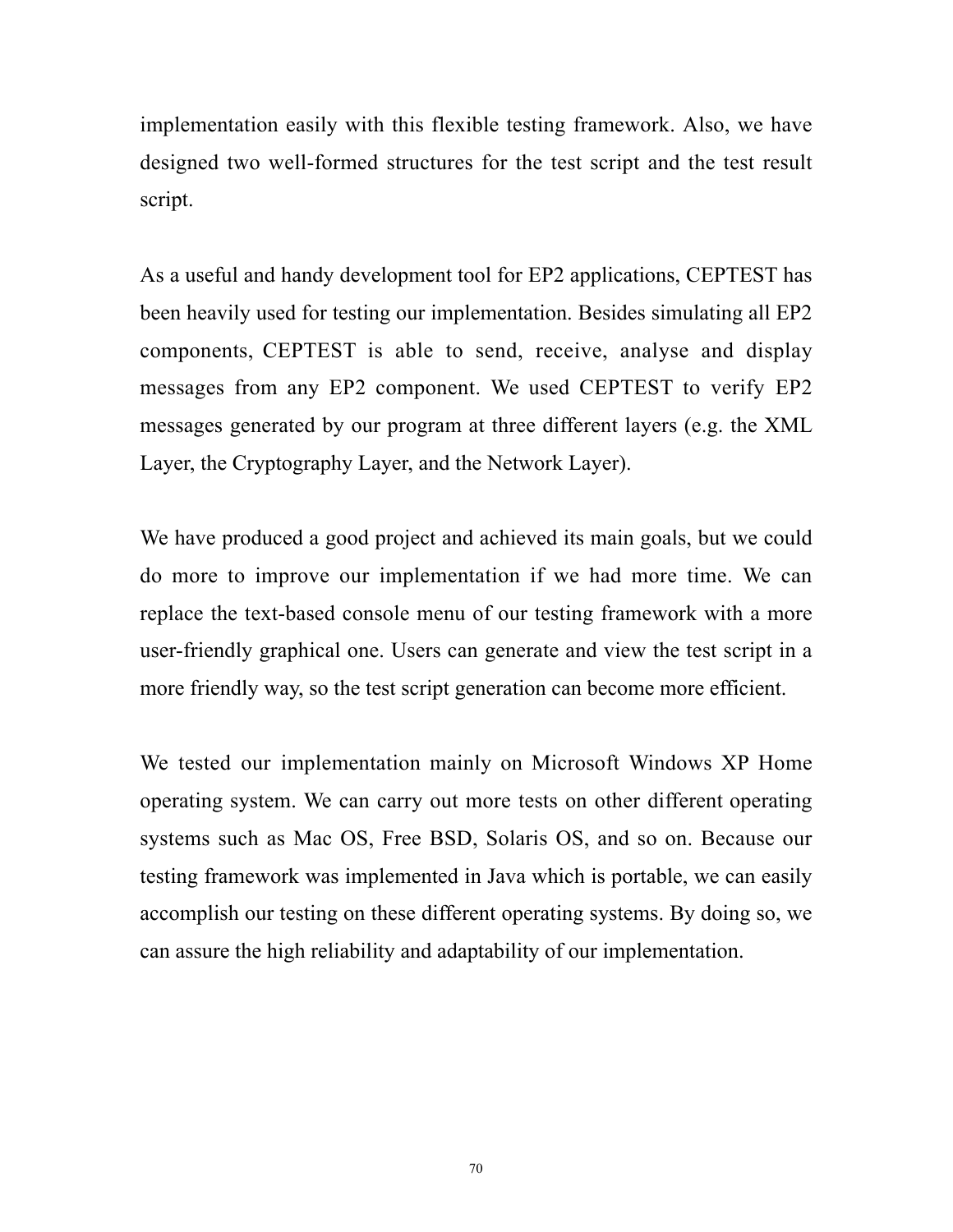# **5. Summary**

We have developed a hardware-in-a-loop testing framework for the eft/pos 2000 system.

We studied the EP2 standard carefully. We especially paid more attention to the POS, Service Center, PMS and their related interfaces such as BE, EI, MI, and SI. We studied the functional and non-functional requirements of these components and the EP2 messages allowed for these interfaces. The thorough understanding and deep insight of the EP2 standard help us to carry out a better implementation.

We also reviewed some necessary background knowledge related to our project. With many useful features, the objected-oriented high level programming language, Java, empowers us to reuse some previous work and develop our own work more easily and quickly. XML has been proven to be an excellent technology for processing information. We used XML as the data format of our test scripts and test result scripts. This makes our framework more flexible.

Our hierarchical software architecture is an extensible and manageable solution to this project. It is a good example of the "divide and conquer" idea. There are many benefits in using this layered software architecture such as code reuse and parallel development.

The Hardware-In-a-Loop (HIL) testing is a critical testing technology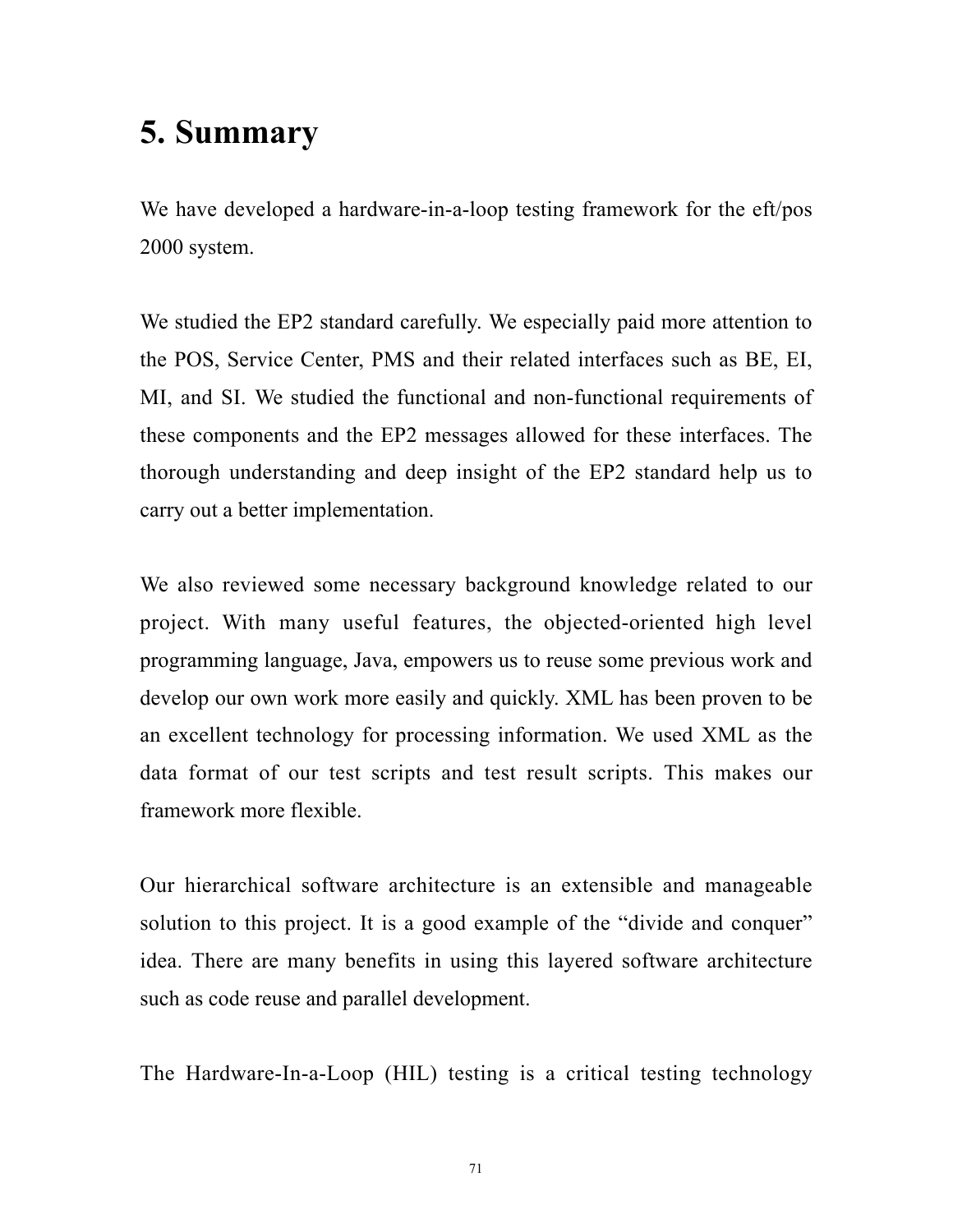adopted by our project. Our HIL testing framework helps us to validate our EP2 implementation in a high-quality and efficient way. We also used CEPTEST to verify our implementation.

In all, we have accomplished a good project and achieved our main goals. And the most important thing is that we learn much from this project especially the testing technology and very much enjoy carrying out such an interesting project.

## **6. Future Work**

As mentioned before, we have implemented several interfaces of the EP2 system. More interfaces such as FE and COI should be implemented in the future. This will not be a difficult job thanks to our extensible software architecture. Also, we have implemented two encoding types out of three. We need to develop the Encoding Type 2 too. Finally, we need to connect our software to the EP2 terminal hardware in the future.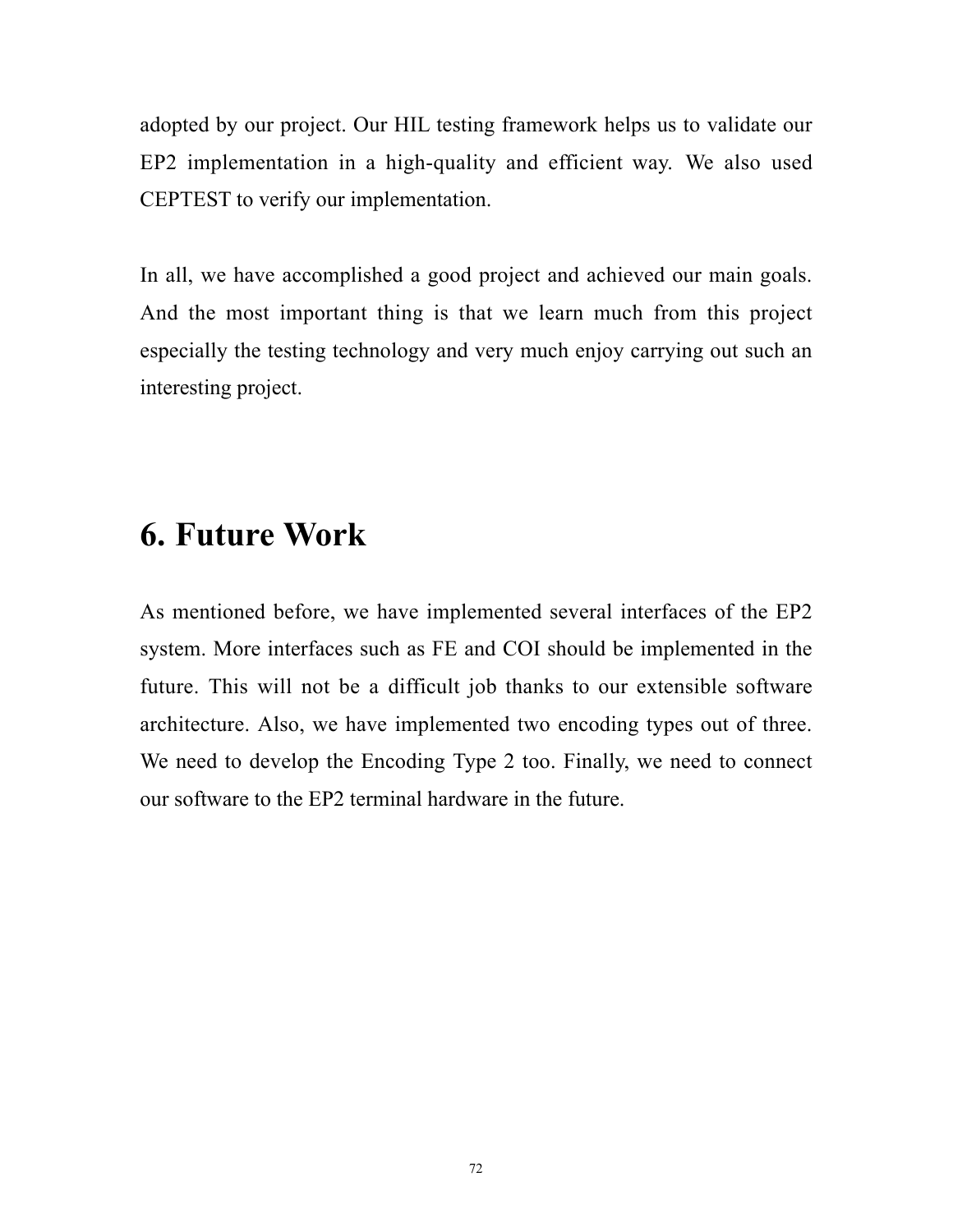## **7. References**

- [ABO98] Rebert K. Allen, Kevin Bluff, Annette B. Oppenheim. Jumping Into Java: Objected-Oriented Software Development for the Masses. Proceedings of the 3<sup>rd</sup> Australasian conference on computer science education ACSE '98. ACM Press, 1998.
- [AC98] Ellen Agerbo, Aino Cornils. How to preserve the benefits of design patterns. ACM SIGPLAN Notices, Proceedings of the 13<sup>th</sup> ACM SIGPLAN conference on object-oriented programming, systems, languages, and applications OOPSLA '98. ACM Press, 1998.

[Arm06] Eric Armstrong and a world-wide cast of contributors. Working with XML: The Java/XML Tutorial. http://java.sun.com/xml/tutorial\_intro.html. Visited date: Sept., 2006.

- [BBS05] Alex Blewitt, Alan Bundy, Ian Stark. Automatic Verification of Design Patterns in Java. Proceedings of the 20<sup>th</sup> IEEE/ACM International conference on automated software engineering ASE '05. ACM Press, 2005.
- [BCL05] Beng Chuan Lim. Towards Hardware-In-a-Loop Testing for an International Standard of Electronic Payment System, Master Thesis, Swansea University, 2005.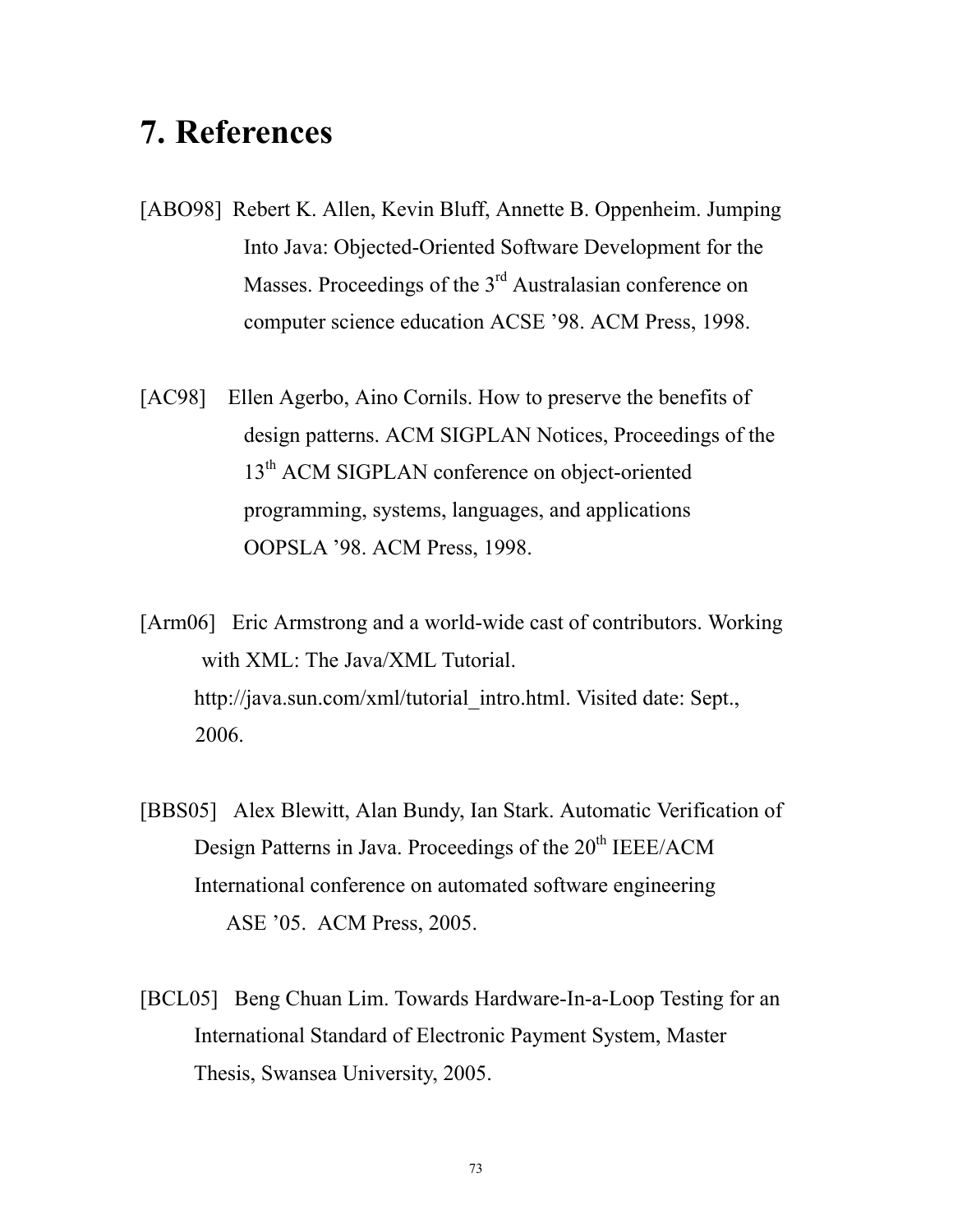- [CEP06] CEPTEST's homepage. http://www.celsi.ch/eftpos\_ceptest.htm. Visited date: Sept. 2006.
- [CWH00] Mary Campione, Kathy Walrath, Alison Huml. The Java ™ Tutorial: A Short Course on the Basics,  $3<sup>rd</sup>$  Edition. Addison-Wesley Professional, 2000.
- [Eck01] Robert Eckstein. XML Pocket Reference, Second Edition. O'Reilly, 2001.
- [ECSC02a] EP2 Consortium. System Specification, eft/pos 2000 Specification Version 1.0.1, 2002
- [ECSC02b] EP2 Consortium. Interface Specification, eft/pos 2000 Specification Version 1.0.1, 2002.
- [ECSC02c] EP2 Consortium. Terminal Specification: General Requirements, eft/pos 2000 Specification Version 1.0.1, 2002.
- [ECSC02d] EP2 Consortium. POS Specification, eft/pos 2000 Specification Version 1.0.1, 2002.
- [ECSC02e] EP2 Consortium. Service Center Specification, eft/pos 2000 Specification Version 1.0.1, 2002

[ECSC02f] EP2 Consortium. PMS Specification, eft/pos 2000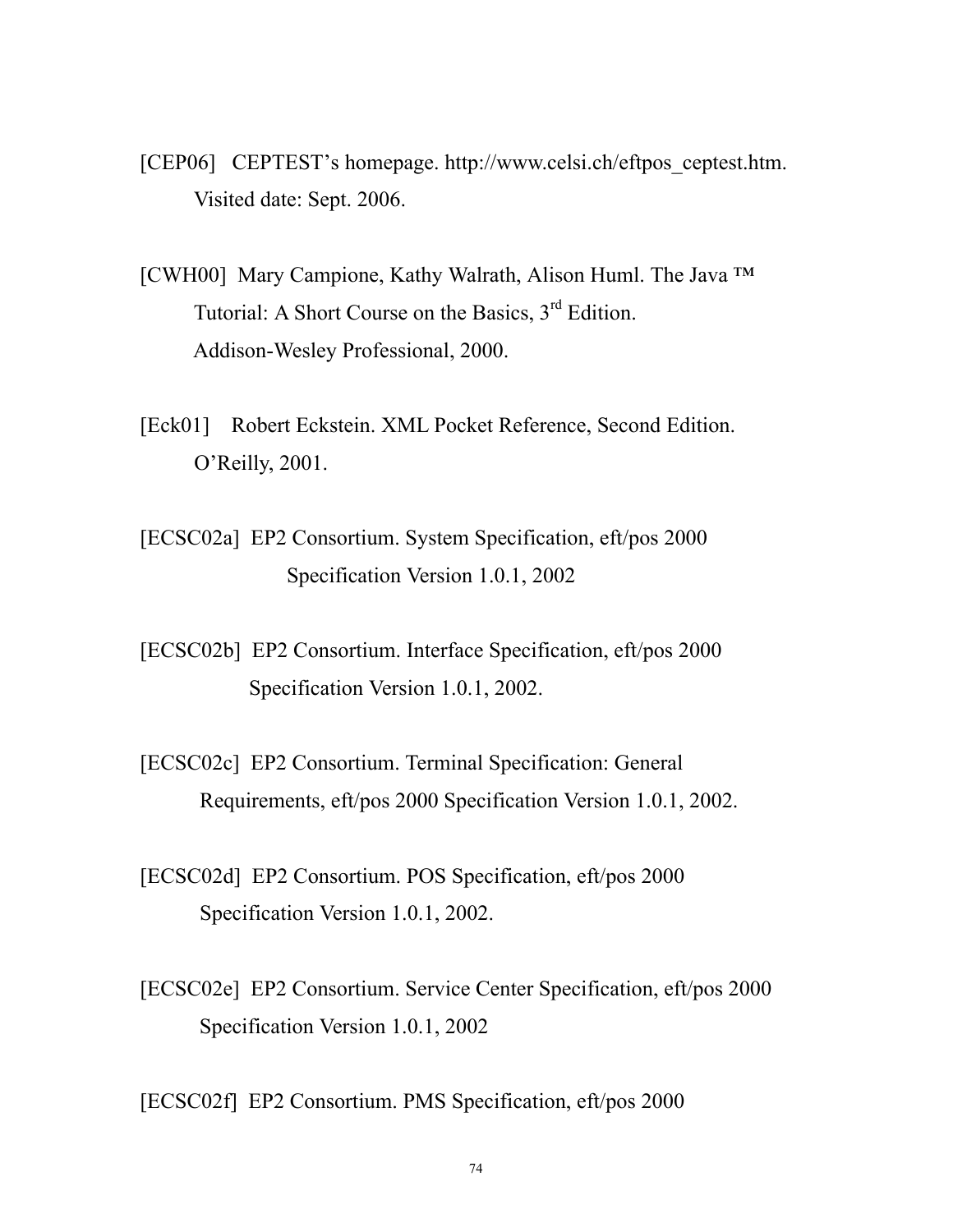Specification Version 1.0.1, 2002.

[EMV04] LLC EMVCo. EMV Integrated Circuit Card Specifications for Payment Systems (Book 2 - Security and Key Management). EMVCo, LLC, 2004.

[EMVCo] Official Website of EMVCo. http://www.emvco.com/about.asp. Visited date: Sept. 2006.

[EP06] Official Website of eft/pos 2000. http://www.eftpos2000.ch/. Visited date: Sept. 2006.

[Gamma et al. 94] Erich Gamma, Richard Helm, Ralph Johnson, and John Vlissides. Design Patterns: Elements of Reusable Object-Oriented Software. Addison Wesley Publishing

Company, 1994.

[Gui95] José de Oliveira Guimarâes. The Object Oriented Model and Its Advantages. ACM SIGPLAN OOPS Messenger. ACM Press, 1995.

[IEEE04] IEEE Standard 1012 – 1998, IEEE Standard for Software Verification and Validation. IEEE, 2004.

[KG99] Christoph Kern and Mark R. Greenstreet. Formal Verification In Hardware Design: A Survey. ACM Trans. Des. Autom.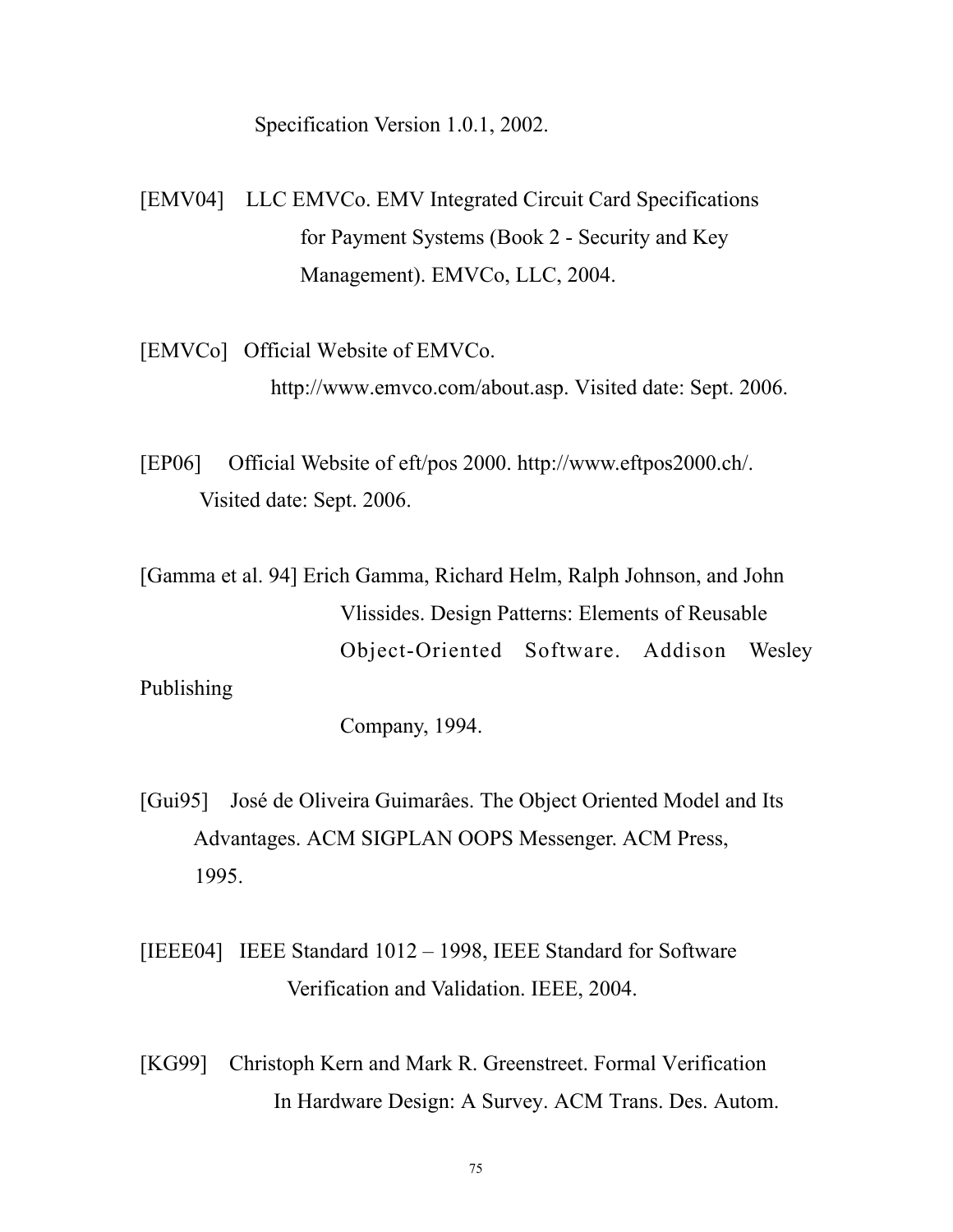Electron. Syst., 4(2):123–193, 1999.

- [Kit95] Edward Kit. Software testing in the real world. Addison Wesley, 1995.
- [NBAR04] Syed Nabi, Mahesh Balike, Jace Allen, and Kevin Rzemien. An overview of hardware-in-the-loop testing systems at visteon. SAE Technical Paper Series, 2004.
- [Plfe01] Shari, Lawrence Pfleeger. Software Engineering: Theory and Practice, 2<sup>nd</sup> Edition. Prentice Hall, 2001.
- [Pres05] Roger S. Pressman. Software Engineering: A Practitioner's Approach, Sixth Edition. McGraw Hill, 2005.
- [Ray01] Erik T. Ray. Learning XML. O'Reilly, 2001.
- [SAX06] Official Website for SAX. http://www.saxproject.org/. Visited date: Sept., 2006.
- [SMH99] Holger Schlingloff, Oliver Meyer, Thomas Hülsing. Correctness Analysis of an Embedded Controller. DASIA '99, Lissabon (May 1999), 1999.
- [Som04] Ian Sommerville. Software Engineering. Addison Wesley, Seventh edition, 2004.
- [SSHF04] Matthias Stege, Frank Schäfer, Matthias Henker, Gerhard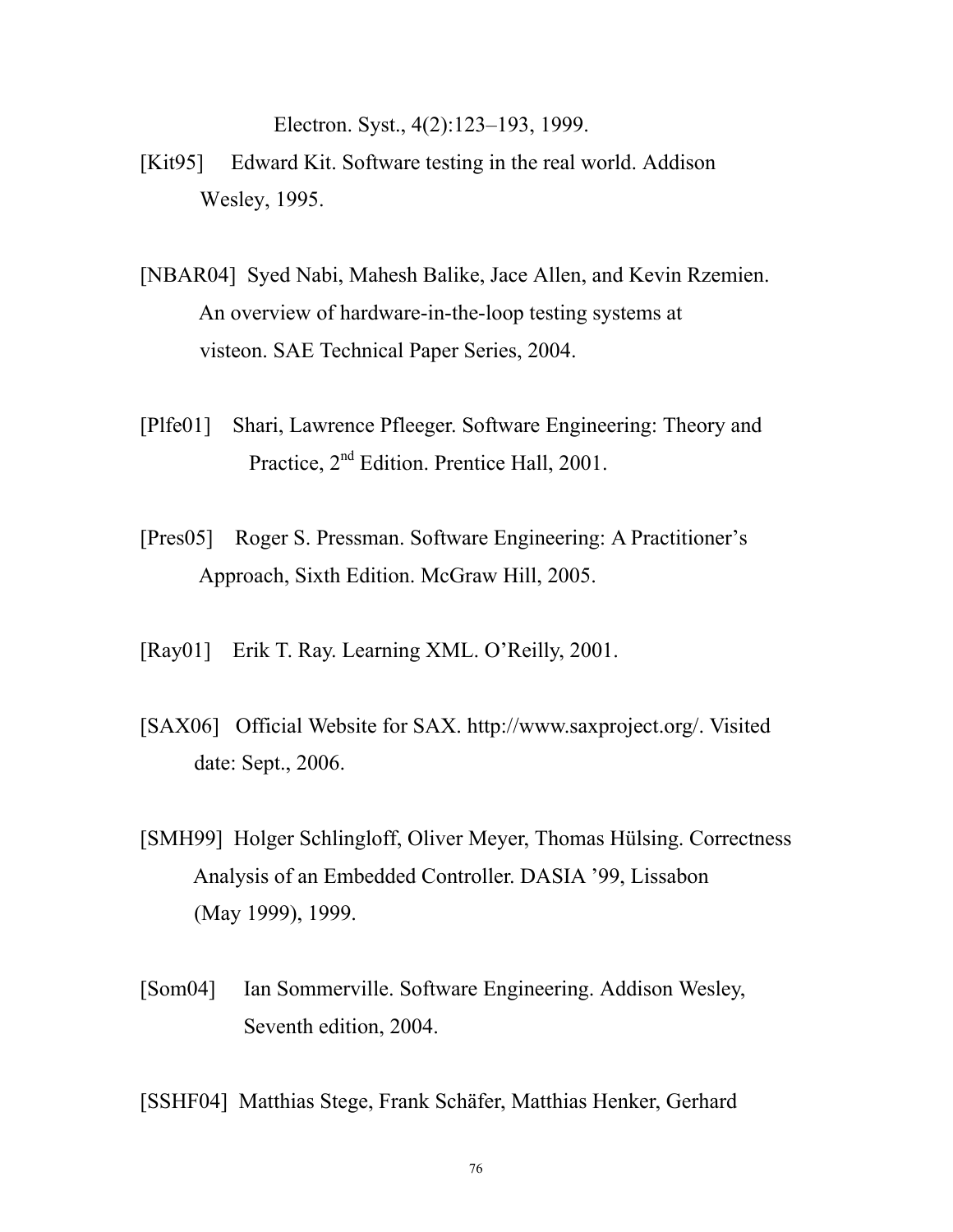Fettweis. Hardware in a Loop – A System Prototyping Platform for MIMO-Approaches. 2004 ITG Workshop on Smart Antennas.

[WBM97] S. Whorter, B. Baker, and G. Malan. Simulation system for control software validation. In SCS Simulation Multiconference, Alanta, 1997.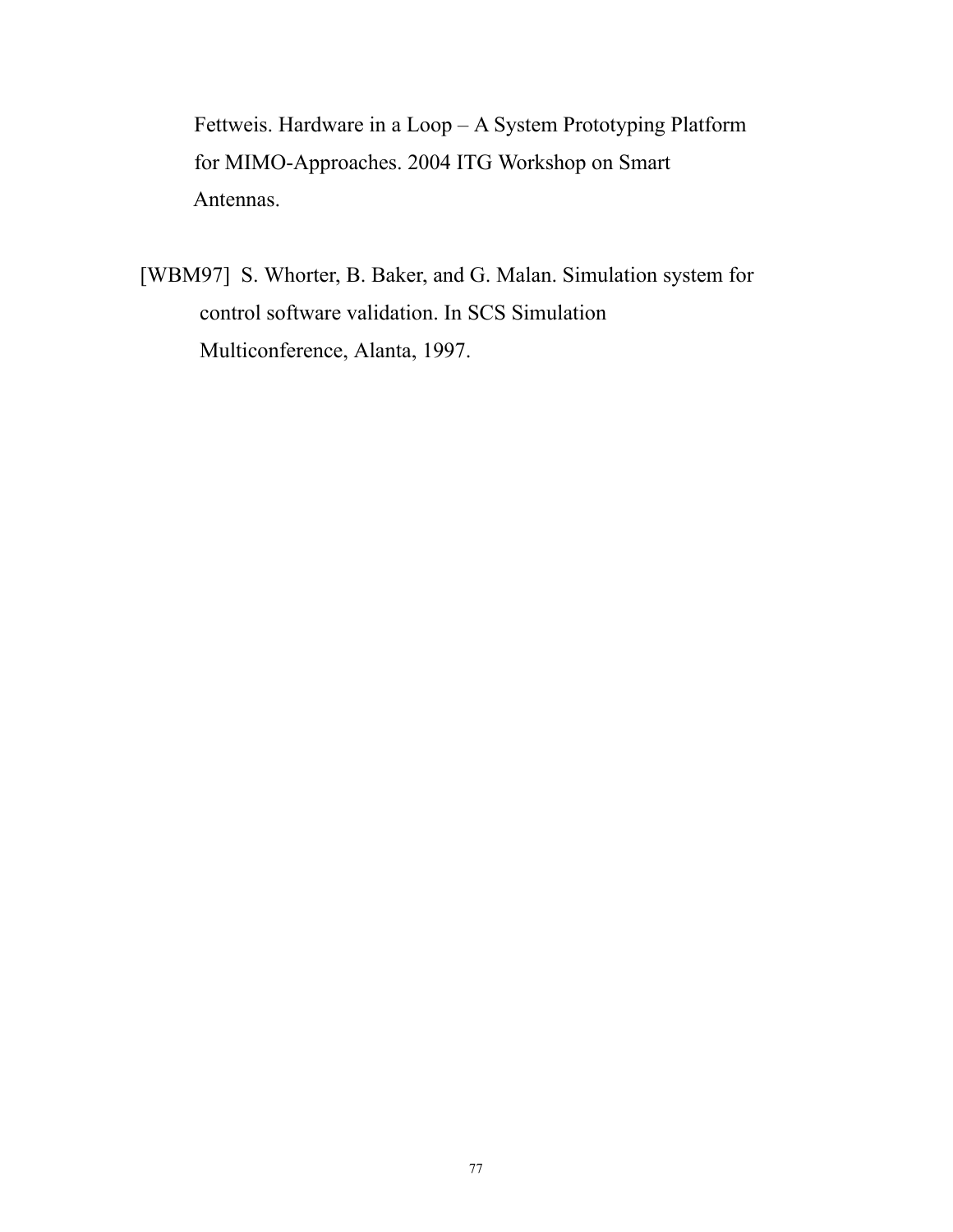# **8. Appendix**

### **Appendix A – Test Script**

A typical test script generated by "TestCreator":

```
<?xml version="1.0" encoding="UTF-8"?>
```
 $<$ test $>$ 

<meta>

```
<result>E:\ep2\project\project\resources\testResults\testtextResult.xml</resu
|t\rangle
```

```
 <description>this is a test</description>
```

```
 <name>Test</name>
```
</meta>

```
 <componentList>
```

```
 <component class="Terminal">
```

```
 <namespace>http://www.eftpos2000.ch</namespace>
```

```
<templatePath>E:\ep2\project\project\resources\template\BEBackEnd\</tem
```
platePath>

```
 <encoding>0</encoding>
```

```
 <TrmID>chuan001</TrmID>
```
 $\langle prefix>ep2 \langle prefix>$ 

<interfaceName>BEBackEnd</interfaceName>

 $\text{opt}>6625\text{$ 

 $\langle ip>127.0.0.1\langle ip>$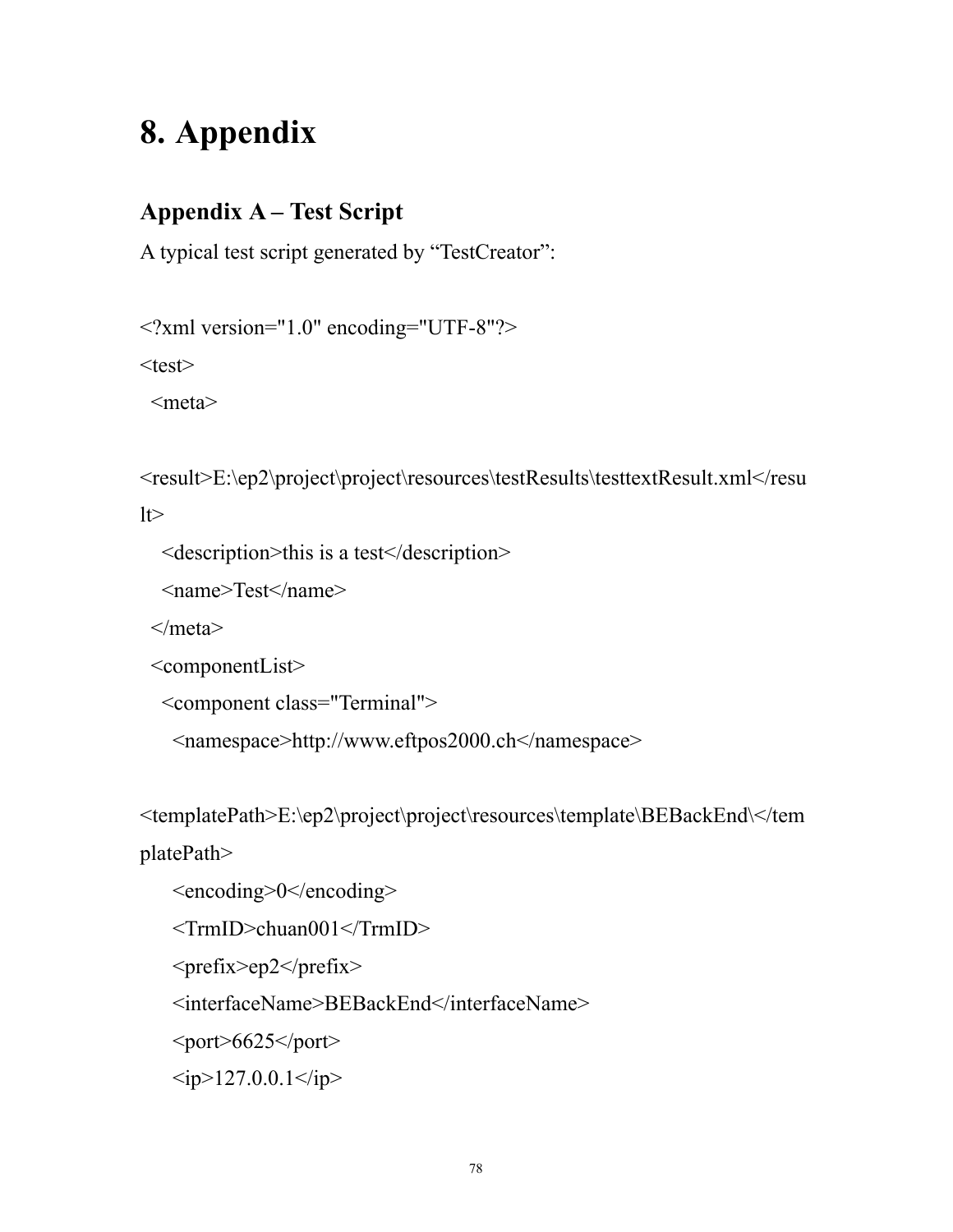<name>Chuan Terminal</name>

</component>

```
 <component class="PMS">
```

```
 <namespace>http://www.eftpos2000.ch</namespace>
```
<templatePath>E:\ep2\project\project\resources\template\BEBackEnd\</tem platePath>

```
\leqserverIP>127.0.0.1\leq/serverIP>
```
<encoding>0</encoding>

<PMSID>999997</PMSID>

<prefix>ep2</prefix>

<interfaceName>BEBackEnd</interfaceName>

<serverPort>6625</serverPort>

<name>Fox PMS</name>

<communicationMode>client</communicationMode>

</component>

</componentList>

<testSequence>

<event source="Fox PMS" target="Chuan Terminal">

<conversation>

 $\le$ send $\ge$ 

<PMSID>999997</PMSID>

<type>posdeactack</type>

 $\leq$ TrmID $>$ 01234567 $\leq$ /TrmID $>$ 

 $\leq$ msgnum $>$ 0123 $\leq$ /msgnum $>$ 

<filename>posdeactack.xml</filename>

 $\le$ /send $>$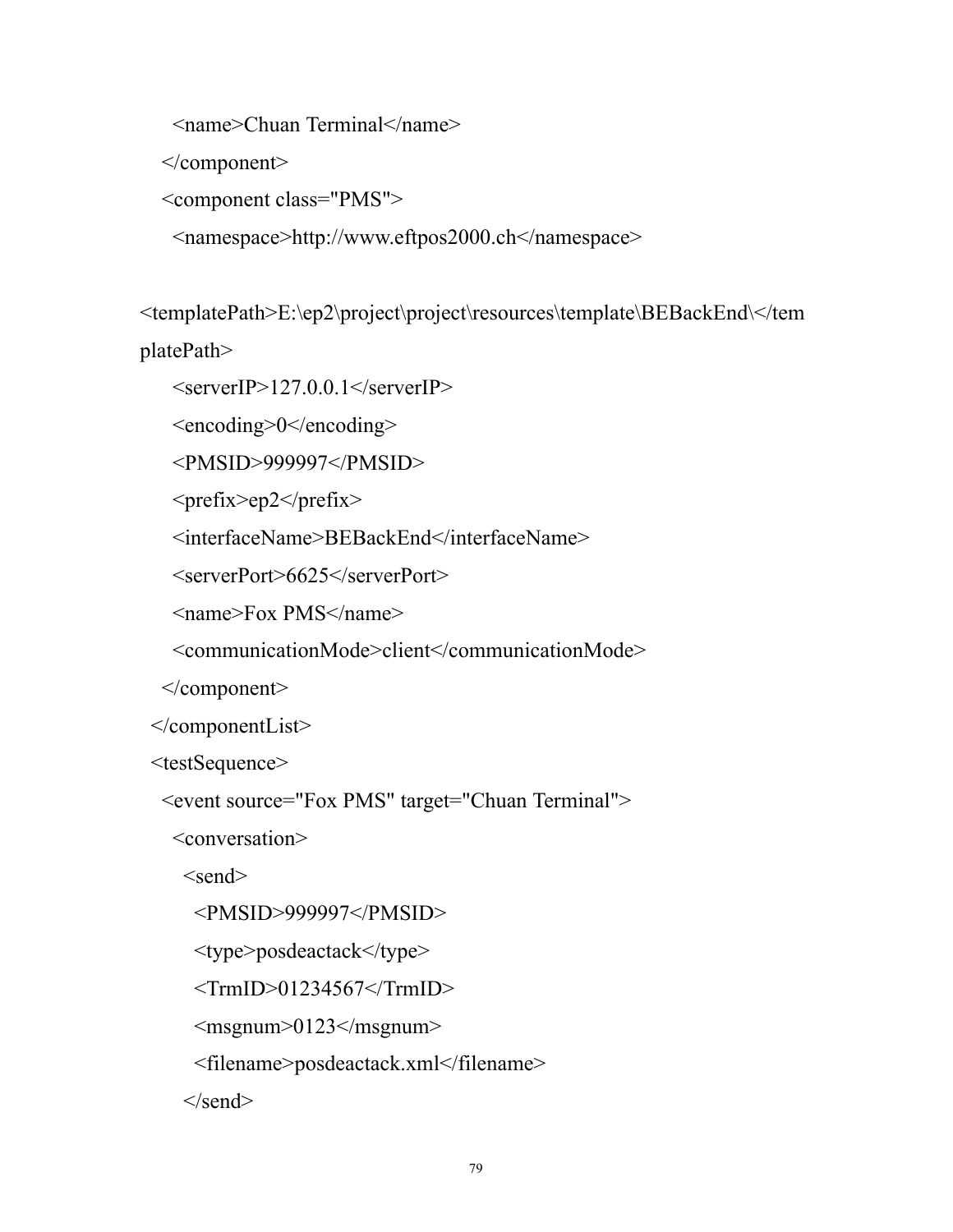</conversation>

<conversation>

<receive>

<ActSeqCnt>99999994</ActSeqCnt>

<PMSID>999997</PMSID>

<POSID>123456</POSID>

<type>posactntf</type>

 $\leq$ TrmID $>$ 01348167 $\leq$ /TrmID $>$ 

<msgnum>0123</msgnum>

<filename>posactntf.xml</filename>

<ActDate>20010703</ActDate>

<ActTime>134502</ActTime>

 $\langle$ receive $\rangle$ 

<expected>

<ActSeqCnt>99999994</ActSeqCnt>

<PMSID>999997</PMSID>

<POSID>123456</POSID>

<type>posactntf</type>

 $\le$ TrmID>01348167 $\le$ /TrmID>

 $\leq$ msgnum $>$ 0123 $\leq$ /msgnum $>$ 

<filename>posactntf.xml</filename>

<ActDate>20010703</ActDate>

<ActTime>134502</ActTime>

</expected>

</conversation>

 $\le$ /event $>$ 

</testSequence>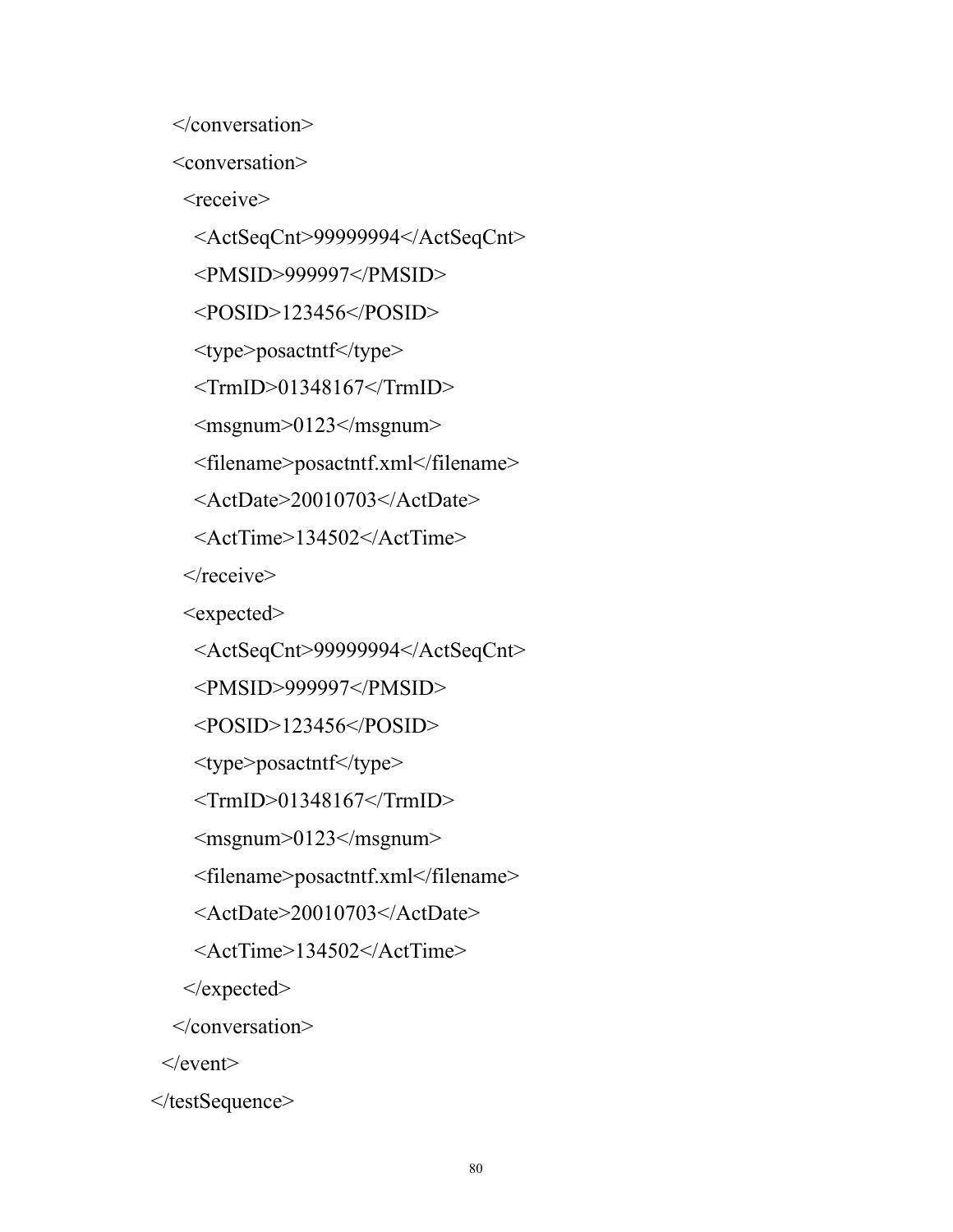$\langle$ test $\rangle$ 

#### **Appendix B – Test Result**

A typical test result script generated by "TestManager":

```
<?xml version="1.0" encoding="UTF-8"?>
```
<testResult>

<meta>

```
<result>E:\ep2\project\project\resources\testResults\testtextResult.xml</resu
```
 $lt$ 

```
 <description>this is a test</description>
```

```
 <name>Test</name>
```
</meta>

```
 <componentList>
```

```
 <component class="Terminal">
```

```
 <namespace>http://www.eftpos2000.ch</namespace>
```
<templatePath>E:\ep2\project\project\resources\template\BEBackEnd\</tem

platePath>

```
 <encoding>0</encoding>
```
<TrmID>chuan001</TrmID>

<prefix>ep2</prefix>

<interfaceName>BEBackEnd</interfaceName>

 $\text{opt}>6625\text{$ 

 $\langle ip>127.0.0.1\langle ip>$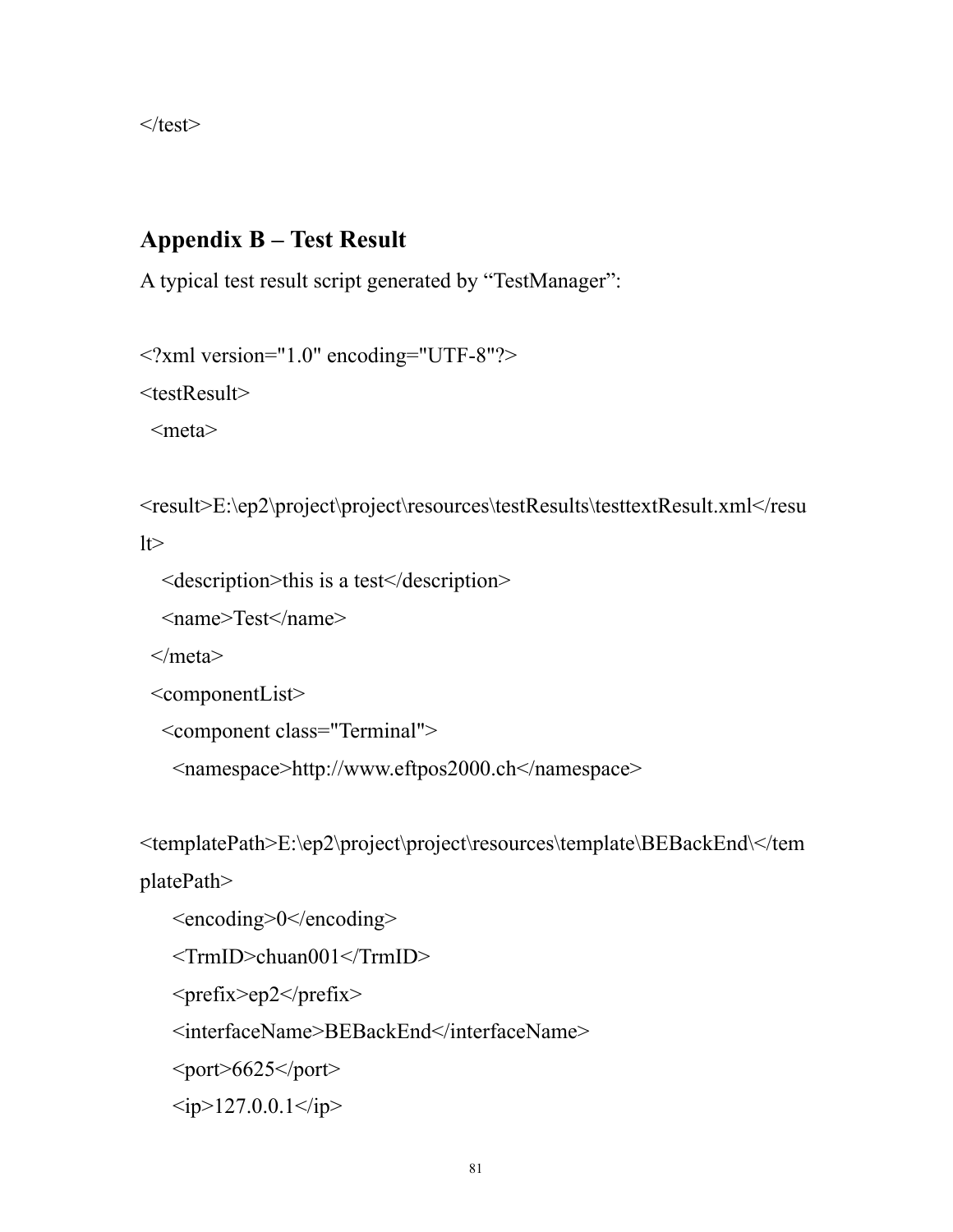<name>Chuan Terminal</name>

</component>

```
 <component class="PMS">
```

```
 <namespace>http://www.eftpos2000.ch</namespace>
```
<templatePath>E:\ep2\project\project\resources\template\BEBackEnd\</tem platePath>

```
\leqserverIP>127.0.0.1\leq/serverIP>
```
<encoding>0</encoding>

<PMSID>999997</PMSID>

<prefix>ep2</prefix>

<interfaceName>BEBackEnd</interfaceName>

<serverPort>6625</serverPort>

<name>Fox PMS</name>

<communicationMode>client</communicationMode>

</component>

```
 </componentList>
```
 $<$ result $>$ 

```
 <event source="Fox PMS" target="Chuan Terminal">
```
<conversation>

```
 <send type=" posdeactack"><![CDATA[<?xml version="1.0"
encoding="UTF-8"?>
```
<ep2:message xmlns:ep2="http://www.eftpos2000.ch">

```
 <ep2:posdeactack msgnum="0123">
```
<ep2:PMSID>999997</ep2:PMSID>

<ep2:TrmID>chuan001</ep2:TrmID>

</ep2:posdeactack>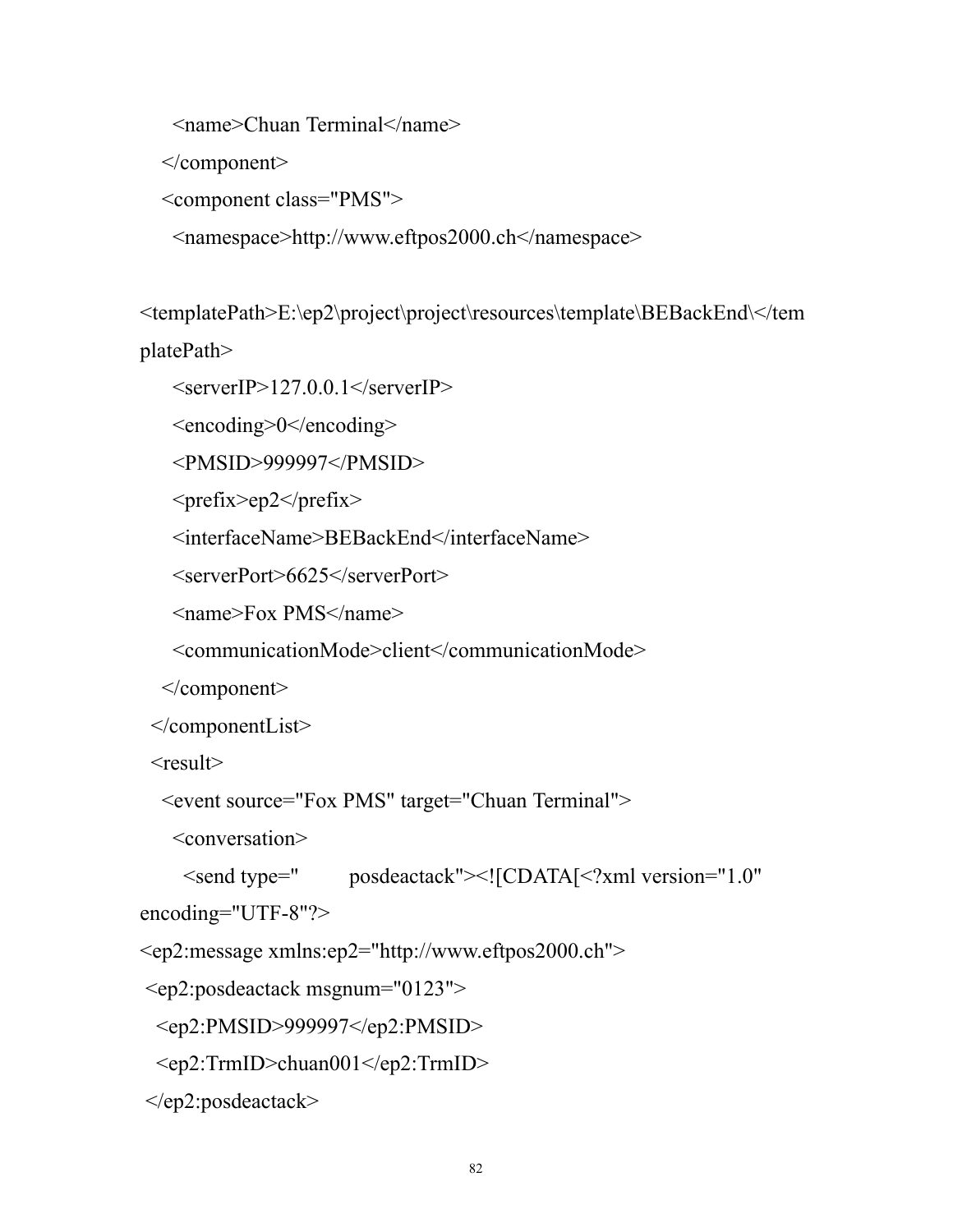```
\le/ep2:message>]]>\le/send>
```

```
 </conversation>
```
<conversation>

```
 <expected type=" posactntf"><![CDATA[<?xml version="1.0"
```
encoding="UTF-8"?>

```
<ep2:message xmlns:ep2="http://www.eftpos2000.ch">
```

```
 <ep2:posactntf msgnum="0123">
```

```
 <ep2:ActDate>20010703</ep2:ActDate>
```

```
 <ep2:ActSeqCnt>99999994</ep2:ActSeqCnt>
```

```
 <ep2:ActTime>134502</ep2:ActTime>
```

```
 <ep2:PMSID>999997</ep2:PMSID>
```

```
\leqep2:POSID>123456\leqep2:POSID>
```

```
 <ep2:TrmID>chuan001</ep2:TrmID>
```

```
 </ep2:posactntf>
```

```
</ep2:message>]]></expected>
```

```
 </conversation>
```
 $\le$ /event $>$ 

 $\langle$ result $\rangle$ 

</testResult>

### **Appendix C – Implementation of BEBackEnd Interface**

The complete code of the BEBackEnd interface:

package uk.ac.swan.ep2.xml; import java.io.IOException; import java.text.SimpleDateFormat;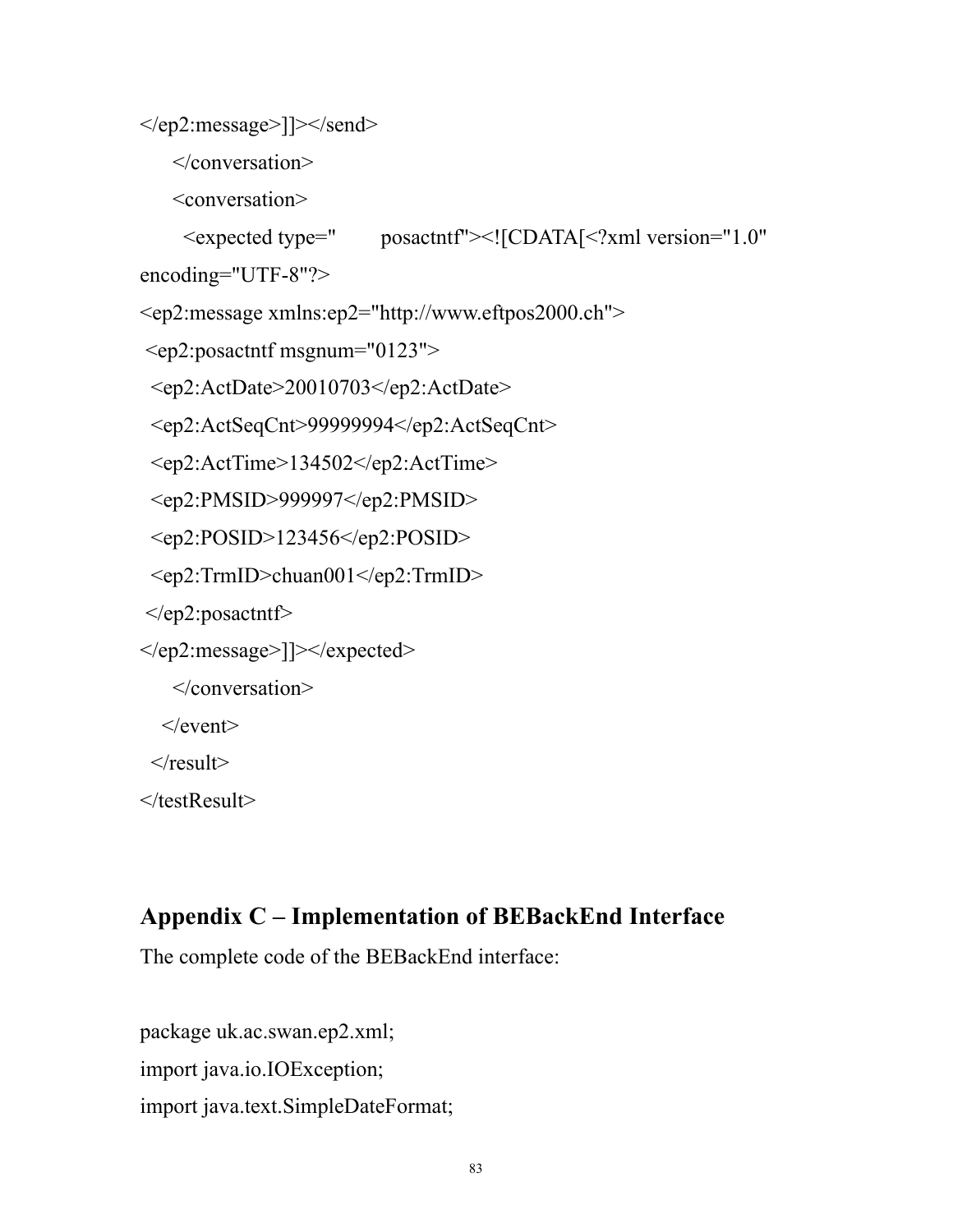```
import java.util.Date;
```

```
import org.jdom.JDOMException;
```

```
import uk.ac.swan.ep2.common.Config;
```
/\*\*

- \* Author : Xu Ruiming
- \* Filename : XmlMessageFactory.java
- \* Date : Aug 1, 2006
- \* Purpose : Handling messages between PMS and Terminal

\*/

```
/**
```
\* @author Xu Ruiming

```
 * @since Aug 1, 2006
```

```
* <p>
```
\* Handling messages between PMS and Terminal

```
* </p>
```
\*/

public class BEBackEnd extends XmlMessage {

```
public BEBackEnd(Config config) throws IllegalArgumentException {
   super(config);
}
/**
 * Override super class getPrefixed template
 */
```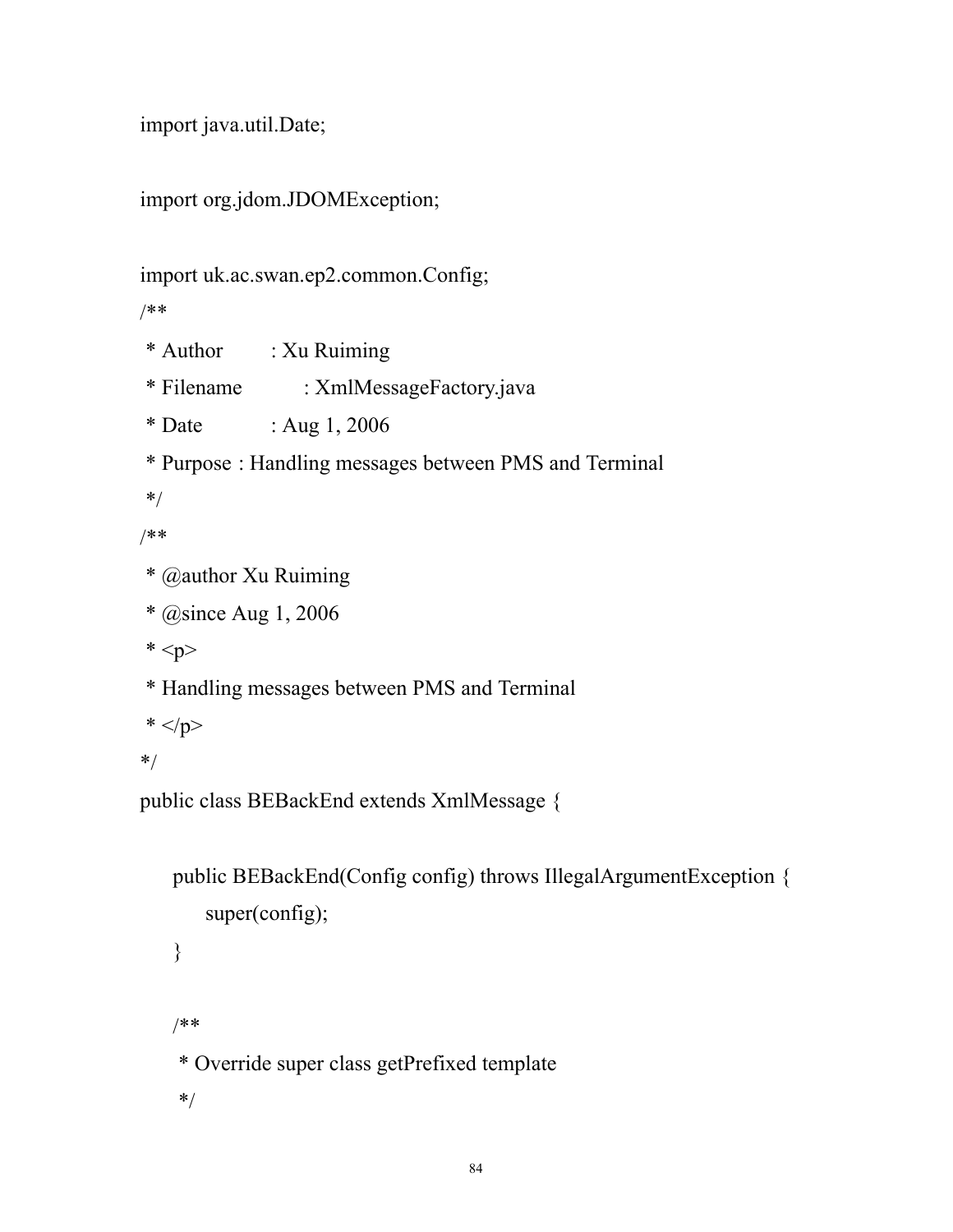```
public String getPrefixedTemplate() throws IOException,
JDOMException {
      String xmlMessage = super.getPrefixedTemplate();
      return xmlMessage;
   }
}
```
#### **Appendix D – Implementation of Service Center**

The code of the Service Center:

package uk.ac.swan.ep2.ep2Components;

import org.apache.log4j.Logger;

import java.net.ServerSocket; import java.net.Socket; import java.util.Iterator;

import uk.ac.swan.ep2.communication.network.Ep2Connection; import uk.ac.swan.ep2.xml.Conversation;

#### /\*

- \* Author : Xu Ruiming
- \* Filename : SericeCenter.java
- \* Date : Jul 25, 2006
- \* Purpose: Performs service center related functions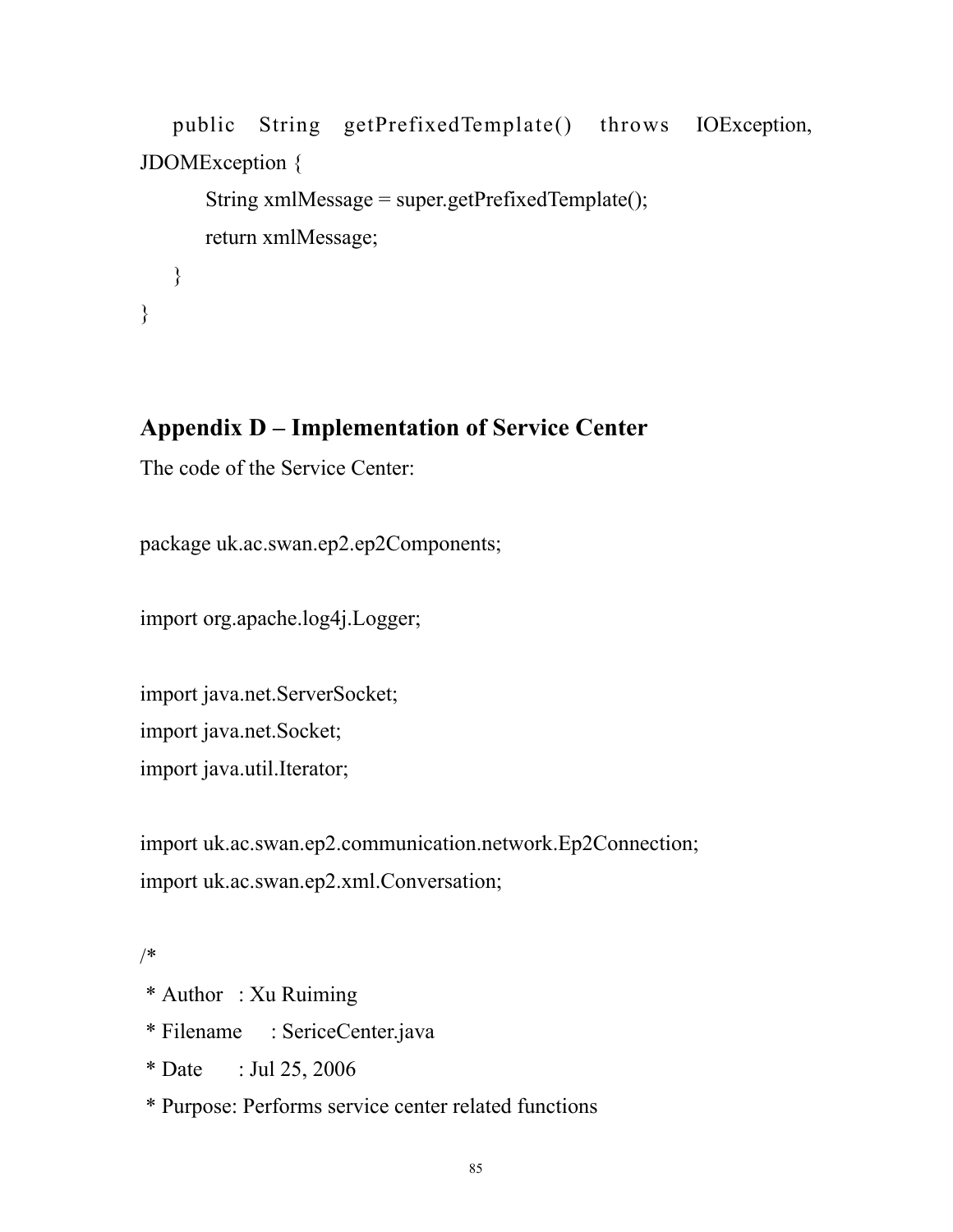\*/

/\*\*

- \* @author Xu Ruiming
- \* @since Jul 25, 2006
- $*$
- \* Service Center is able to run in two modes:
- \* <li>Server</li>
- $*$  <li>Client</li> <br/> <br/> <br/> <br/> <br/> <low>

```
* Attribute <code> communicationMode</code> in <code> config</code>
```
will determine

```
 * which mode the Service Center will run.<br/>
```

```
* </p>
```
\*/

```
public class ServiceCenter extends Ep2Component {
```

```
/**
```

```
 * Logger for this class
```

```
 */
```
private static final Logger logger =

Logger.getLogger(ServiceCenter.class);

```
/**
 * Setting a list of default setting in <code>config</code><br/>
 *
 */
public ServiceCenter() {
   super();
```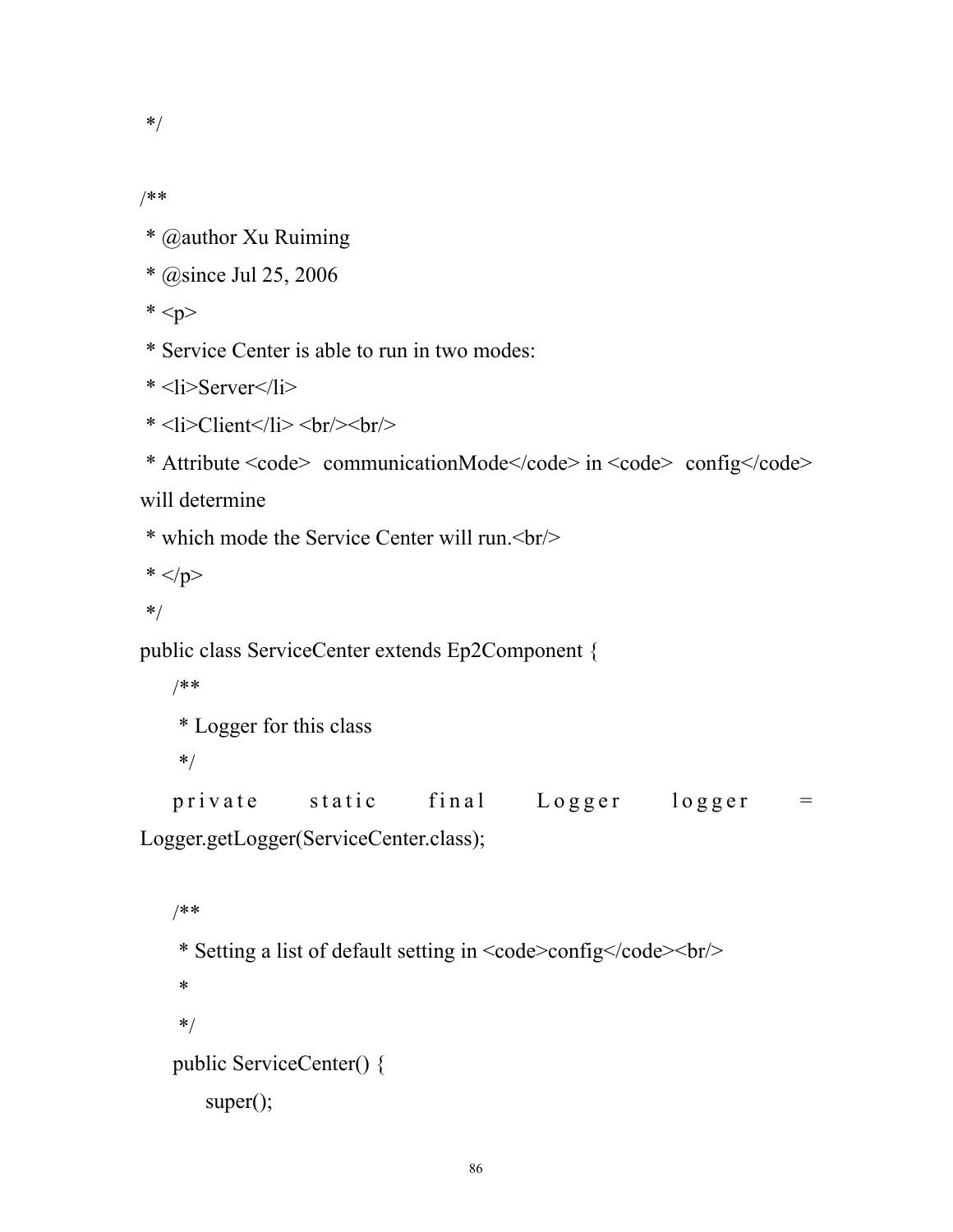```
String[] key = { "prefix", "namespace", "class", "name", "serverIP",
                 "serverPort", "SCID", "interfaceName", "encoding",
                 "templatePath", "communicationMode" };
       String[] value = \{ "ep2", "http://www.eftpos2000.ch", "Acquirer",
"Fox SC", "127.0.0.1",
                  "6625", "00000000001", "SIConfig", "0",
```

```
"resources\\template\\SIConfig\\", "client" };
```

```
// setting the default value
   for(int i = 0; i < key.length; i++) {
       config.set(key[i], value[i]);}
}
```
/\*\*

```
* Overriding base class <code>Ep2Component</code> <code>
run(\le/code> function
```
\*/

```
public void run() throws Exception {
```

```
if(logger.isDebugEnabled()) {
```

```
logger.debug("run() - start"); //$NON-NLS-1$
```

```
}
```
// Service Center operating in client mode

if(config.get("communicationMode").equals("client")) {

```
logger.info(config.get("name") + "(Service Center) Running in
Client Mode");
```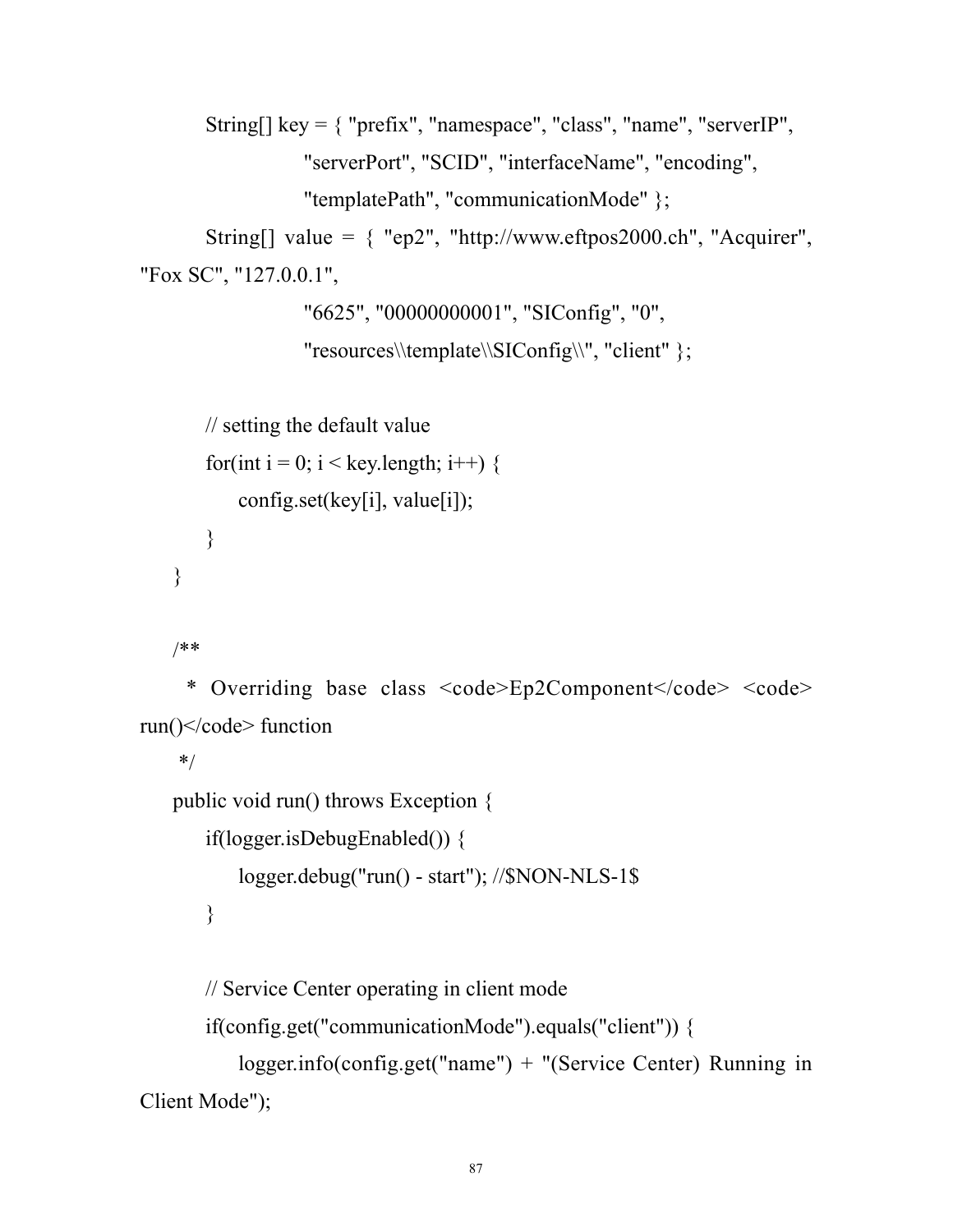```
clientMode();
```

```
} else if(config.get("communicationMode").equals("server")) {
       logger.info("Service Center Running in Server Mode");
       serverMode();
   }
   if(logger.isDebugEnabled()) {
       logger.debug("run() - end"); //$NON-NLS-1$
   }
/**
 * Client Mode
 * @throws Exception
 */
private void clientMode() throws Exception {
   if(logger.isDebugEnabled()) {
       logger.debug("clientMode() - start"); //$NON-NLS-1$
   }
```
Socket socket; int port;

```
try {
```
}

```
port = Integer.parseInt(config.get("port"));
} catch(NumberFormatException e) {
   logger.error("clientMode()", e); //$NON-NLS-1$
```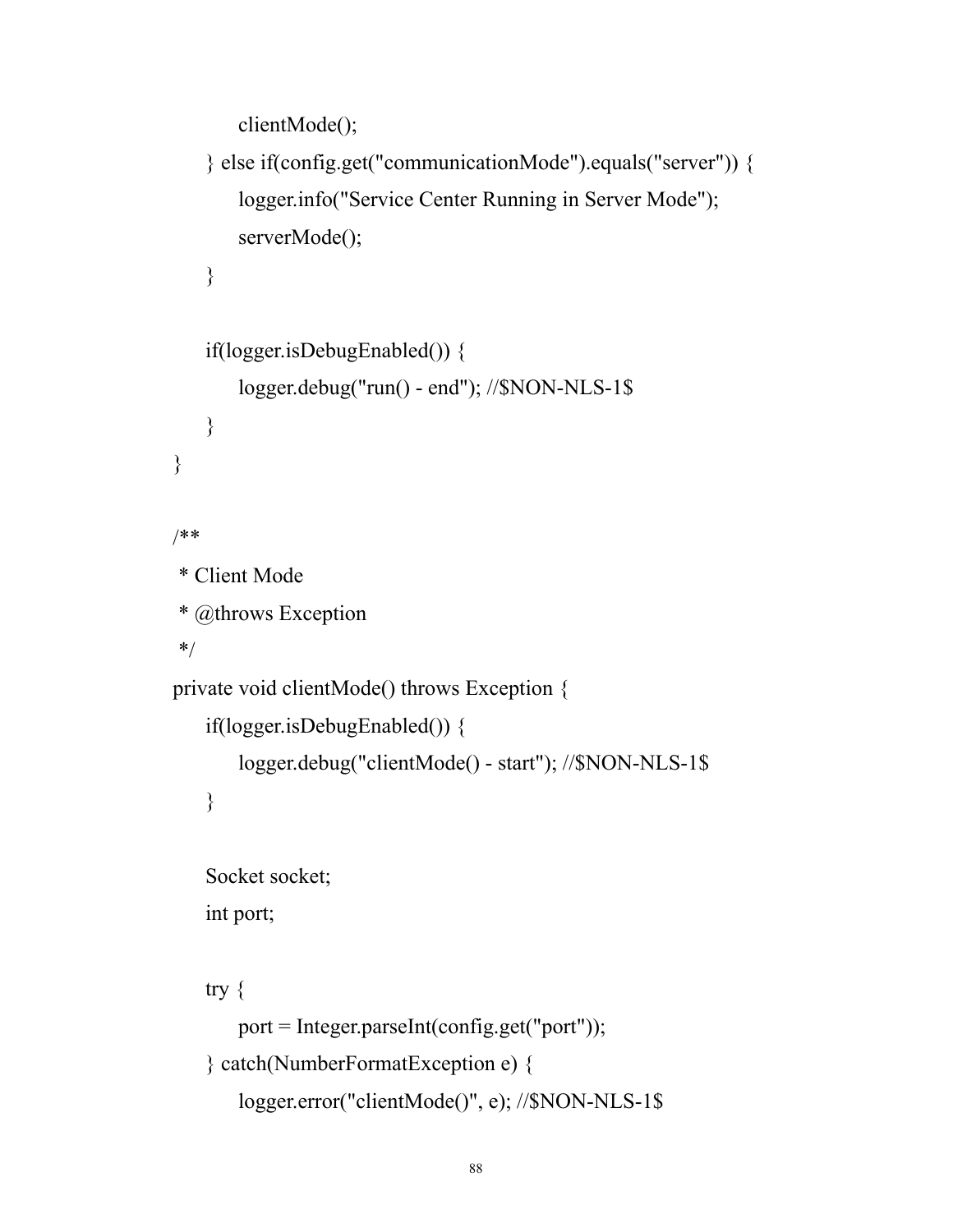```
logger.error("Client Invalid Port. Revert to default port:6625");
           port = 6625; // if the port is invalid, revert to default
       }
       socket = new Sockets(config.get("ip"), port);logger.info("Connection Established at " + config.get("ip") + " port "
+ port);
       // run all the event
       runEvent(socket);
       if(logger.isDebugEnabled()) {
           logger.debug("clientMode() - end"); //$NON-NLS-1$
       }
    }
   /**
     * Server Mode
     * @throws Exception
     */
   private void serverMode() throws Exception {
       if(logger.isDebugEnabled()) {
           logger.debug("serverMode() - start"); //$NON-NLS-1$
       }
       ServerSocket serverSocket;
       Socket socket;
       int port;
```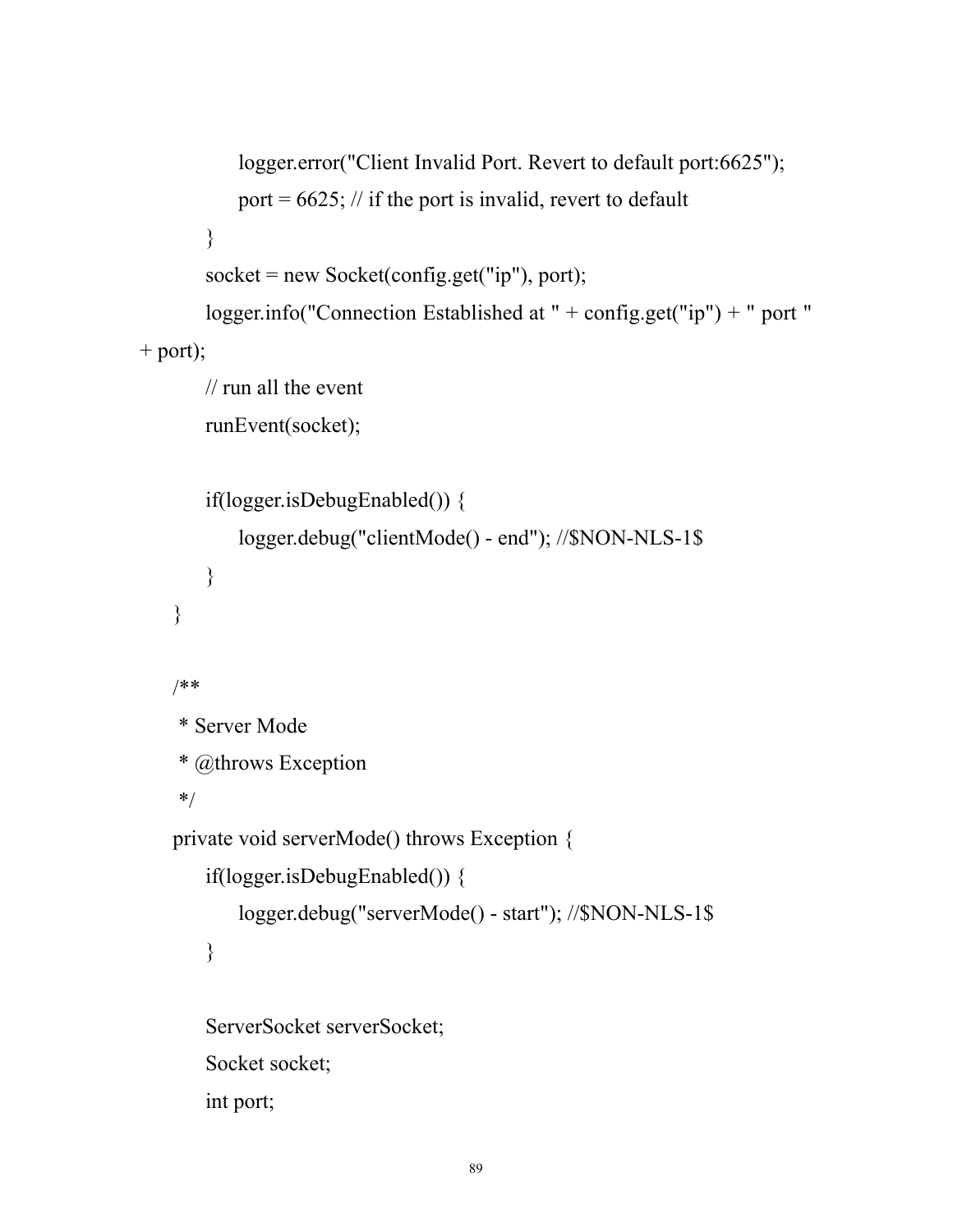```
try {
   port = Integer.parseInt(config.get("serverPort"));
} catch(NumberFormatException e) {
   logger.error("serverMode()", e); //$NON-NLS-1$
```

```
logger.error("Invalid Port. Revert to default port:6625");
port = 6625; // if the port is invalid, revert to default
```

```
}
```
}

```
serverSocket = new ServerSocket(port);
logger.info("Service Center is starting with server mode at port "
       + port);
// once client accepted the connection
socket = serverSocketi.accept();
```

```
// run all the event
runEvent(socket);
```
// close the server socket serverSocket.close();

```
if(logger.isDebugEnabled()) {
   logger.debug("serverMode() - end"); //$NON-NLS-1$
}
```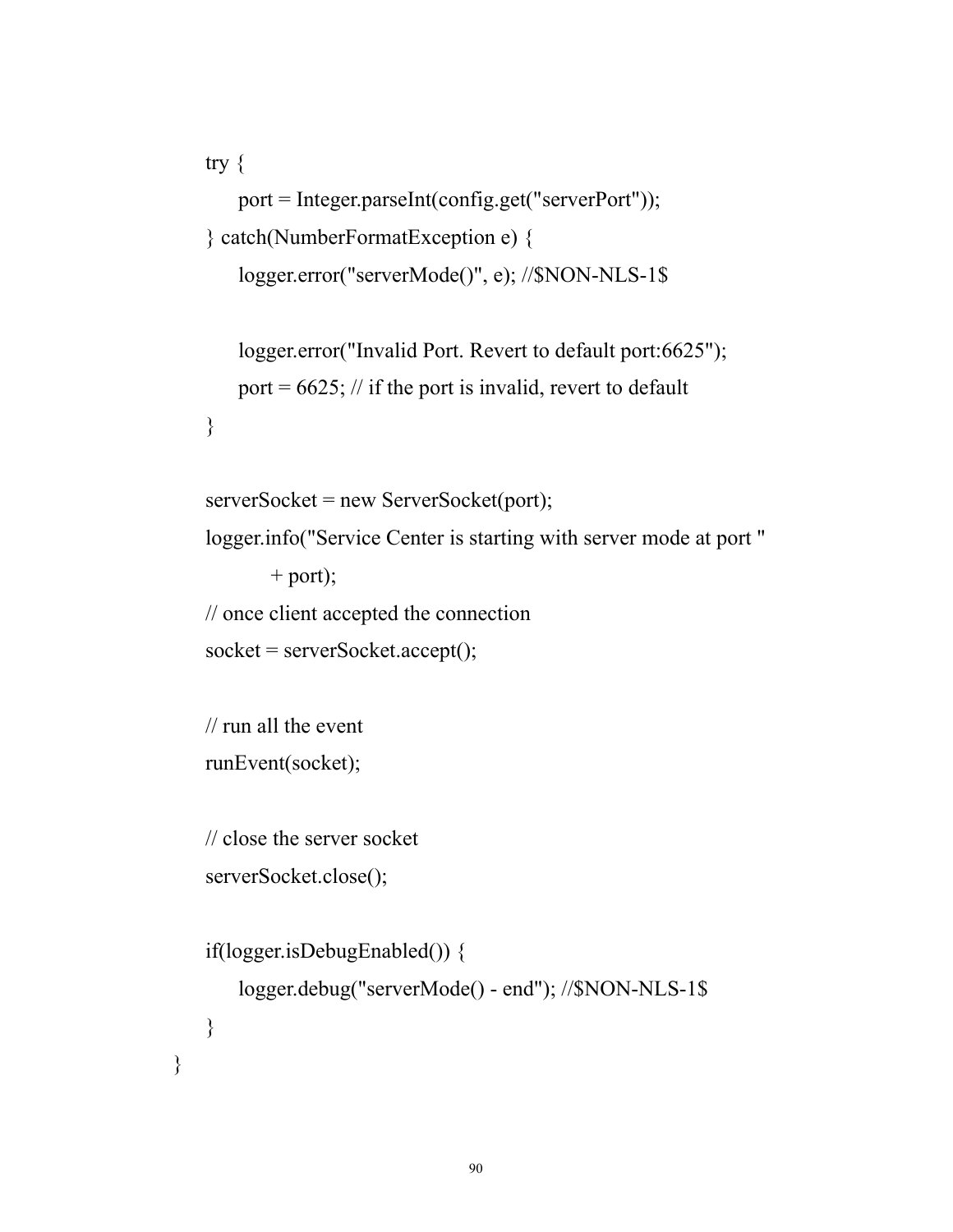/\*\*

- \* Sending /receiving messages stored in  $\leq$ code>Server Center $\leq$ /code>
- \* @param socket
- \* @throws Exception

\*/

```
private void runEvent(Socket socket) throws Exception {
```

```
if(logger.isDebugEnabled()) {
```

```
logger.debug("runEvent(Socekt) - start"); //$NON-NLS-1$
```

```
}
```
Ep2Connection connection;

Iterator it;

// this number will be used through out all the messages

```
int msgnum = 0;
```

```
connection = new Ep2Connection(sockets, config);
```

```
connection.open();
```

```
// playing all the conversation
```

```
it = conversionList.iterator();
```

```
logger.info(conversationList.size() + " conversation(s) for " +
config.get("name") + "(Server Center) to run");
```

```
while(it.hasNext()) {
```
Conversation  $con = (Conversion)$  it.next();

con.setMsgnum(msgnum);

```
con.run(connection);
```